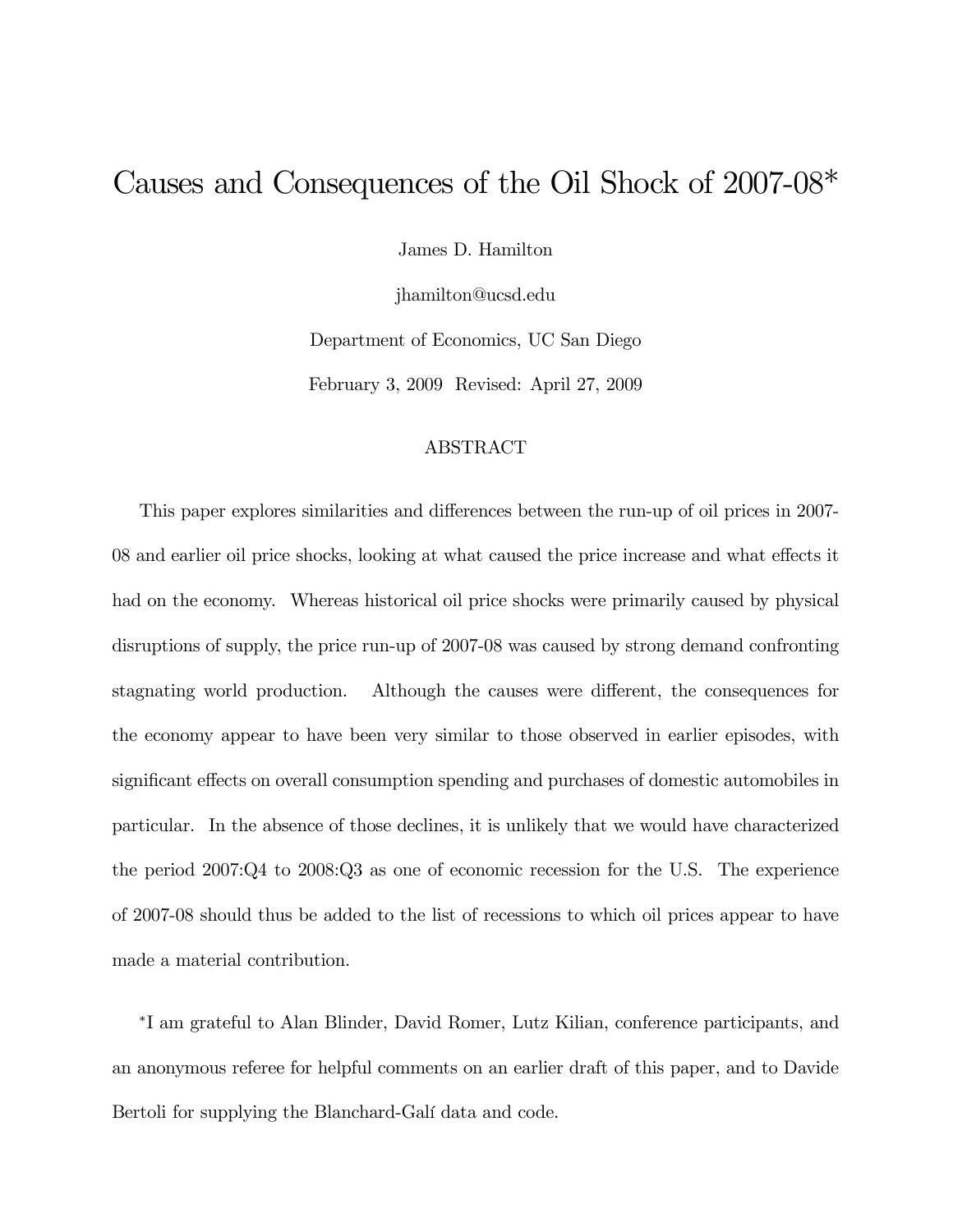### 1 Introduction.

Figure 1 plots the real price of oil over the last half century. A series of dramatic events in the 1970s sent the price of oil over \$40/barrel by the end of the decade, which would be over \$100/barrel in current prices. The price remained very volatile after the collapse in the 1980s, but was still as low as \$20/barrel in 2001. The next 6 years saw a steady increase that tripled the real price by the middle of 2007. Later that year, the path of oil prices steepened sharply, sending the price to a high of \$145/barrel on July 3, 2008, only to be followed by an even more spectacular price collapse. What caused this remarkable behavior of oil prices, and what were the effects on the economy?

To answer these questions, I begin in Section 2 by exploring the causes of several of the big oil shocks of the late 20th century, and then turn in Section 3 to an analysis of what happened to produce the dramatic price moves in 2007 and 2008. Section 4 reviews some of the evidence of how the economy seemed to respond to earlier oil price shocks, with Section 5 investigating the effects on the U.S. economy of the oil shock of 2007-2008. Some implications for policy are briefly noted in Section 6.

### 2 Causes of historical oil shocks.

#### 2.1 Some observations on petroleum demand.

The most important principle for understanding short-run changes in the price of oil is the fact that income rather than price is the key determinant of the quantity demanded. One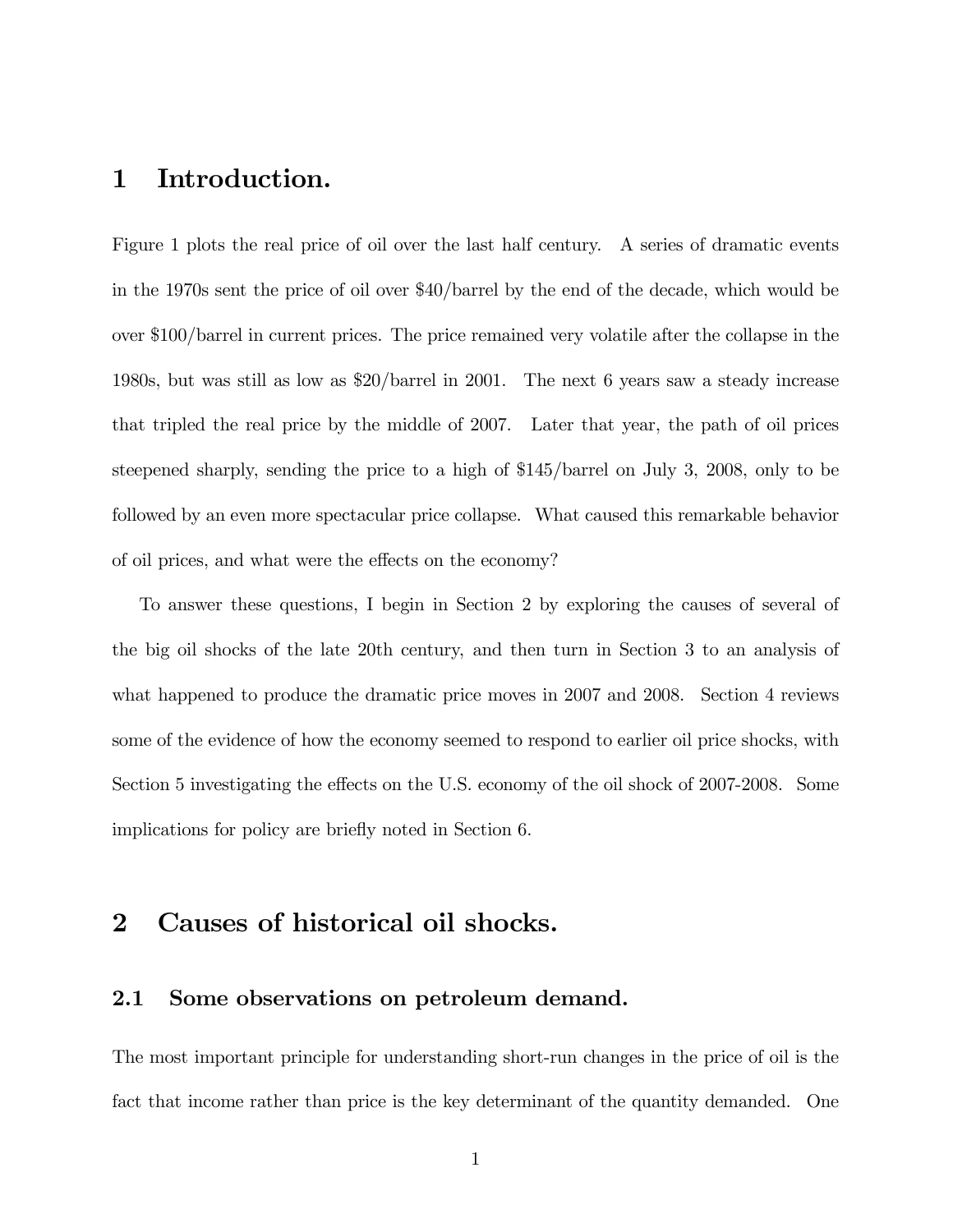quick way to become convinced of this fact is to examine Figure 2, which plots petroleum consumption against GDP for the U.S. over the last  $60 \text{ years}$ .<sup>1</sup> Despite the huge fluctuations in the relative price of oil over this period, petroleum consumption followed income growth remarkably steadily. There was some downward adjustment in oil use at the end of the 1970s, though achieving that 20% drop in petroleum consumption required an 80% increase in the relative price and two recessions in a 3-year period over 1980-82.

There is a flattening in the slope of this path over time, which some might attribute to delayed conservation consequences of the 1970s oil shocks. However, this flatter slope persists long after the price had fallen quite dramatically, and seems more likely to be due to the fact that income elasticity declines as a country becomes more developed. One sees a similar pattern of slowing growth of petroleum use as other developed countries became richer, while post-1990 data for the newly industrialized countries is still quite supportive of an income elasticity near unity (Hamilton, 2009; Gately and Huntington, 2002).

Table 1 summarizes the estimated price elasticities for gasoline and crude oil demand from a half-dozen meta-analyses or literature reviews. Since crude oil represents about half the retail cost of gasoline, one would expect that a 10% increase in the price of crude would be associated with a  $5\%$  increase in the price of gasoline,<sup>2</sup> in which case the price elasticity of the demand for crude oil should be about half as big as that for retail gasoline. Most of

<sup>&</sup>lt;sup>1</sup> This is essentially a scatterplot with adjacent years connected by a smoothed curve. Tracing this curve from the lower left to the upper right identifies the combinations of real GDP and petroleum consumption that were observed at increasingly later dates as one moves along the curve.

<sup>&</sup>lt;sup>2</sup> The regression coefficient relating the log of the nominal U.S. gasoline retail price to the log of the nominal WTI in a monthly cointegrating regression estimated over 1993:M4-2008:M8 is 0.62. Data from EIA, "Spot Prices for Crude Oil and Petroleum Products," http://tonto.eia.doe.gov/dnav/ pet/pet\_pri\_spt\_s1\_m.htm.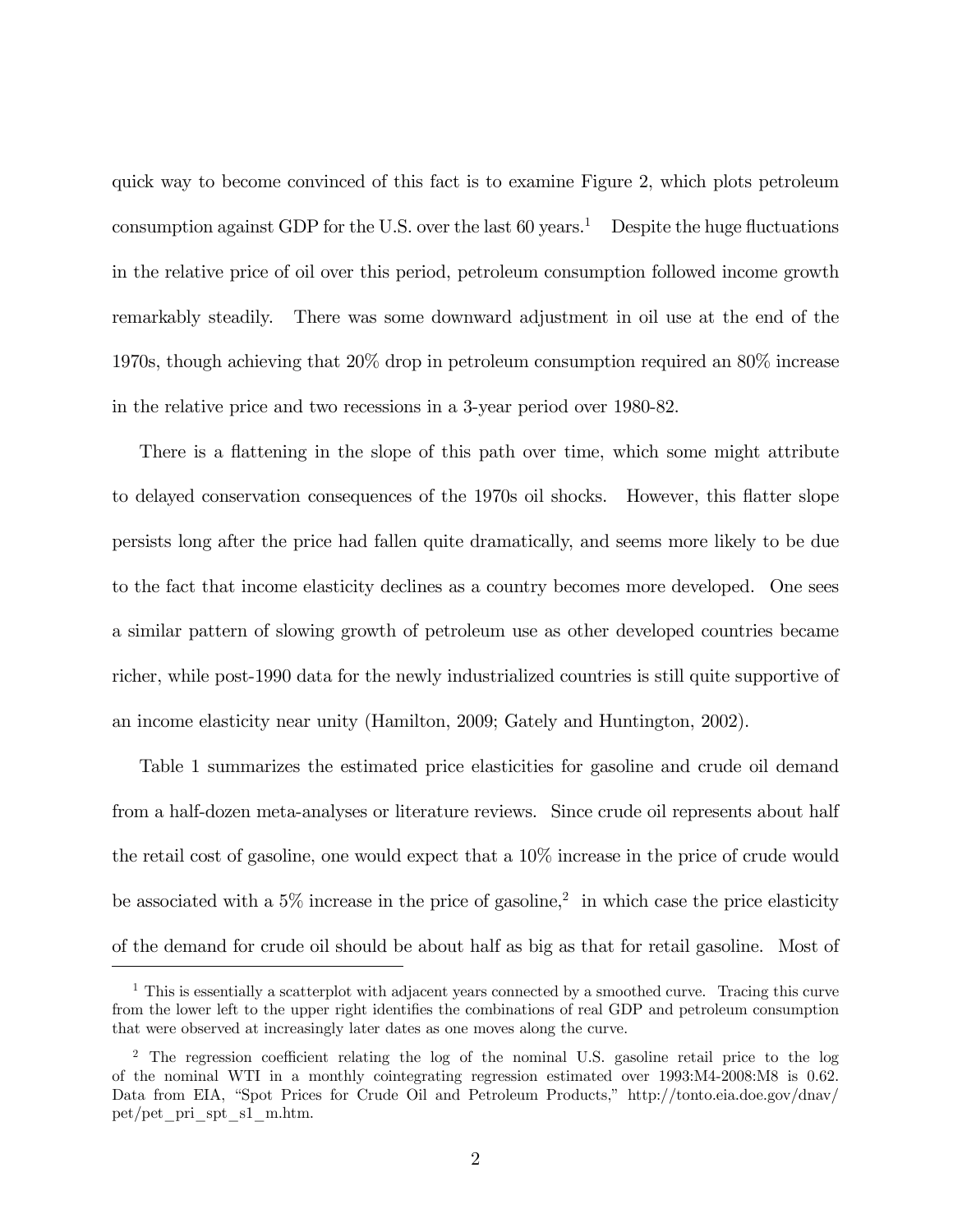the studies behind these summaries reported low estimates of the price-elasticity of gasoline demand and significantly smaller elasticities for crude.

The price elasticity of petroleum demand has always been small, and it is hard to avoid any conclusion other than that it had become an even smaller number for the U.S. in the 2000s. One can barely detect any downward deviation from the trend in petroleum consumption in Figure 2 despite the enormous price increase through 2007. Hughes, Knittel, and Sperling (2008) estimated that short-run gasoline demand elasticity was in the range of 0.21 to 0.34 over 1975-1980 but between only 0.034 and 0.077 for the 2001-06 period.

Another key parameter for determining the consequences of an energy price increase for the economy is the value share of energy purchases relative to total expenditures. The fact that the U.S. income elasticity of demand has been substantially below unity over the last quarter century induces a downward trend in that share— for a given relative price, if the percentage growth in energy use is less than the percentage growth in income, total dollar expenditures on energy would decline as a percentage of income. On the other hand, the very low short-run price elasticity of demand causes the value share to move in the same direction as the relative price— if the percentage increase in price is greater than the percentage decrease in quantity demanded, dollar spending as a share of income will rise when the price of energy goes up.

Figure 3 displays the net effect of these two factors on spending by consumers on energy goods and purchases as a percentage of total consumption spending. The income-elasticity effect imparts a chronic downward trend, and by 2002 this share had fallen to a little over 4%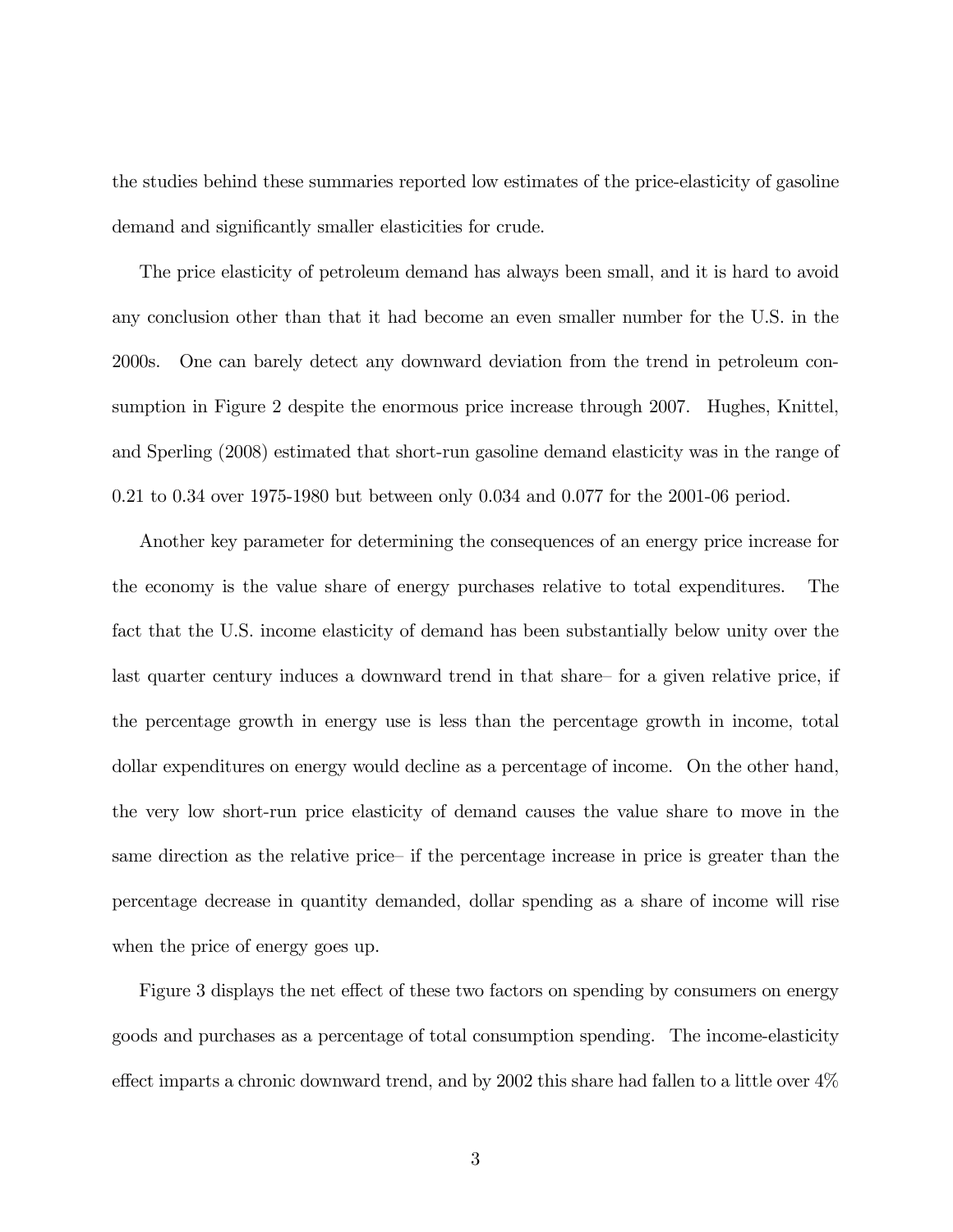of a typical consumer's total budget. However, subsequent energy price increases produced a dramatic reversal of this trend, with the share in 2008 almost twice the 2002 value.

Figure 3 also serves to remind us that a price elasticity cannot be globally below unity. If you don't reduce the quantity purchased by as much in percentage terms as the price goes up, the item comes to consume a larger fraction of your budget. If the price elasticity were globally less than unity, an arbitrarily large price increase would ultimately bring the consumer to a point where 100% of the budget was going to energy, in which case ignoring the price would no longer be physically possible. The low expenditure share in the early part of this decade may be part of the explanation for why Americans were largely ignoring the early price increases— we didn't change our behavior much because most of us could afford not to. By 2007-08, however, the situation had changed, as energy had once again returned to an importance for a typical budget that we had not seen since the 1970s.

#### 2.2 Historical supply disruptions.

Figure 4 plots monthly oil production levels for three Middle East countries that have recurrently appeared in the news over the last 35 years. Three events over this period— the Iranian revolution in the fall of 1978, Iraq's invasion of Iran in September 1980, and Iraq's invasion of Kuwait in August 1990— resulted in dramatic and immediate disruption of the flow of oil from key global producers. Another episode, not evident in Figure 4 but that I will nevertheless include in the set of historical oil shocks discussed, is the cut in oil production that followed the Yom Kippur War that began October 6, 1973. Although the military conflict did not directly prevent any significant shipments of oil, the Organization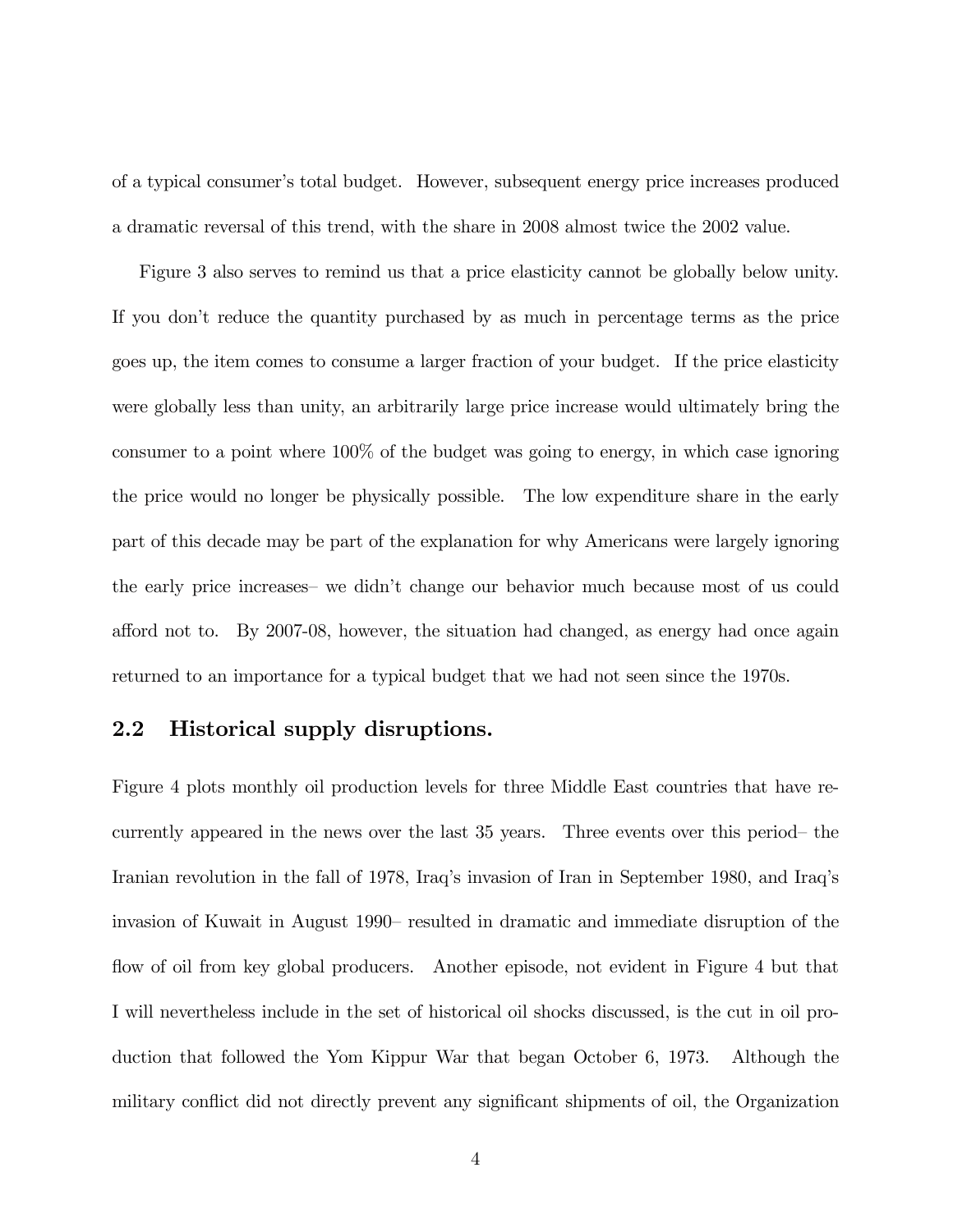of Arab Petroleum Exporting Countries (OAPEC) announced3 on October 16 that it would cut production by 5%

until the Israeli forces are completely evacuated from all the Arab territories occupied in the June 1967 war and the legitimate rights of the Palestinian people are restored.

Hamilton (2003) included the Suez Crisis of 1956 as a fifth significant oil shock, though the price increase from that episode was much more modest, and data for the kinds of comparisons performed below are not readily available for that period, so this paper will use just these four episodes.

The bold line in the first column of Figure 5 records the drop in oil production from the affected countries in the months following the events just mentioned. The first panel in that column uses the combined output of the members of OAPEC. The panel in the second row, first column shows the production from Iran. The third row of column 1 gives the combined production of Iran and Iraq, and the fourth row the combined production of Iraq and Kuwait. In each case, the production shortfall is expressed as a percentage of total global production prior to the shock.<sup>4</sup> Each of these events knocked out between 7 and 9 percent of world supply.

<sup>3</sup> Quotation is taken from an OAPEC ministers' press release reported by Al-Sowayegh (1984, p. 129).

<sup>4</sup> These numbers differ slightly from the values reported in Table 4 of Hamilton (2003) due to small differences in the estimates of total global oil production used, and the fact that here the Iranian shortfall is dated as beginning in October rather than September of 1978.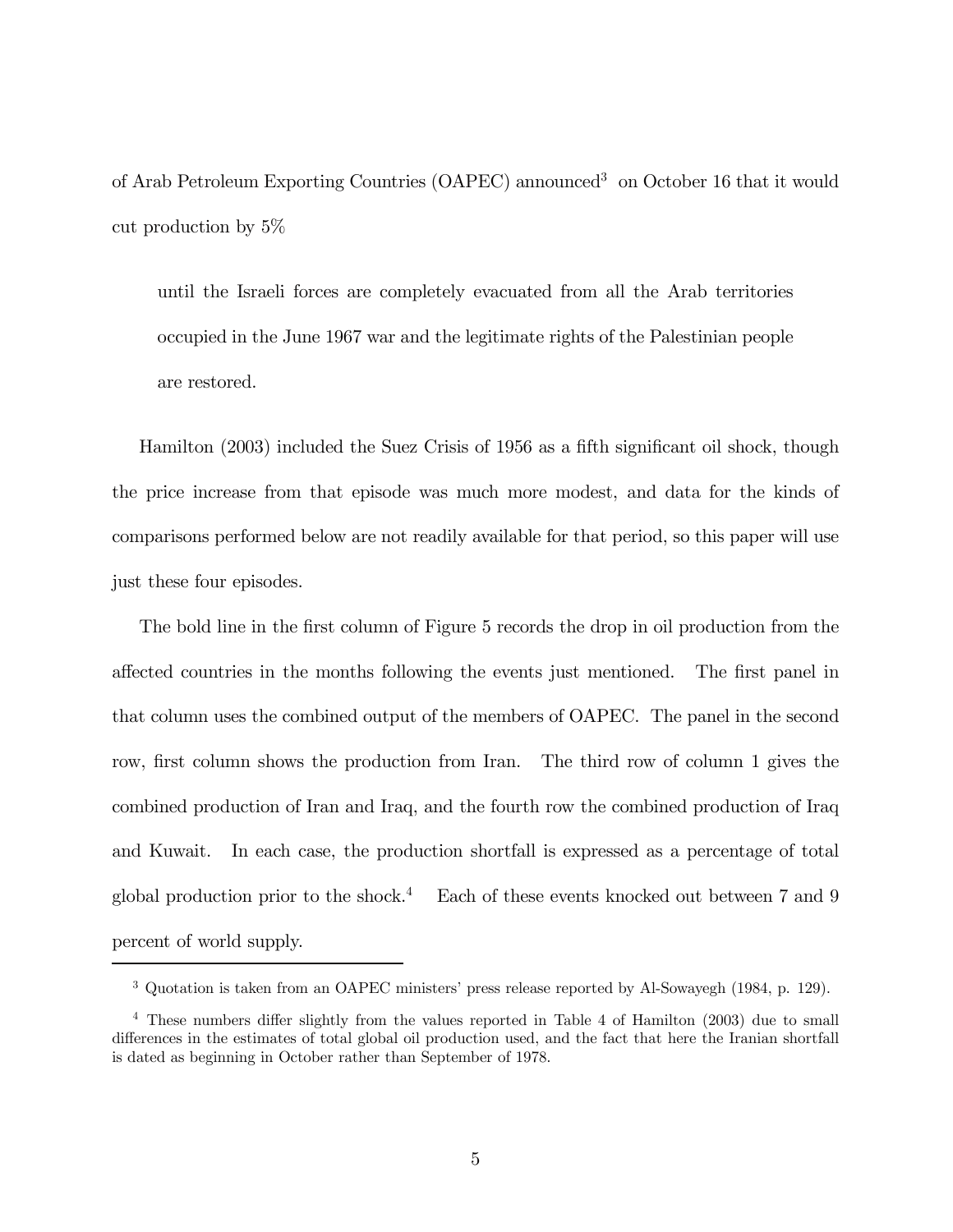In each episode, there was some increase in production coming from other countries that partially mitigated the consequences. The net consequences of the disruptions are captured by the dashed lines in the first column of Figure 5, which portray the percentage decline in actual total world production following each of the events. Production increases from other countries were rather minor in 1973-74, but quite substantial in 1990-91.

The subsequent path of oil prices is indicated in the second column of Figure 5. Each of these episodes was associated with significant increases in the price of oil, with the price jumping 25% in 1980 and 70% in 1990. Note that there were some price controls in effect for the first three episodes, which spread the consequences over time.

Kilian (forthcoming) downplays the contribution of these supply disruptions to the price movements portrayed in Figure 5, instead attributing much of the historical fluctuations in the price of oil to what he describes as "precautionary demand associated with market concerns about the availability of future oil supplies." He identifies the latter as any movements in the real price of oil that cannot be explained statistically by his measures of shocks to supply and aggregate demand. Another way one might try to measure the contribution of precautionary demand is by looking at changes in inventories. The third column of Figure 5 records the monthly change in U.S. inventories of crude oil and petroleum products beginning with the first month of each of the four episodes, again measured as a percentage of total global production. In each of these episodes, inventories were going down, not up, at the time of the sharpest price movements, suggesting that inventory changes were serving to mitigate rather than aggravate the magnitude of the price shocks. Positive inventory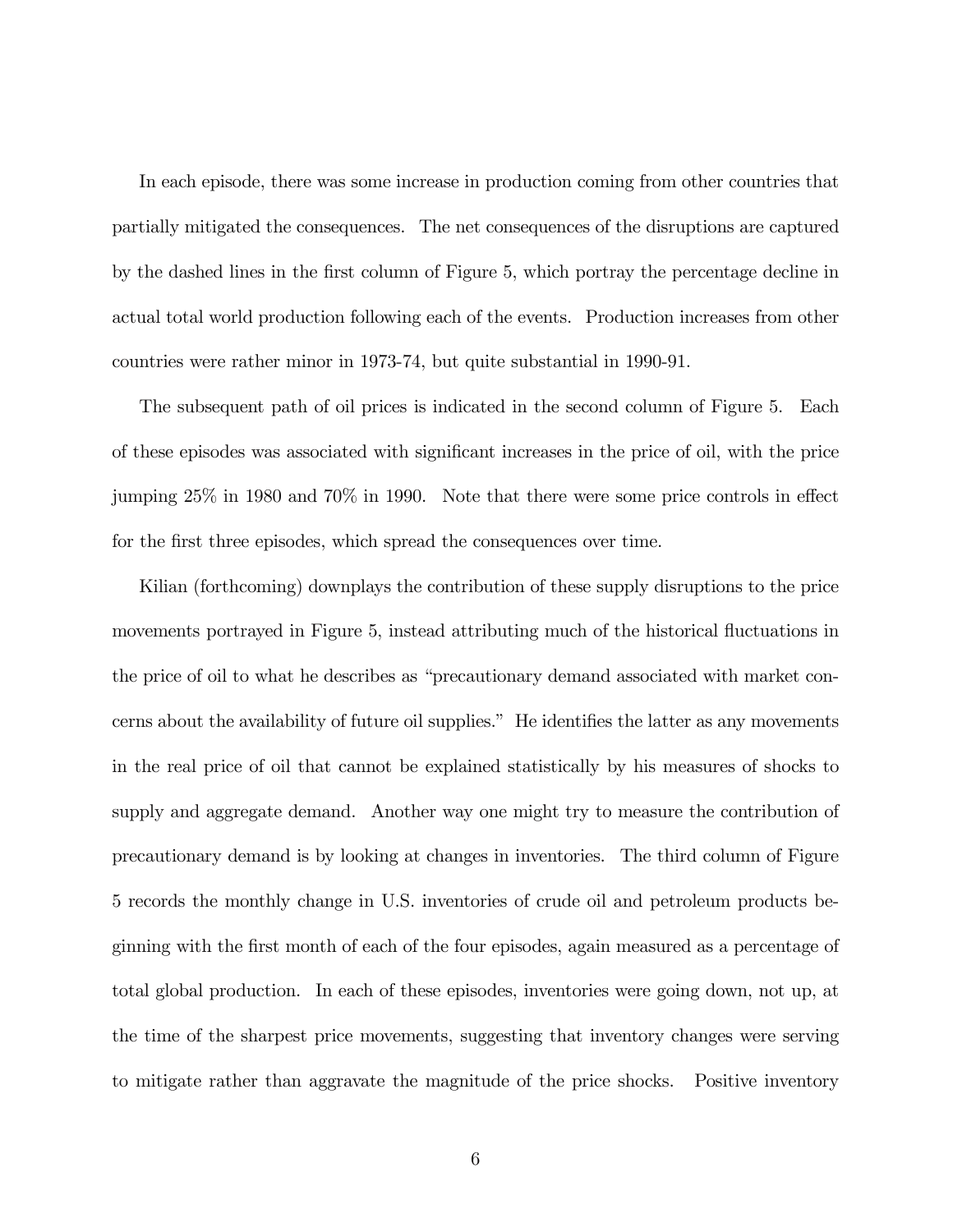investment typically came much later, as firms sought to restock the storage that had been earlier drawn down.

One can also explore whether the supply disruptions alone offer a sufficient explanation for the observed price movements on the basis of plausible elasticities. Table 2 compares the average decline in global oil production during these four episodes with the observed price change to calculate implied price-elasticities of demand under the assumption that there was zero shift in demand from growing income over these episodes and that the supply shift was the sole explanation for the price increase. These elasticities are a bit smaller than might have been expected from the consensus estimates in Table 1, but in no case does it seem implausible on the basis of the implied elasticity to attribute most of the price change to the supply shortfall itself.

Kilian (2008) also argues that the bold lines in the first column of Figure 5 overstate the magnitude of the supply disruptions caused by these 4 episodes. He observes, for example, that Iraq increased production significantly in anticipation of both the 1980 and 1990 wars, so that using the Iraqi production levels just prior to the conflict overstates the size of the shock (see the middle panel of Figure 4). Note, however, that this is not a factor in the dashed lines of Figure 5 or the calculations in Table 2, which are based on the observed global decline subsequent to the indicated date. Moreover, despite the high levels of pre-war Iraqi production, global production in September 1980 was 2.9% below its level 3 months earlier and 5.4% below its level of 6 month earlier. Likewise, global production in July 1990 was down 2.1% or 0.7% from its values 3 months or 6 months earlier. Hence, if we'd compared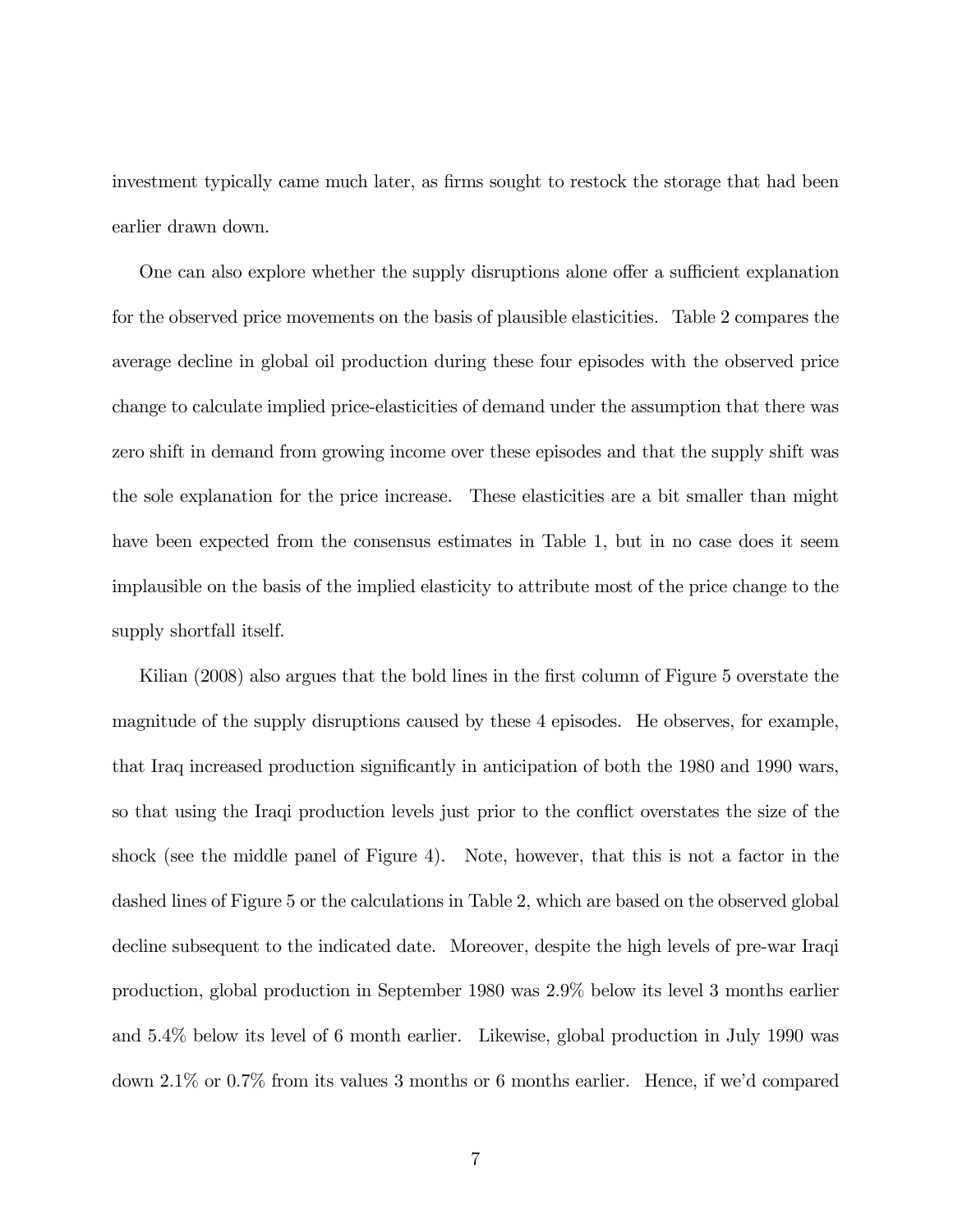global production in these episodes with a value earlier than the September 1980 or July 1990 reference dates used, the imputed quantity reductions in Table 2 would have been even more significant.

Kilian (forthcoming) and Barsky and Kilian (2002) argue, quite correctly in my view, that demand pressures also made a contribution to the magnitudes of the oil price increase observed in several of these episodes. In particular, it would be irresponsible to claim that the nominal oil price increase in 1973-74 had nothing to do with the general inflation and boom in the prices of other commodities also observed at that time. Nevertheless, I share Blinder and Rudd's (2008) doubts about whether inflationary pressures can be construed as the primary explanation for why OAPEC chose to reduce the quantity of oil they produced by 5% within weeks of the onset of the Yom Kippur War.

My overall conclusion thus supports the conventional interpretation: historical oil price shocks were primarily caused by significant disruptions in crude oil production that were brought about by largely exogenous geopolitical events.

### 3 Causes of the oil shock of 2007-08.

Figure 6 plots five different measures of energy prices during the last quarter of 2007 and first half of 2008. By any measure, this episode qualifies as one of biggest shocks to oil prices on record. However, the causes were quite different from events associated with the 4 episodes examined above.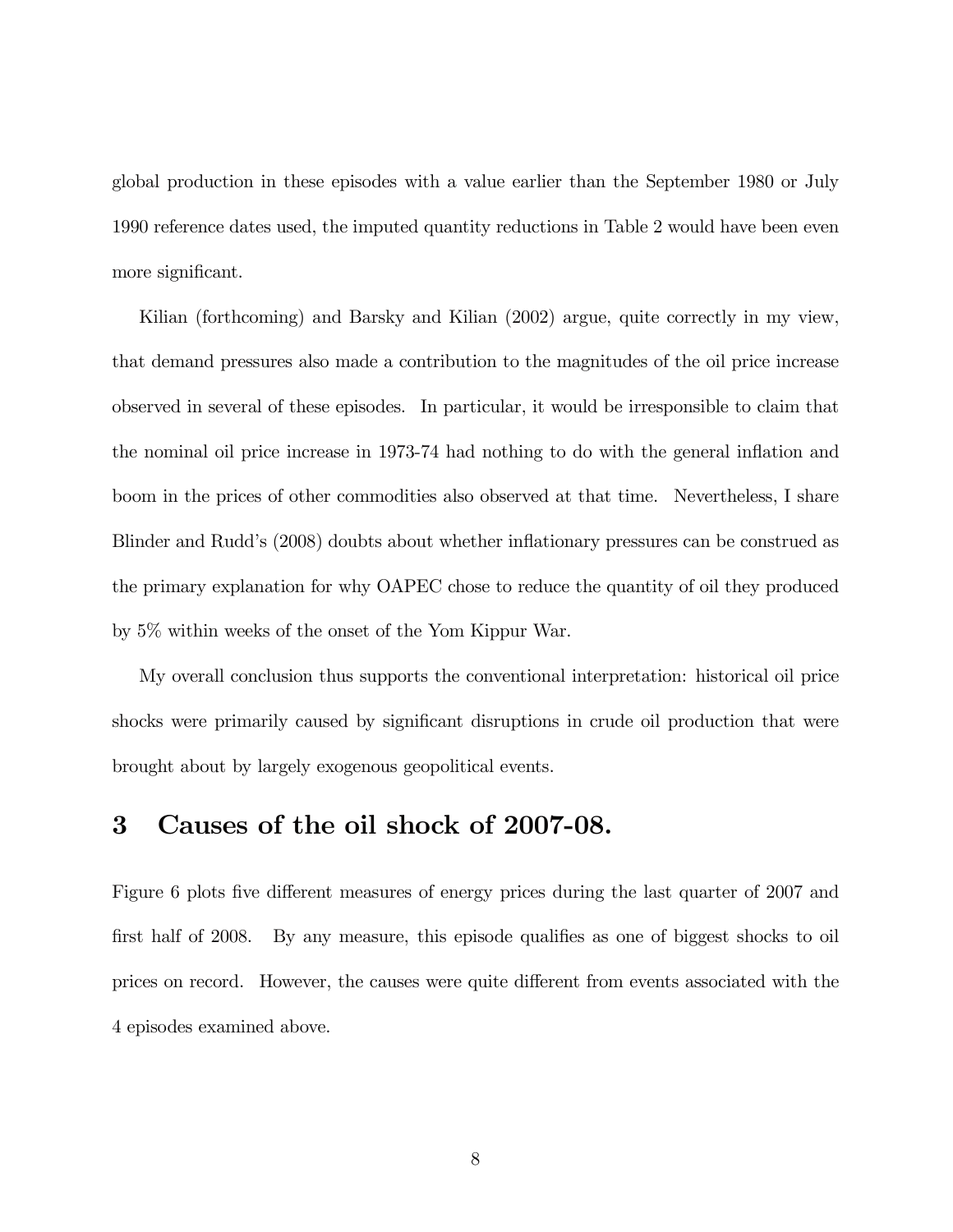### 3.1 Supply.

Despite occasional dramatic news such as hurricanes in the Gulf of Mexico in September 2005, turmoil in Nigeria in 2006-2008, and ongoing strife in Iraq, global production has been remarkably stable; (see Figure 7). The big story has been not a dramatic reduction in supply of the kinds summarized in Figure 5, but a failure of production to increase between 2005 and 2007.

Why did global production stagnate? In any given producing field, eventually pressure falls and daily production levels begin to decline. Increasing global production requires moving on to new producing areas. The U.S. has been extensively explored and developed, and total U.S. production is now about half the level we achieved in 1971; (see the top panel of Figure 8) World production nevertheless has increased substantially since then as new fields became developed, though Figure 8 shows that several of these are now in significant decline, including the North Sea (which had accounted for 8% of world production in 2001) and Mexico's Cantarell Field (formerly the world's second largest producing field). Production declines caused former OPEC member Indonesia to become an oil importer, and the nation dropped out of OPEC in 2008.

The most important world oil exporter has for many years been Saudi Arabia, whose monthly production levels are plotted in the bottom panel of Figure 8. These have historically been quite volatile and exhibited substantial swings up and down not because of depletion but because the Saudis followed a deliberate strategy of adjusting production in an effort to stabilize prices. For example, the kingdom's decision to substantially increase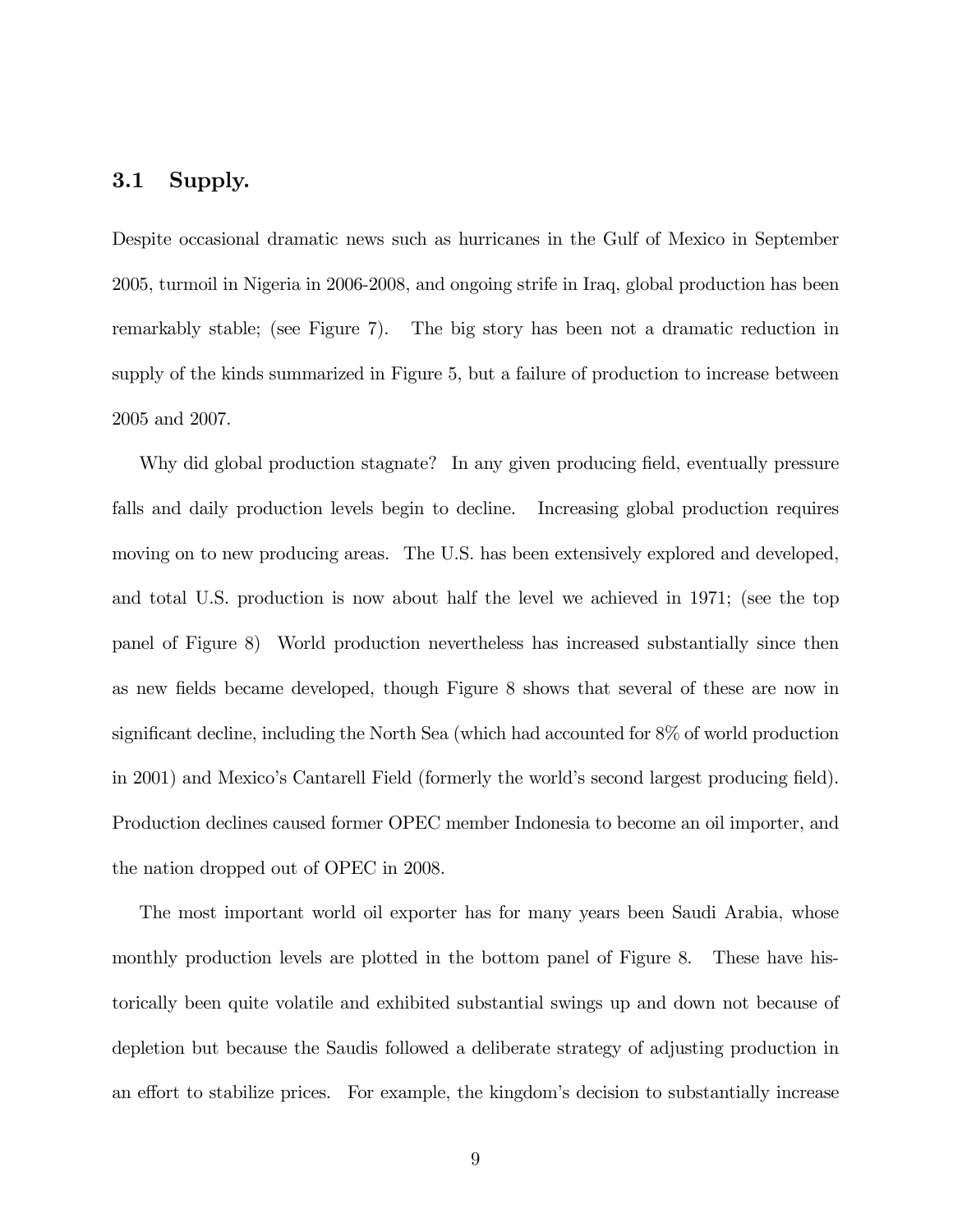production in late 1990 was a reason why the oil price shock of 1990 was so short-lived (see the bottom row of Figure 5).

Because the Saudis had historically used their excess capacity to mitigate the effects of short-run supply shortfalls, many analysts had assumed that they would continue to do the same in response to the longer run pressure of growing world demand, and most forecasts called for continuing increases in Saudi production levels over time. For example, even as recently as in their 2007 World Energy Outlook, the International Energy Agency was projecting that the Saudis would be pumping 12 million barrels per day by 2010. In the event, however, Saudi production went down rather than up in 2007. It is a matter of conjecture whether the decline in Saudi production in 2007 should be attributed to depletion of its Ghawar oil field, to a deliberate policy decision in response to a perceived decline in the price-elasticity of demand, or to long-run considerations discussed below. Whatever its cause, the decline in Saudi production was certainly one important factor contributing to the stagnation in world oil production over 2005-2007. It also unambiguously denotes the latter episode as a new era as far as oil pricing dynamics are concerned— without the Saudis' willingness or ability to adjust production to smooth out price changes, any disturbance to supply or demand would have a significantly bigger effect on price after 2005 compared with earlier periods.

#### 3.2 Demand.

Although supply stagnated, demand was growing strongly. Particularly noteworthy is oil consumption in China, which has been growing at a 7% compound annual rate over the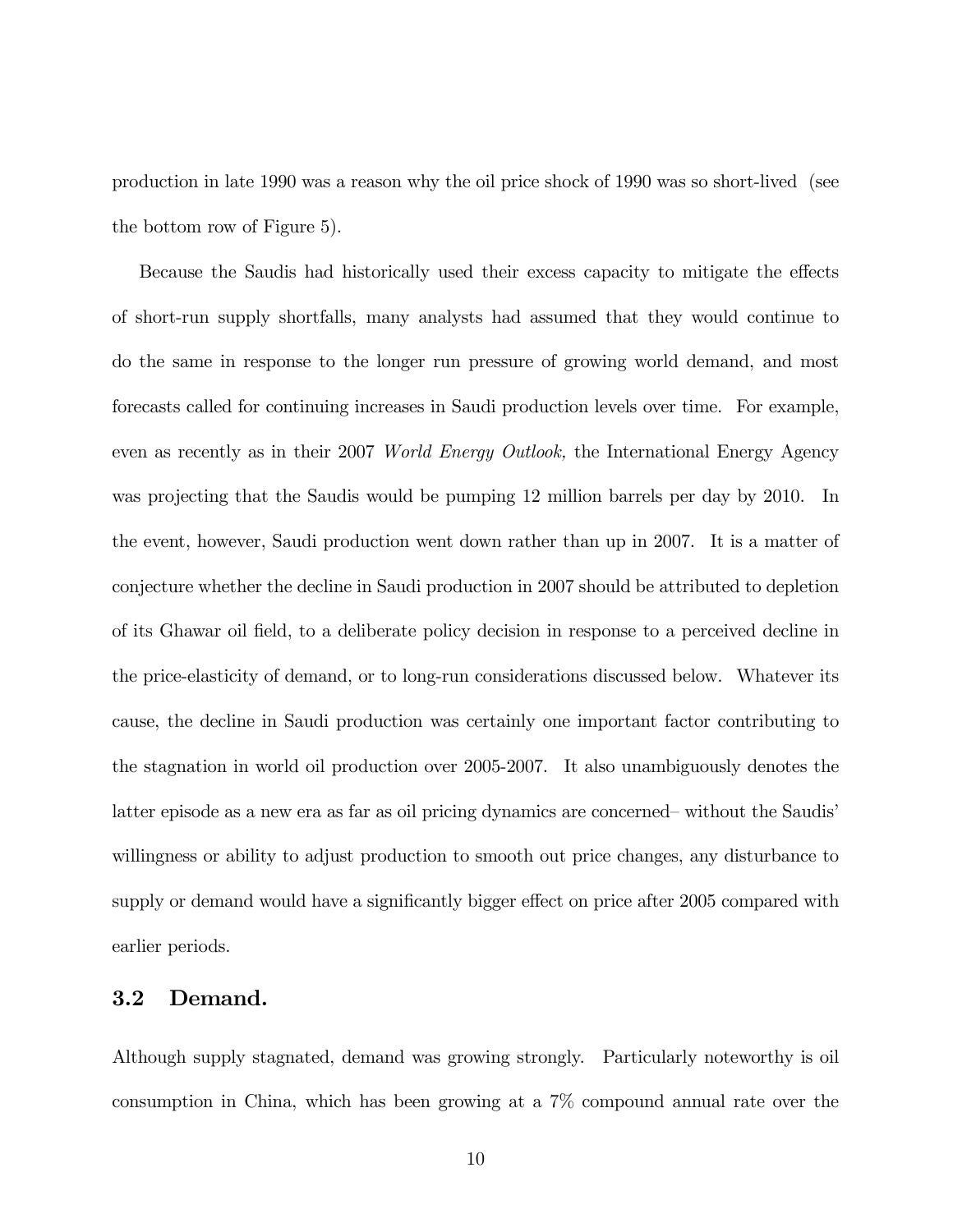last two decades; (see Figure 9). Chinese consumption in 2007 was 870,000 barrels per day higher in 2007 than it had been in 2005.

How can it be that China was consuming more oil, yet no more oil was being produced? Mathematically, consumption in other regions had to decline, and indeed it did. Consumption in the U.S. in 2007 was 122,000 b/d below its level in 2005; Europe dropped 346,000 and Japan 318,000. And what persuaded residents of these countries to reduce oil consumption in the face of rising incomes? The answer is, the price had to increase sufficiently to reduce consumption in the OECD countries commensurate with the increase from China, given the stagnation in total global production.

Let us consider some quick ballpark estimates of how big a price increase that should have required. According to IMF estimates,<sup>5</sup> World real GDP experienced 2-year total growth of 9.4% in 2004 and 2005. As noted above, the income elasticity of petroleum demand in countries like the U.S. is currently about 0.5, whereas in the newly industrialized countries it may be above unity (Hamilton, 2009; Gately and Huntington, 2002). World petroleum production was 5 million barrels per day higher in 2005 than in 2003, a 6% increase. Thus it is entirely plausible to attribute the 6% increase in oil consumption between 2003 and 2005 to a shift in the demand curve caused by the increase in world GDP.

World real GDP grew an additional 10.1% in 2006 and 2007. Hence it seems reasonable to suppose that, if oil had remained at the 2005 price of \$55/barrel, quantity demanded would have increased by at least another 5 million barrels per day by the end of 2007. Eco-

<sup>5</sup> IMF, World Economic Outook: October 2008, Table A.1.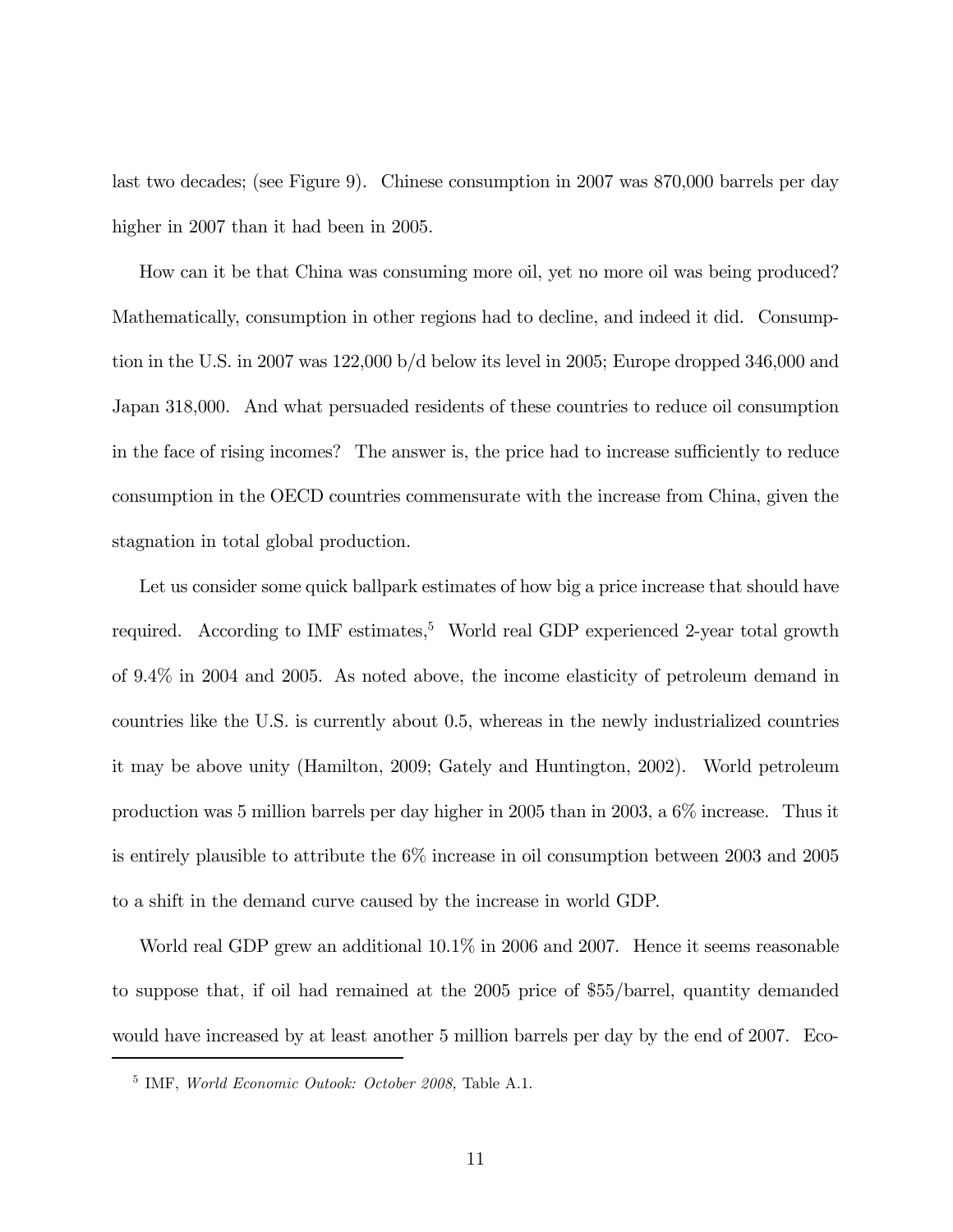nomic growth slowed significantly in 2008:H1, but remained positive, and I've conservatively assumed that economic growth would have added at least another half million barrels per day to the quantity demanded in the first half of 2008, more than enough to absorb the slight increase in global production that finally appeared in the first half of 2008. Under these assumptions, the price had to rise between 2005 and 2008:H1 by an amount sufficient to reduce the quantity demanded by  $5 \text{ mb/d}$ ; (see the top panel of Figure 10).

It's worth commenting on what was new about the contribution of Chinese and world economic growth over this period. While China had been growing at the remarkable rate noted for a quarter century, it has only recently become big enough relative to the global economy to make a material difference. For example, the 4.9% world GDP average annual growth rate over 2003-2007 compares with a 2.9% average over the robust 1990s. And judging from the gap between EIA figures for China's total petroleum production and consumption, $6$  China was a net exporter of petroleum up until 1992, and its imports were only up to 800,000 barrels/day in 1998. But by 2007, China's net imports were estimated to be 3.6 million barrels per day, making it the world's third biggest importer and a dominant factor in current world markets. The magnitude of the global growth in petroleum demand in recent years is thus quite remarkable, and although there have been other episodes when global production stagnated over a two-year period, these were inevitably either responses to falling demand during recessions or physical supply disruptions detailed above.

<sup>6</sup> Data from EIA, "World Petroleum Consumption, Most Recent Annual Estimates,1980-2007," (http://www.eia.doe.gov/emeu/international/RecentPetroleumConsumptionBarrelsperDay.xls) and "World Production of Crude Oil, NGPL, and Other Liquids, and Refinery Processing Gain, Most Recent Annual Estimates, 1980-2007,  $\mu$  (http://www.eia.doe.gov/emeu/international/RecentTotalOilSupplyBarrelsperDay.xls).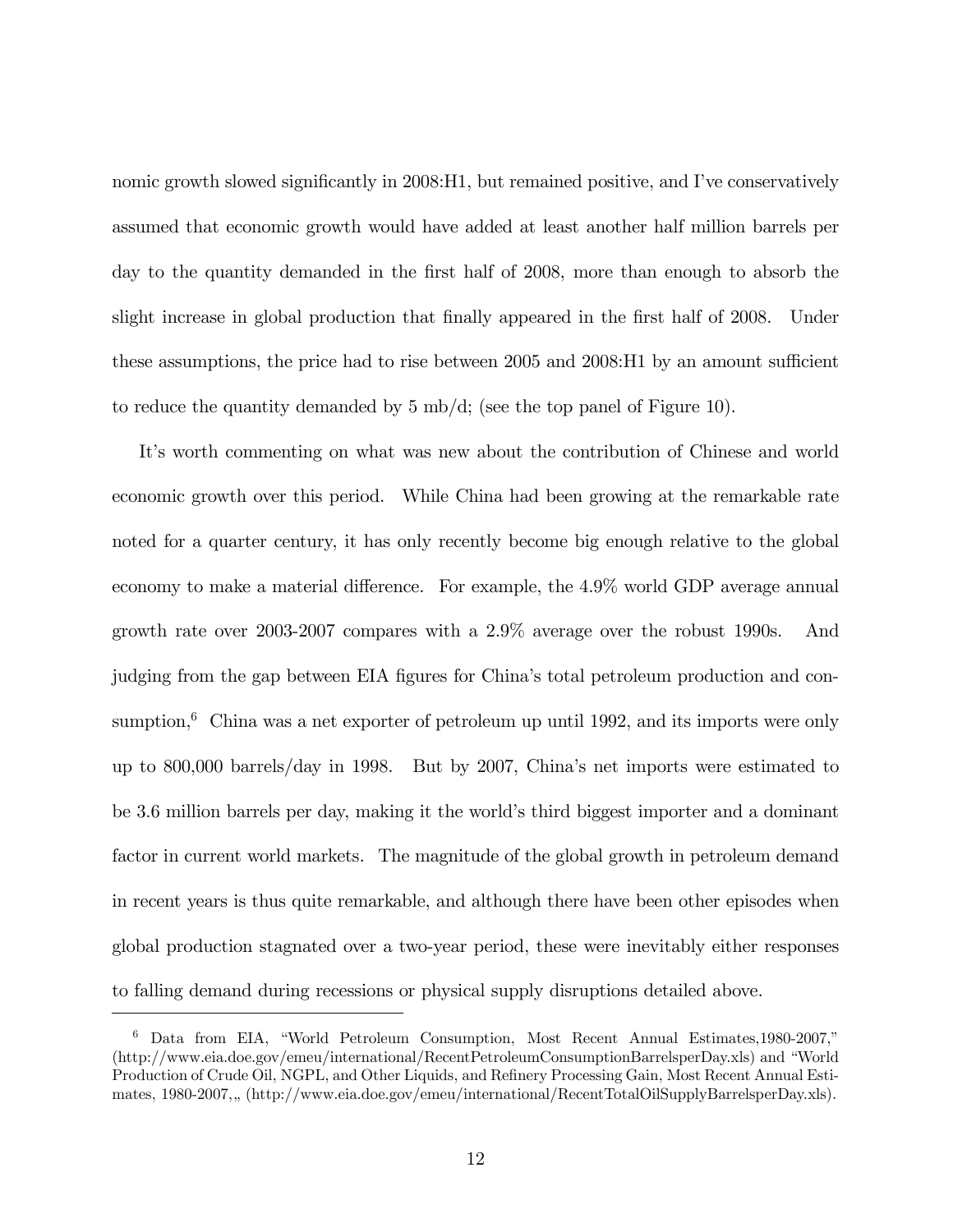Although Figure 10 is drawn with vertical short-run supply curves, the analysis here does not require any particular assumptions about the short-run supply elasticity. I simply take it as an observed fact that, as a result of whatever combination of shifts of or movements along the short-run supply curve, the quantity supplied in 2008:H1 was essentially the same as that supplied in 2005 and that the price and output pairs for the two dates both represent an intersection of supply and demand. The exercise explores the necessary adjustments if the strong growth of world GDP between the two periods is presumed to have shifted the demand curve to the right by 5.5 mb/d. The question is then, what price increase would have been necessary to have moved along that second demand curve to a point where quantity demanded would have been as low as 85.5 mb/d?

The answer to that question depends of course on the slope of the 2008:H1 demand curve. If, for illustration, the price-elasticity of demand were  $\varepsilon = 0.06$ , then the price would have been predicted to have risen to \$142/barrel under the above scenario:

$$
\varepsilon = \frac{|\Delta \ln Q|}{\Delta \ln P} = \frac{\ln 90.5 - \ln 85.5}{\ln 142 - \ln 55} = 0.06.
$$

On the other hand, such numerical calculations are extremely sensitive to the assumptions about the short-run price elasticity of demand. If instead the elasticity were  $\varepsilon = 0.10$ , the price would only need to rise to \$97 to prevent global quantity demanded from increasing.

Which is the correct short-run elasticity, 0.06 or 0.10? Recalling Tables 1 and 2, one could easily defend either value or numbers significantly smaller or bigger. Moreover, as noted by Hughes, Knittel and Sperling (2008), the elasticity relevant for 2007-08 could have been much smaller than those that governed other episodes. One key variable to look at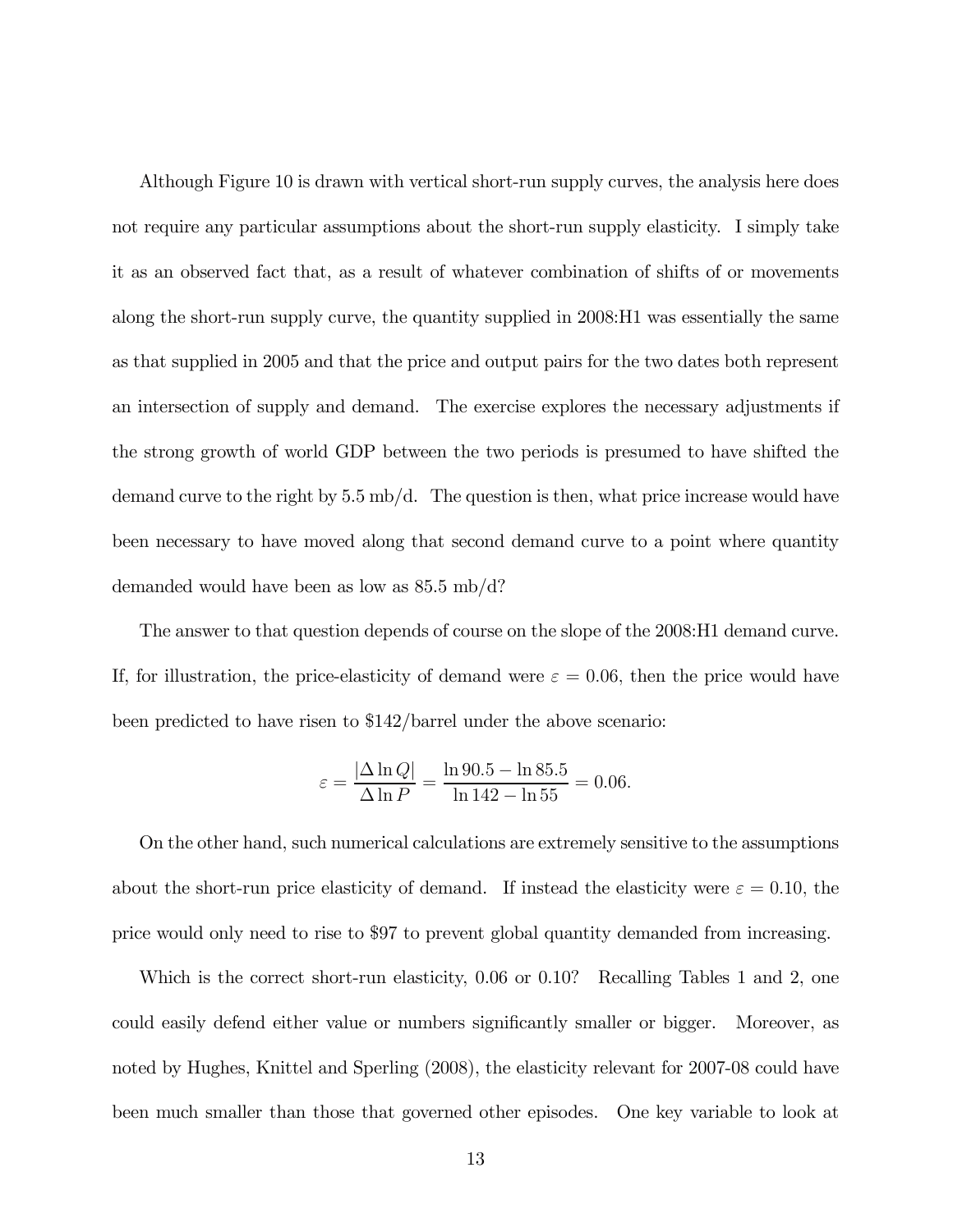for this question is the value of inventories. If the price increase between 2005 and 2008:H1 was bigger than needed to equate supply with demand, inventories should have been piling up, whereas if the price increase was too small, inventories would be drawn down.

We don't have reliable data on all stored oil, but have pretty good measures on the inventories of crude oil held by U.S. refiners. Figure 11 plots the average seasonal pattern of these inventories, along with the actual values in 2007 and 2008. In the first half of 2007, inventories were a bit above trend. But in late 2007 and the first half of 2008, when the price increases were most dramatic, inventories were significantly below normal, suggesting that indeed an assumed elasticity of 0.10 was too big, and that price increases through the end of 2007 were not sufficient to bring quantity demanded down to equal quantity supplied.

Just as academics may debate what is the correct value for the price elasticity of crude oil demand, market participants can't be certain, either. Many observers have wondered what could have been the nature of the news that sent the price of oil from \$92/barrel in December 2007 to its all-time high of \$145 in July 2008. Clearly it's impossible to attribute much of this move to a major surprise that economic growth in 2008:H1 was faster than expected or that the oil production gains were more modest than anticipated. The big uncertainty, I would argue, was the value of  $\varepsilon$ . The big news of 2008:H1 was the surprising observation that even \$100 oil was not going to be sufficient to prevent global quantity demanded from increasing above 85.5 mb/d and that no more than 85.5 mb/d was going to be available.

This explanation of the price shock also requires that market participants could have had little inkling in 2008:H1 of the massive economic deterioration that was just ahead. In this,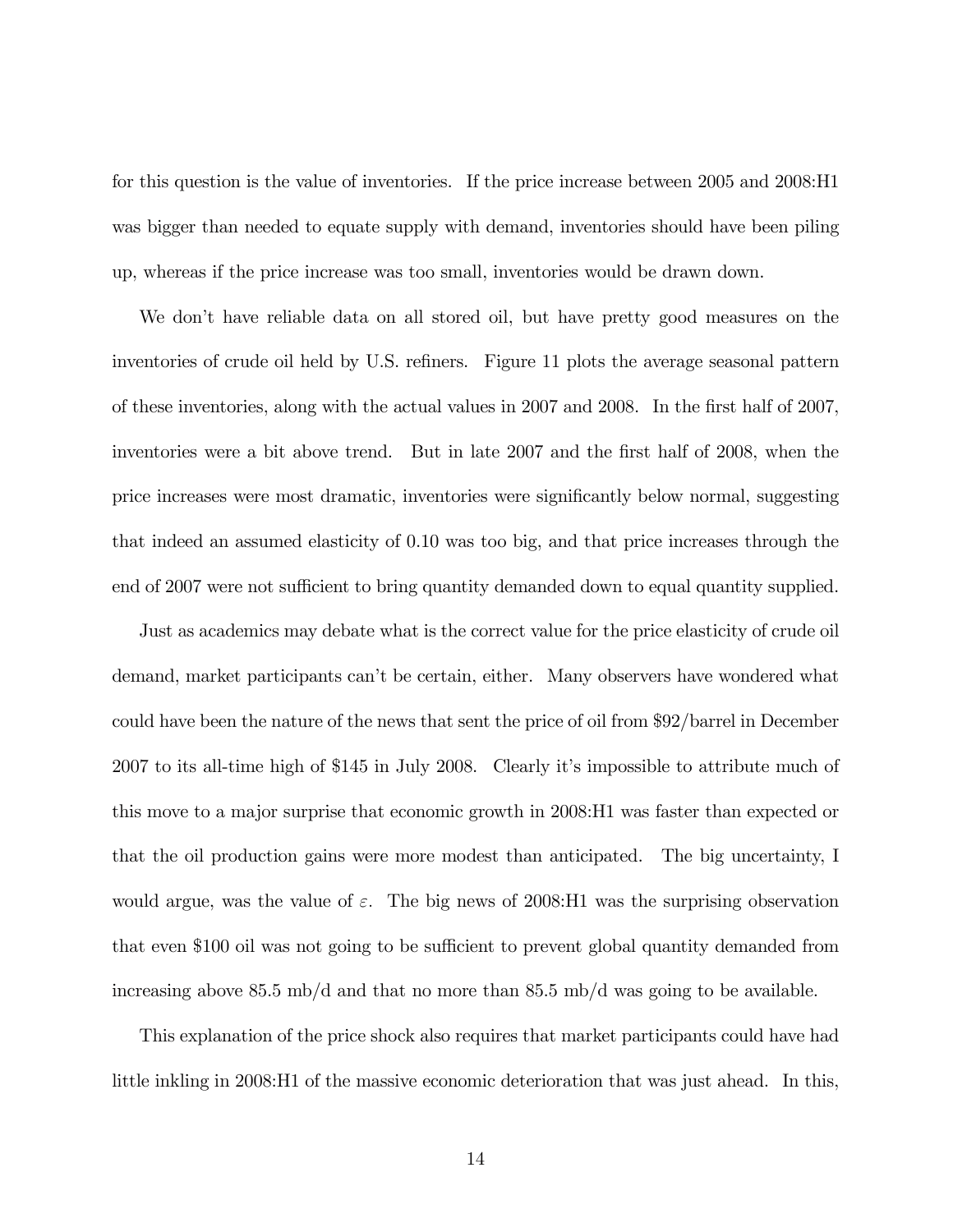they certainly would have had some good company. Here was the analysis offered publicly by European Central Bank President Jean-Claude Trichet on July 3, 2008:7

On the basis of our regular economic and monetary analyses, we decided at today's meeting to increase the key ECB interest rates by 25 basis points....[Inflation is] expected to remain well above the level consistent with price stability for a more protracted period than previously thought.... [W]hile the latest data confirm the expected weakening of real GDP growth in mid-2008 after exceptionally strong growth in the first quarter, the economic fundamentals of the euro area are sound.

And although a growth slowdown in the United States was certainly acknowledged at that point, many were unpersuaded that it would become serious enough to qualify as a true recession. Professor Edward Leamer wrote in August 2008 that U.S. economic indicators would "have to get much worse to pass the recession threshold."

One may be able to rationalize the dramatic oil price spike of 2007-08 as a potentially appropriate response to fundamentals. But what about the even more dramatic subsequent price collapse? Certainly Trichet, Leamer, and everyone else changed their minds about those assessments of real economic activity as the disastrous economic news of 2008:H2 came in. But economic collapse alone is not a sufficient explanation for the magnitude of the oil price decline, if the analysis in the top panel of Figure 10 is correct. Even a 10% drop of global GDP would only undo the effects of the rightward shift of the demand curve since

<sup>7</sup> Introductory Statement from the ECB, http://www.ecb.int/press/pressconf/2008/html/is080703.en.html.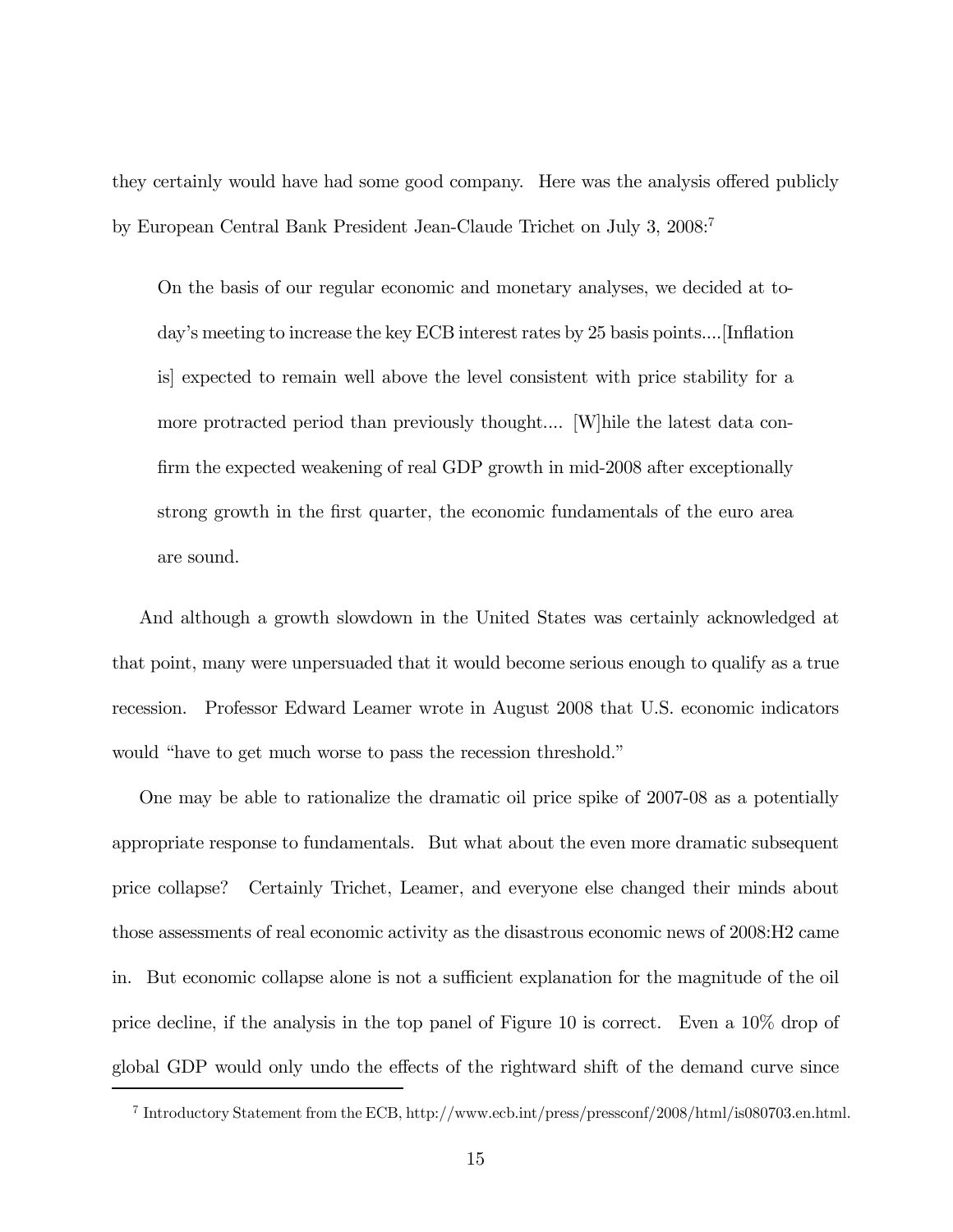2005. Bad as the news in 2008:H2 had been, it does not come close to that magnitude as of yet, yet the price by the end of December was down to \$40, well below the 2005 price of \$55. Nor can the modest production increases of another half-million barrels/day in 2008:H2 over 2008:H1 go too far as an explanation. Instead, one would need again to attribute a significant part of the 2008:H2 price collapse to yet another shift in the elasticity. Whereas a short-run price elasticity of 0.06 might be needed to interpret developments of 2008:H1, a higher intermediate-run elasticity, as petroleum users made delayed adjustments to the earlier price increases, is needed to be postulated as another factor contributing to the price decline in the second half of the year; (see the bottom panel of Figure 10).

It is hardly controversial to suggest that the long-run demand responses to price increases are more significant than the short-run responses. The more fuel-efficient vehicles sold in the spring and summer of 2008 are going to mean lower consumption, at least from those vehicles, for many years to come. The EIA reported that U.S. petroleum and petroleum products supplied in 2008:Q3 were 8.8% lower (logarithmically) than in 2007:Q3, a far bigger drop in percentage terms than the presumed 6.3% rightward shift between the 2005 and 2008:H1 world demand curves assumed in the top panel of Figure 10, and again far in excess of anything attributable to the drop in income alone.

#### 3.3 The role of speculation.

One can thus tell a story of the oil price shock and subsequent collapse that is driven solely by fundamentals. But the speed and magnitude of the price collapse leads one to give serious consideration to the alternative hypothesis that this episode represents a speculative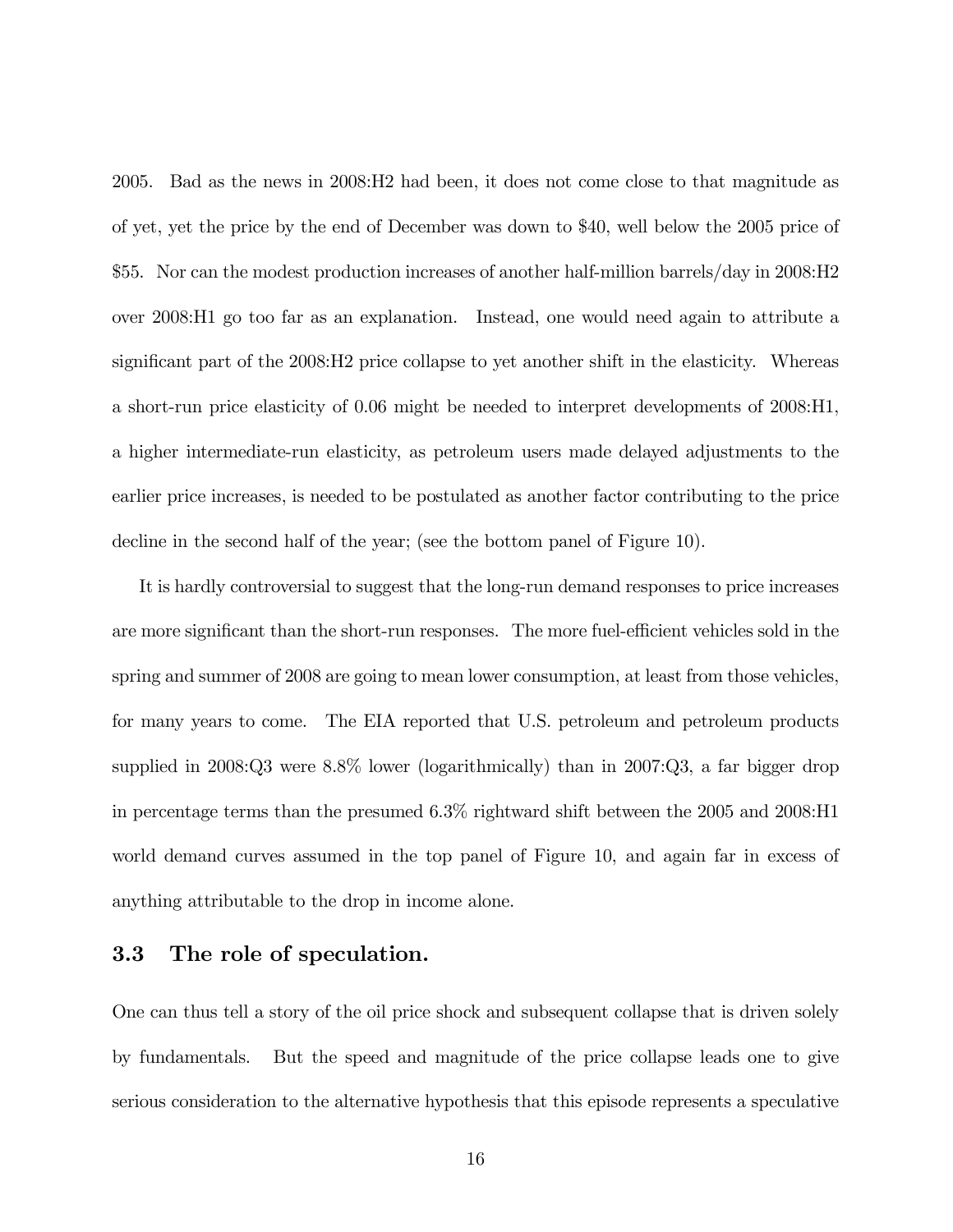price bubble that subsequently popped. One proponent of the latter view has been Michael Masters, manager of a private financial fund who has been invited a number of times to testify before the United States Senate. Masters blames the oil price spike of 2007-08 on the actions of investors who bought oil not as a commodity to use but instead as a financial asset, claiming that by March 2008, commodity index trading funds held a quarter trillion dollars worth of futures contracts. A typical strategy is to take a long position in a nearterm futures contract, sell it a few weeks before expiry, and use the proceeds to take the long position in a subsequent near-term futures contract. When commodity prices are rising, the sell price should be higher than the buy, and the investor can profit, viewing this as a synthetic way to take a long position in the commodity without ever physically taking delivery. As more investment funds sought to take positions in commodity futures contracts for this purpose, so that the number of buys of next contracts always exceeded the number of sells of expiring, Masters argues that the effect was to drive up the futures price, and with it, the price of the associated spot commodity itself. He argues that this "financialization" of commodities introduced a speculative bubble in the price of oil.

The key intellectual challenge for such an explanation is to reconcile the proposed speculative price path with what is happening to the physical quantities of petroleum demanded and supplied. To be concrete about the nature of this challenge, consider a representative refiner who purchases a quantity  $Z_t$  of crude oil at price  $P_t$  per barrel, of which  $X_t$  is used up in current production of gasoline and the remainder goes to increase inventories  $I_t$ :

$$
I_{t+1} = I_t + Z_t - X_t.
$$
 (1)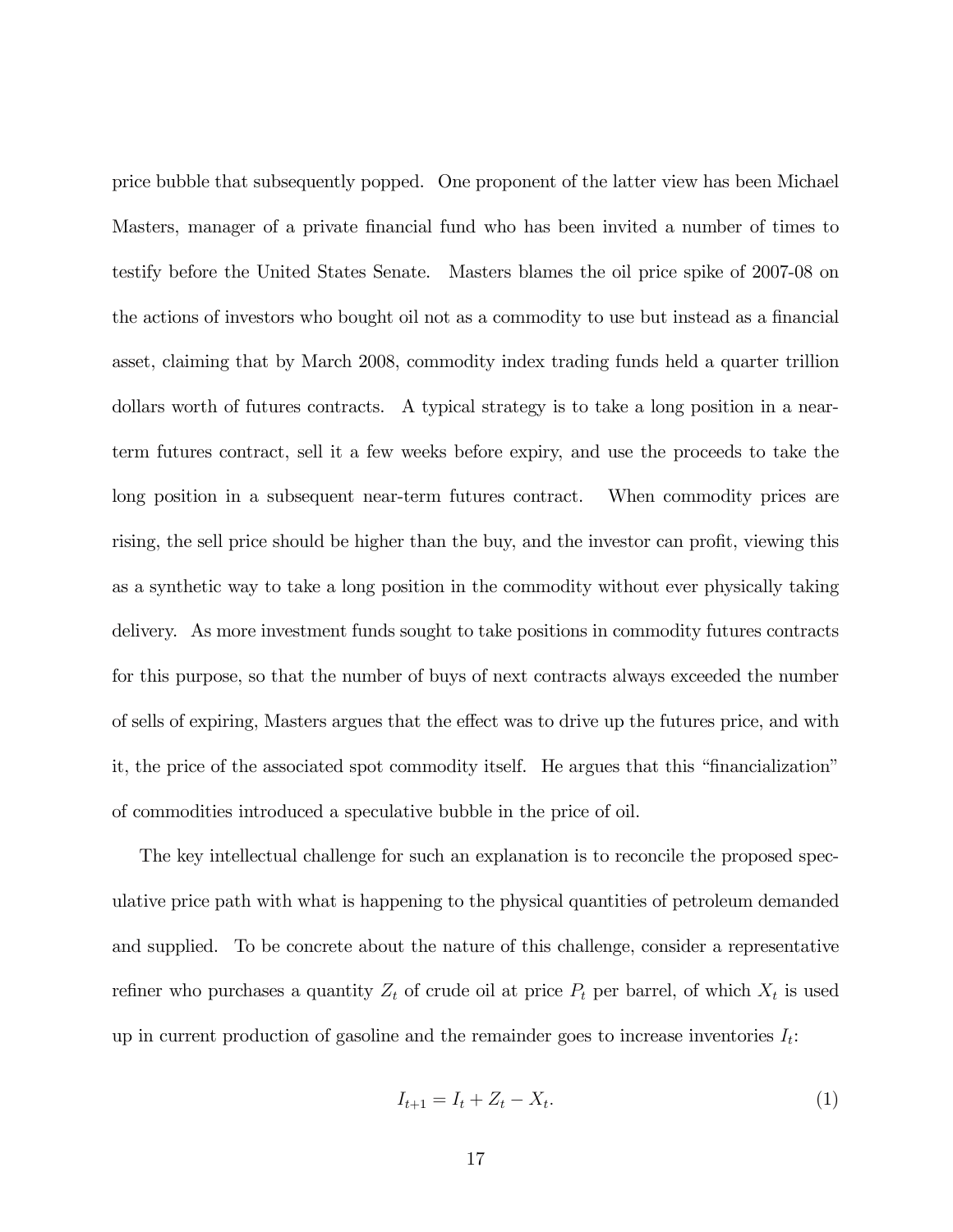This is simply an accounting identity— if the quantity of oil that is consumed by users of the product (in this case,  $X_t$ ) is smaller than the quantity that is physically produced  $(Z_t)$ , inventories must accumulate. If we hypothesize that, as a result of whatever process, financial speculation produces some particular value for the price  $P_t$ , that price necessarily has implications for those who use the product  $(X_t)$  and those who produce it  $(Z_t)$ . It seems impossible to discuss a theory of price  $P_t$  that makes no reference to the physical quantities produced, consumed, or held in inventory.

To explore this issue more fully, consider the following simple model. Suppose that the refiner produces a quantity of gasoline  $y_t$  sold at price  $G_t$  (where both  $P_t$  and  $G_t$  are measured in real terms), according to the production function

$$
y_t = F(X_t, I_t).
$$

The second term reflects the idea that it would be impossible for the refiner to operate efficiently if it maintained zero stock of inventories. A positive value for the derivative  $F_I(X_t, I_t)$  introduces a "convenience yield" from inventories, or motive for the firm to hold a positive level of inventory even if it anticipates falling crude oil prices  $(P_{t+1} < P_t)$ . The refiner faces a real interest rate of  $r_t$  and cost of physically holding inventories  $C(I_{t+1})$ . The refiner's objective is thus to choose  $\{Z_t, X_t, I_{t+1}\}_{t=0}^N$  so as to maximize

$$
\sum_{t=0}^{N} \frac{1}{\prod_{\tau=1}^{t} (1+r_{\tau})} \left[ G_t F(X_t, I_t) - C(I_{t+1}) - P_t Z_t \right]
$$

taking  $I_0$  and  $\{P_t, G_t\}_{t=0}^N$  as given. Note I pose this as a perfect-foresight problem, since the complications introduced by uncertainty are not relevant for the points I want to make here, and liquid futures markets exist for  $P_t$  and  $G_t$ .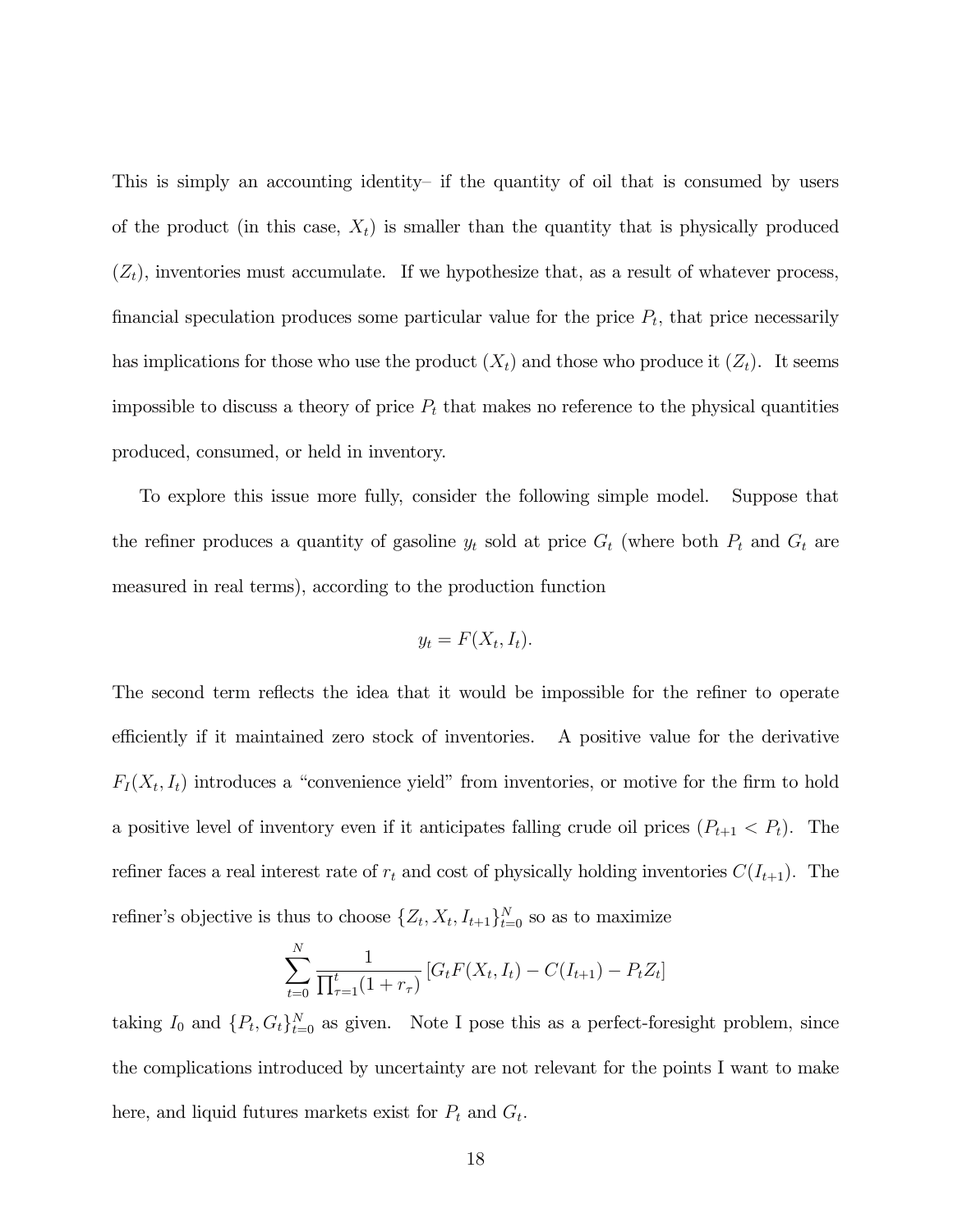The first-order conditions for this optimization problem are<sup>8</sup>

$$
G_t F_X(X_t, I_t) = P_t \tag{2}
$$

$$
P_t + C'(I_{t+1}) = \frac{1}{(1+r_t)} \left[ G_{t+1} F_I(X_{t+1}, I_{t+1}) + P_{t+1} \right]. \tag{3}
$$

Equation (2) is the optimality condition associated with the firm purchasing one more barrel of crude oil, whose marginal cost is  $P_t$ , and using the crude immediately to refine and sell more gasoline, whose marginal benefit to the firm is  $G_tF_X(X_t, I_t)$ . Equation (3) is the condition required for optimal inventory management. If the firm buys one more barrel of crude today to store as inventory, the marginal cost is  $P_t + C'(I_{t+1})$ . If the inventory is then used to reduce next period's crude purchases, the discounted marginal benefit is  $(1 + r_t)^{-1} [G_{t+1}F_I(X_{t+1}, I_{t+1}) + P_{t+1}].$ 

If the firm were to face an increase in  $P_{t+1}$  with all other prices fixed, it would respond by increasing  $I_{t+1}$  until (3) was restored. This plan would be implemented by increasing current crude purchases  $Z_t$  and decreasing  $Z_{t+1}$ . In the market equilibrium that we will finish spelling out shortly, that would put upward pressure on  $P_t$  and downward pressure on  $P_{t+1}$ . But it's interesting to comment now on the limiting case of a constant physical storage cost  $(C'(I_{t+1}) = s)$  and constant convenience yield  $(F_I(X_{t+1}, I_{t+1}) = c)$ , the latter including as a special case zero convenience yield or a situation that inventories are already so high that there would be no sales gains from building inventories even higher  $(F_I(X_{t+1}, I_{t+1}) = 0)$ .

<sup>&</sup>lt;sup>8</sup> Specifically, the values of  $\{X_t, Z_t, I_{t+1}\}_{t=0}^N$  are determined as functions of  $\{Q_t, P_t\}_{t=0}^N$  from (2) for  $t = 0, ..., N$ , (1) for  $t = 0, ..., N$ , (3) for  $t = 0, ..., N - 1$ , and the terminal condition  $I_{N+1} = 0$ .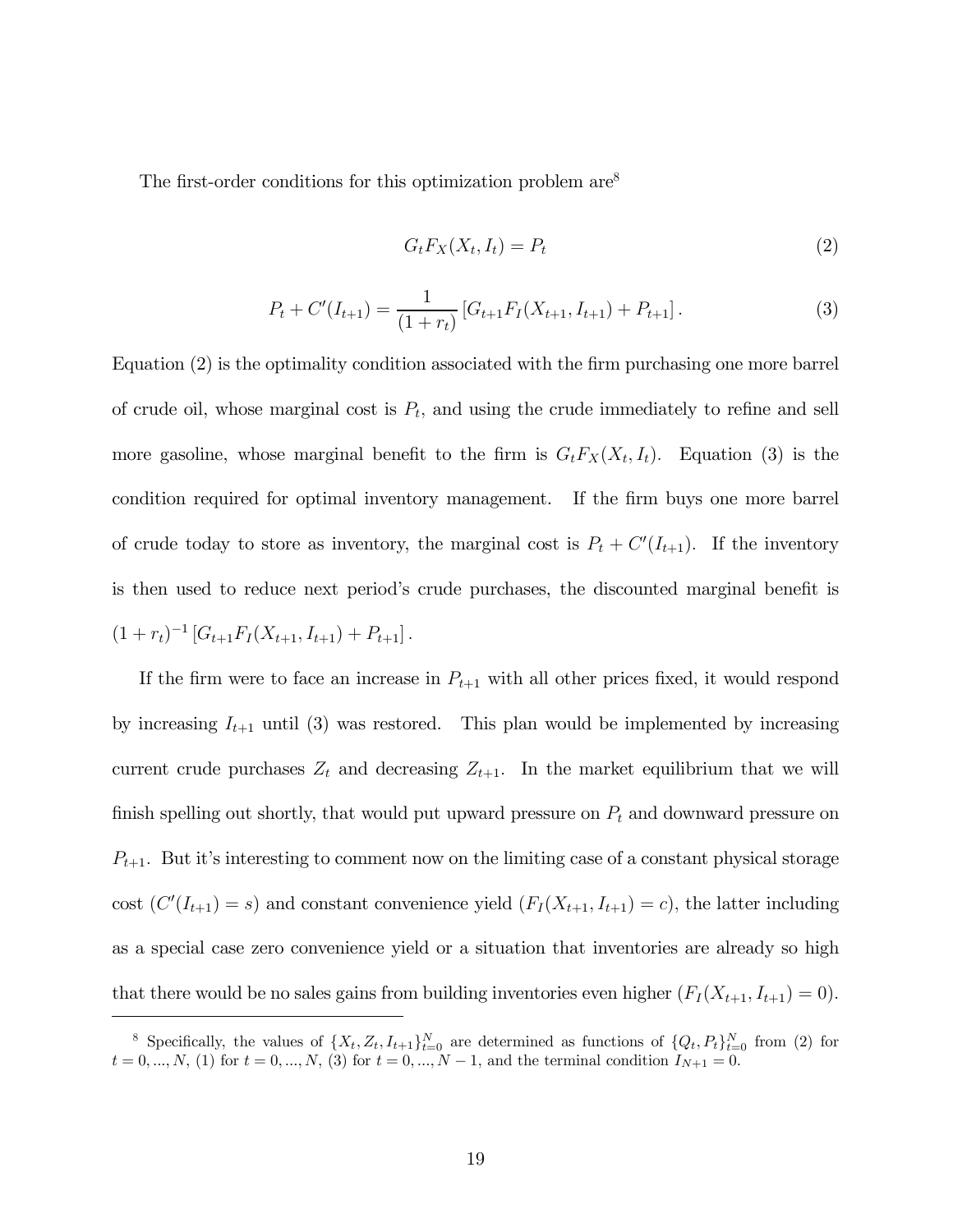In this case (3) becomes

$$
P_t + s = \frac{1}{(1+r_t)} \left[ G_{t+1}c + P_{t+1} \right]. \tag{4}
$$

In this limiting case, (4) becomes an equilibrium condition that would have to characterize the relation between  $P_t$  and  $P_{t+1}$  in any equilibrium with nonzero inventories. If, for example, the right-hand side of (4) exceeded the left, there would be an infinite increase in the demand for crude  $Z_t$  and infinite decrease in  $Z_{t+1}$ , to which the equilibrium prices  $P_t$  and  $P_{t+1}$  would have to respond until the equality  $(4)$  was restored.

More generally, if  $C'(I_t)$  and  $F_I(X_t, I_t)$  are relatively flat functions of  $I_t$ , then the effect of (3) is to force  $P_t$  and  $P_{t+1}$  to move closely together. In crude oil markets, the futures price  $P_{t+1}$  serves an information discovery role, with any changes in the futures price translating instantaneously into a corresponding movement in spot prices. For example, Figure 12 plots  $f_{1d}$ , the price of crude oil for the nearest-term futures contract on day d, and  $f_{3d}$ , the price of oil for the futures contract expiring two months after the expiration of the contract associated with  $f_{1d}$ . The two series move very closely together. For 93% of the 6,421 business days between April 5, 1983 and November 12, 2008,  $f_{1d}$  and  $f_{3d}$  changed in the same direction from the previous day. A regression of  $\Delta \ln f_{3d}$  on  $\Delta \ln f_{1d}$  has an  $R^2$  of 0.86. Thus this part of Masters' claim— that if speculation affected the futures price, the spot price would be forced to move with it— is very much consistent with both theory and evidence.

We can close the model by specifying that crude oil is exogenously supplied,

$$
Z_t = \overline{Z}_t,\tag{5}
$$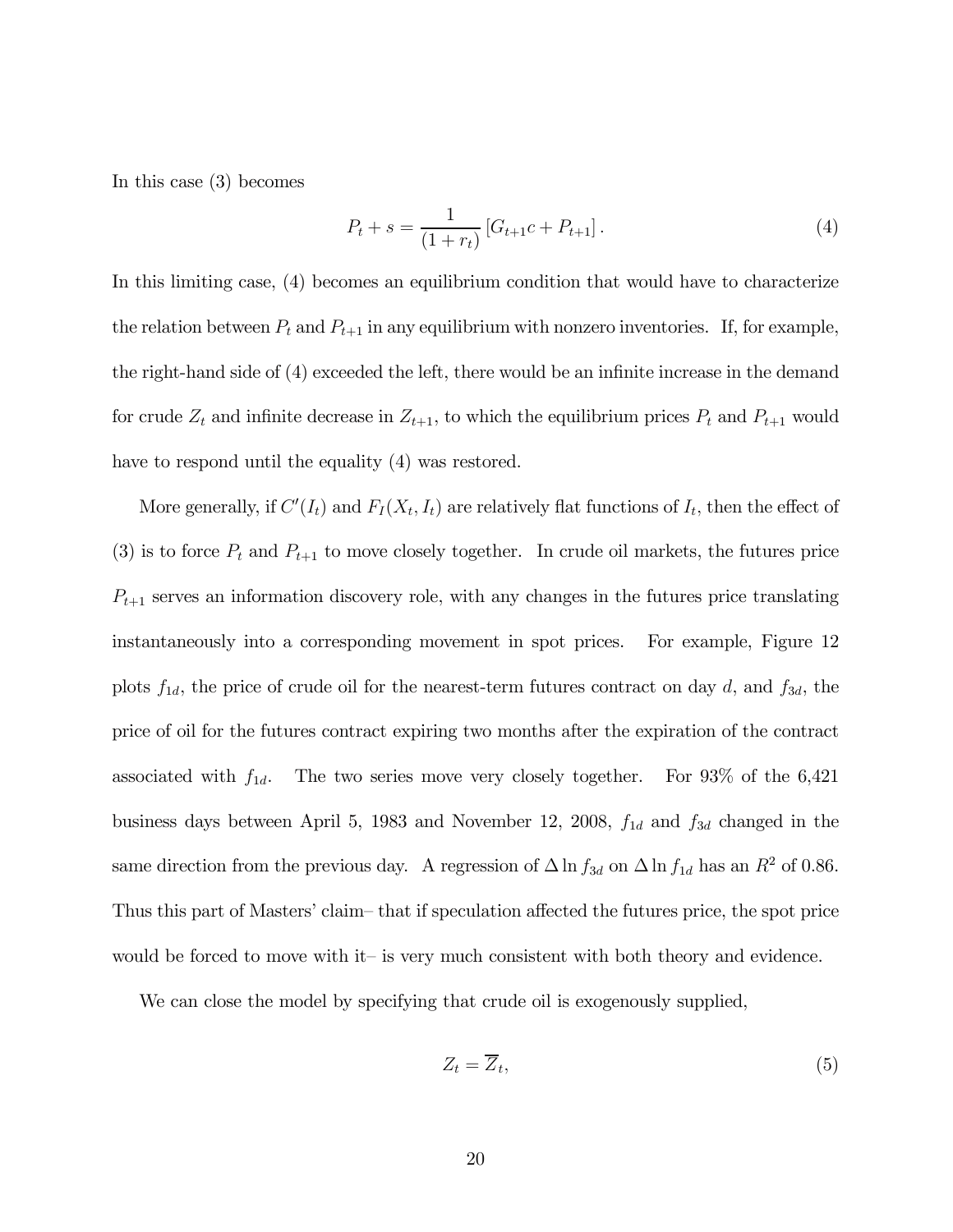and gasoline demand has a price elasticity of  $\beta$ :

$$
\ln F(X_t, I_t) = \alpha - \beta \ln G_t.
$$
\n(6)

The system of equations (1)-(3), (5), and (6) then determine  $\{Z_t, X_t, I_{t+1}, P_t, G_t\}_{t=0}^N$  as functions of  ${\{\overline{Z}_t\}}_{t=0}^N$ .

Notice that if the marginal storage cost  $C'(I_{t+1})$  is negligible, then equations (1)-(3) and (5) are homogenous of degree 0 in  $\{P_t, G_t\}_{t=0}^N$ . Without (6)– if there were no response of gasoline demand to the price of gasoline— the price of crude oil would be indeterminate. Suppose we were initially in a situation where all 5 equations were satisfied, and consider the limiting case when the demand for gasoline is perfectly price inelastic  $(\beta = 0)$ . Suppose that for some reason speculators bid up the futures price of crude  $(P_{t+1}$  increases). By inventory arbitrage  $(3)$ ,  $P_t$  would have to go up with it. In this sense, we might claim to have a theory of how financial speculation in the oil futures price  $P_{t+1}$  could be the determining factor in the price of oil.

On the other hand, when the price elasticity  $\beta > 0$ , the above analysis no longer goes through. In response to the hypothesized increase in  $P_{t+1}$  and  $P_t$ , the price of gasoline  $G_t$ would go up from (2), the quantity of gasoline demanded would decline, and the crude  $X_t$ needed to produce this would be lower. An increase in  $P_{t+1}$  and  $P_t$  induced by speculation would thus cause crude inventories  $I_{t+1}$  to accumulate relative to the firm's desired path.

If the price elasticity is small but not zero, this feedback would be subtle, and it is conceivable that it would take some time before mispricing from the futures markets would be recognized and corrected. It is interesting to note, however, that the same condition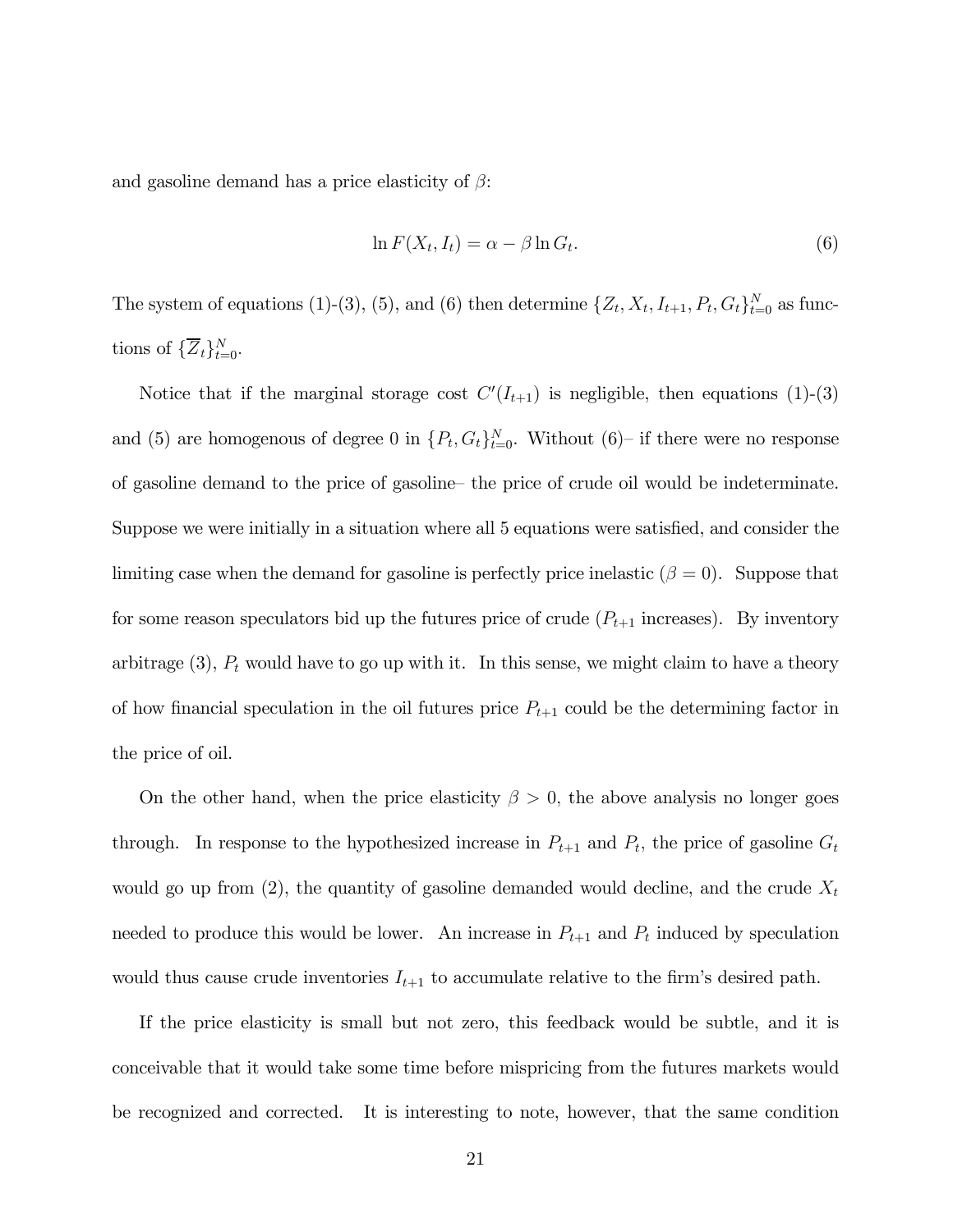needed to rationalize a speculation-based interpretation of the oil shock of 2007-08— a very low price elasticity of oil demand— is exactly the same condition that would enable us to attribute the event to fundamentals alone.

The other possible way in which advocates of the price bubble interpretation might attempt to reconcile their story with the physical side of the petroleum market is to hypothesize a mechanism whereby the quantity of oil supplied  $\overline{Z}_t$  is itself influenced by the futures price. Given the pressures for growth in petroleum demand from countries like China to continue, if it remains difficult to increase global production, the price pressures of 2008 are only the beginning of the story. Recalling the Hotelling (1931) principle, it would in this situation pay the owners of the resource to forego current production, in order to be able to sell the oil at the higher future price. One might then argue that oil producing countries were misled by the speculative purchases of oil futures contracts into reducing current production  $\overline{Z}_t$  in response, by this mechanism reconciling the postulated speculation with the physical dynamics of oil supply and demand (1); for more discussion see Jovanovic (2007).

If so, such miscalculation by oil producers could not have been based on comparing the longer-term futures price with the spot price available in 2008. Figure 13 plots the term structure of prices implied by New York Mercantile Exchange futures contracts at the height achieved by oil prices in July 2008. Although there was a modest upward slope in the very near-term contracts (for example, the December 2008 contract sold for a higher price than August 2008), that slope turned distinctly downward after the February 2009 contract, meaning that any producers who used the futures contracts to sell their oil forward could plan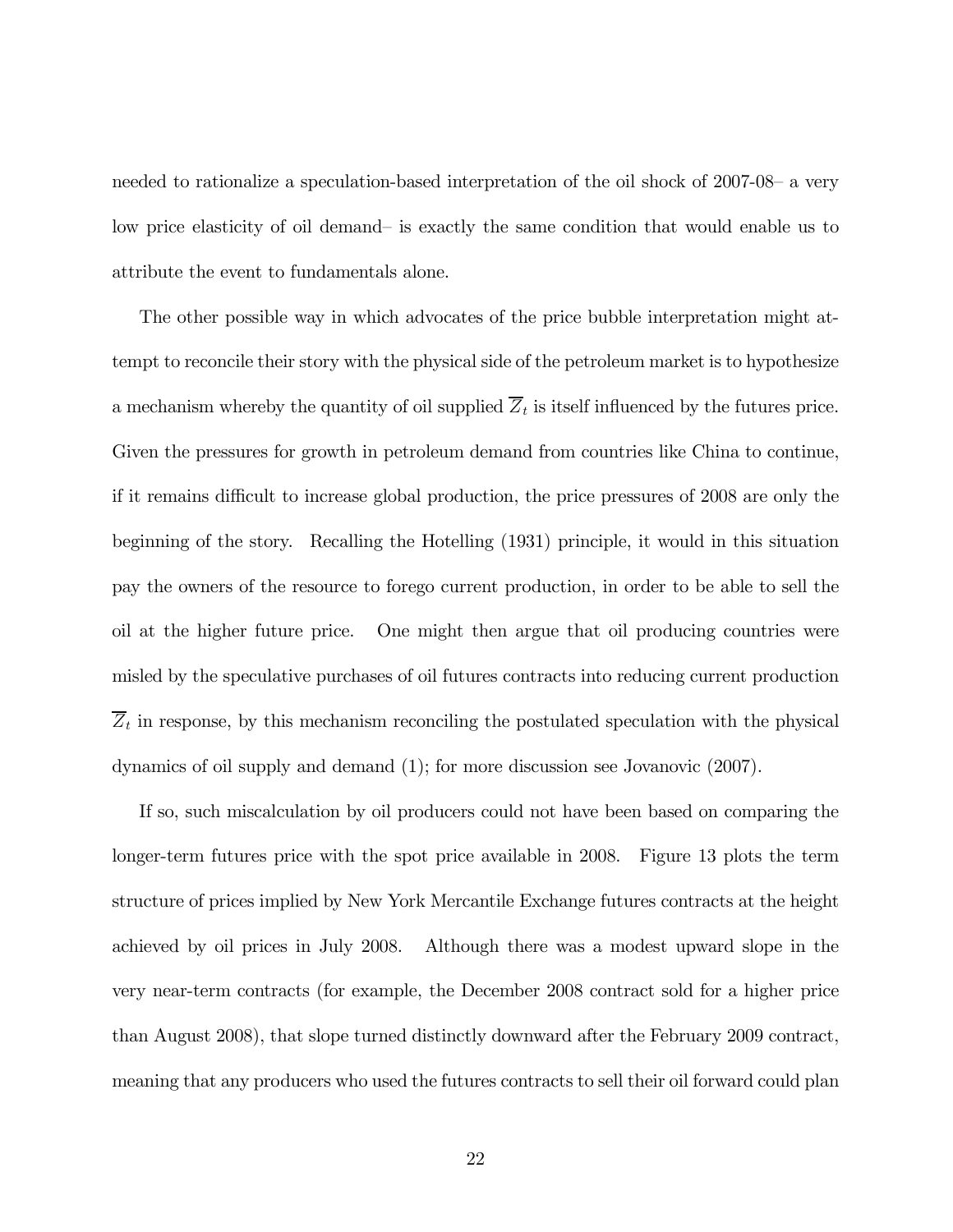on selling future production at a lower price than current production. This downward slope from 2009 onward is inconsistent with a natural Hotelling interpretation of why producers might keep oil in the ground. Notwithstanding, one might argue that producers distrusted the futures markets, and could not use them as a significant hedge given the volumes. Ex post, the high spot price in 2008 meant that a country that had held off production from 2001 to 2008 would have been richly rewarded, which experience might persuade some of the benefits of not producing all out in 2008, either. Of interest is this report from Reuters news service on April 13, 2008:

Saudi Arabia's King Abdullah said he had ordered some new oil discoveries left untapped to preserve oil wealth in the world's top exporter for future generations, the official Saudi Press Agency (SPA) reported.

"I keep no secret from you that when there were some new finds, I told them, 'no, leave it in the ground, with grace from God, our children need it'," King Abdullah said in remarks made late on Saturday, SPA said.

With hindsight, it is hard to deny that the price rose too high in July 2008, and that this miscalculation was influenced in part by the flow of investment dollars into commodity futures contracts. It is worth emphasizing, however, that the two key ingredients needed to make such a story coherent— a low price elasticity of demand, and the failure of physical production to increase— are the same key elements of a fundamentals-based explanation of the same phenomenon. I therefore conclude that these two factors, rather than speculation per se, should be construed as the primary cause of the oil shock of 2007-08. Certainly the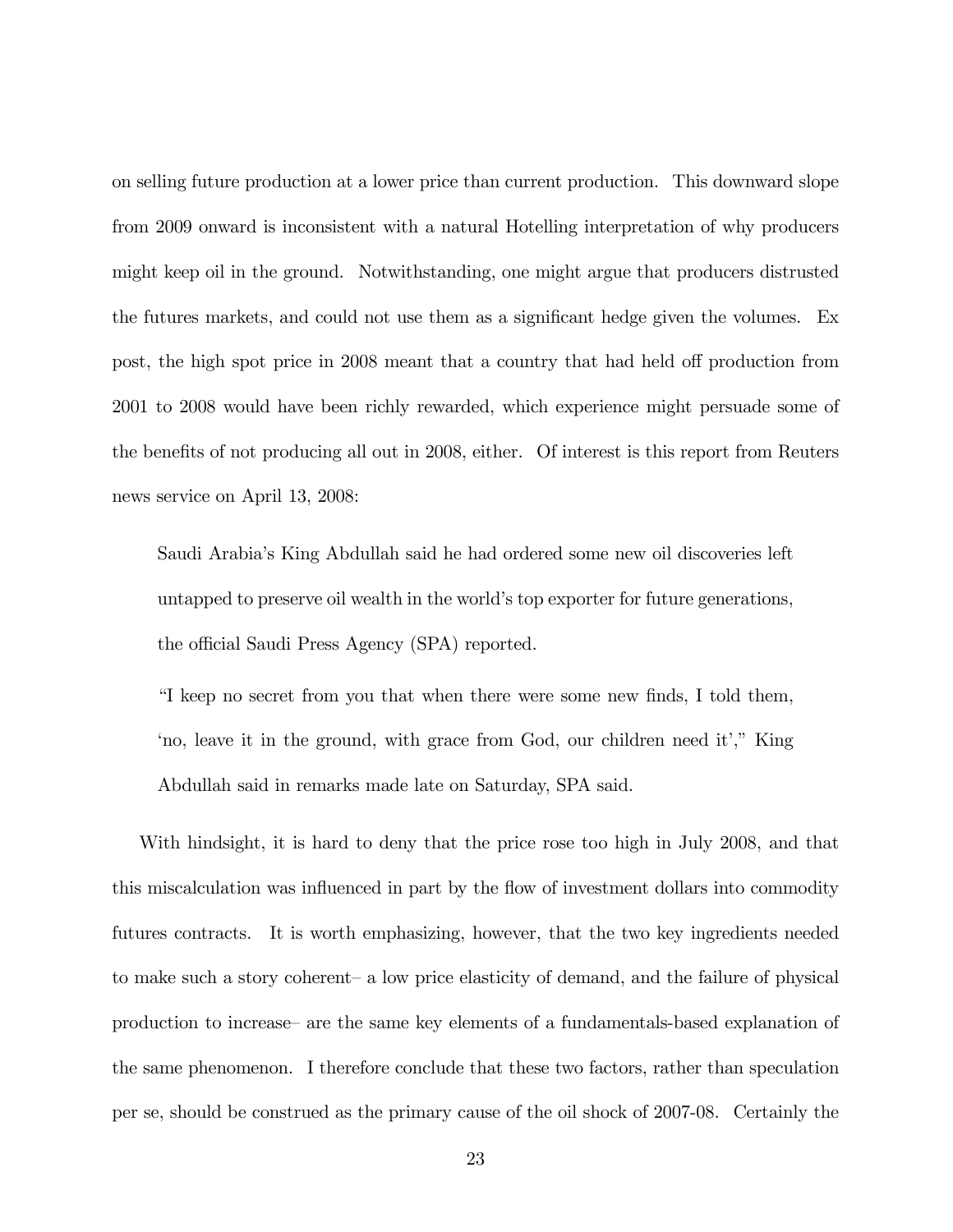casual conclusion one might have drawn from glancing at Figure 1 and hearing some of the accounts of speculation<sup>9</sup> – that it was all just a mistake, and the price should have stayed at \$50/barrel throughout the period 2005-08— would be profoundly in error.

### 4 Consequences of historical oil shocks.

In essentially any theoretical model of the economic effects of a change in oil prices, a key parameter is the value share such as the series plotted in Figure 3. To see why this is a key parameter, consider for example a firm producing output  $Y_t$  with inputs of capital  $K_t$ , labor  $N_t$ , and energy  $E_t$ . Suppose that the firm is operating at a point where the marginal product of energy is equal to its relative price:

$$
\frac{\partial F(K_t, N_t, E_t)}{\partial E_t} = P_t.
$$
\n<sup>(7)</sup>

Multiplying both sides of (7) by  $E_t/F(K_t, N_t, E_t)$  establishes that the elasticity of output with respect to energy is given by the value share,

$$
\frac{\partial \ln F(K_t, N_t, E_t)}{\partial \ln E_t} = \alpha_t
$$

for  $\alpha_t = P_t E_t/F(K_t, N_t, E_t)$ . Alternatively, consider a consumer facing a  $\pi$ % increase in the relative price of energy. One short-run option available to the consumer (and indeed, given the empirical evidence reviewed above, not a bad approximation to what actually happens) is to continue to purchase the same quantity of energy as before. This would require the

 $9\,$  For example, the Obama campaign site in June of 2008 included a number of quotes from analysts such as Shell President John Hofmeister that the proper range of crude oil is "somewhere between \$35 and \$65 a barrel." See http://www.econbrowser.com/archives/2008/06/how\_big\_a\_contr.html for details.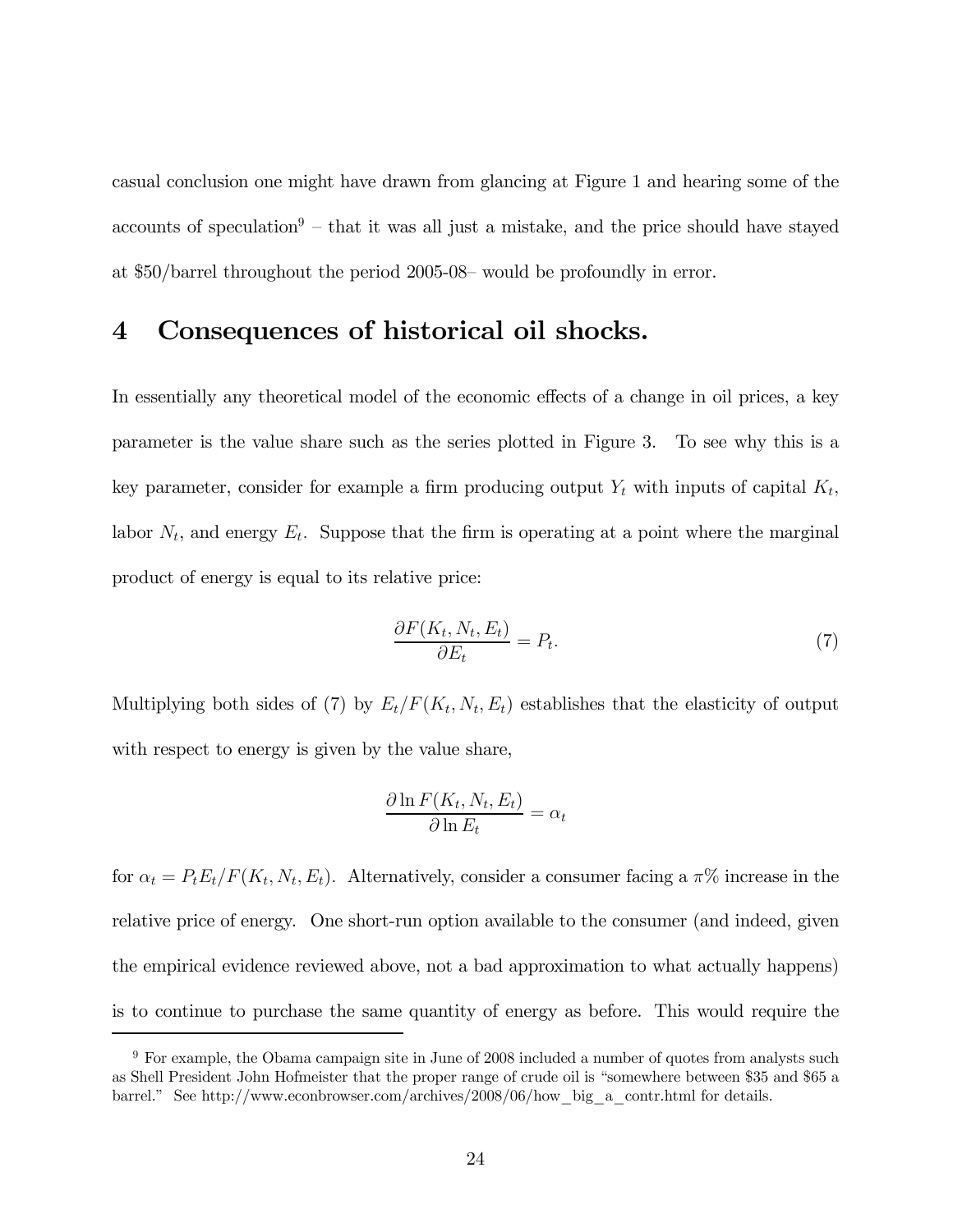consumer either to reduce saving or to cut spending on other items. If  $\alpha_t$  denotes the consumer's energy expenditure share, the requisite percentage cut in spending on other items would be given by  $\alpha_t \pi$ .

A large number of papers have investigated the economic consequences of previous oil price shocks. Recent refinements include investigations of the following: (1) nonlinearity in the relation, with oil price increases having a bigger effect on the economy than oil price decreases (e.g., Hamilton, 2003); (2) the causes of the oil shock, with price increases brought about by surging global demand having less of a disruptive effect than those caused by losses in supply (e.g., Kilian, forthcoming); and (3) a changing relation over time, with the modern economy more resilient to an oil price shock than it had been historically (e.g., Blanchard and Galí, 2008).

Although these issues are unquestionably quite important, it is useful to look first at some simple linear representations of the basic correlations in the historical data, with a minor automatic adjustment for one source of a possible changing impact over time due to the changes in  $\alpha_t$ . This is the approach taken by Edelstein and Kilian (2007). They estimated monthly bivariate autoregressions of the form

$$
x_t = k_1 + \sum_{s=1}^{6} \phi_{11} x_{t-s} + \sum_{s=1}^{6} \phi_{12} y_{t-s} + \varepsilon_{1t}
$$
  

$$
y_t = k_2 + \sum_{s=1}^{6} \phi_{21} x_{t-s} + \sum_{s=1}^{6} \phi_{22} y_{t-s} + \varepsilon_{2t}
$$

where  $y_t$  is a macro variable of interest and  $x_t$  is the change in relative energy prices weighted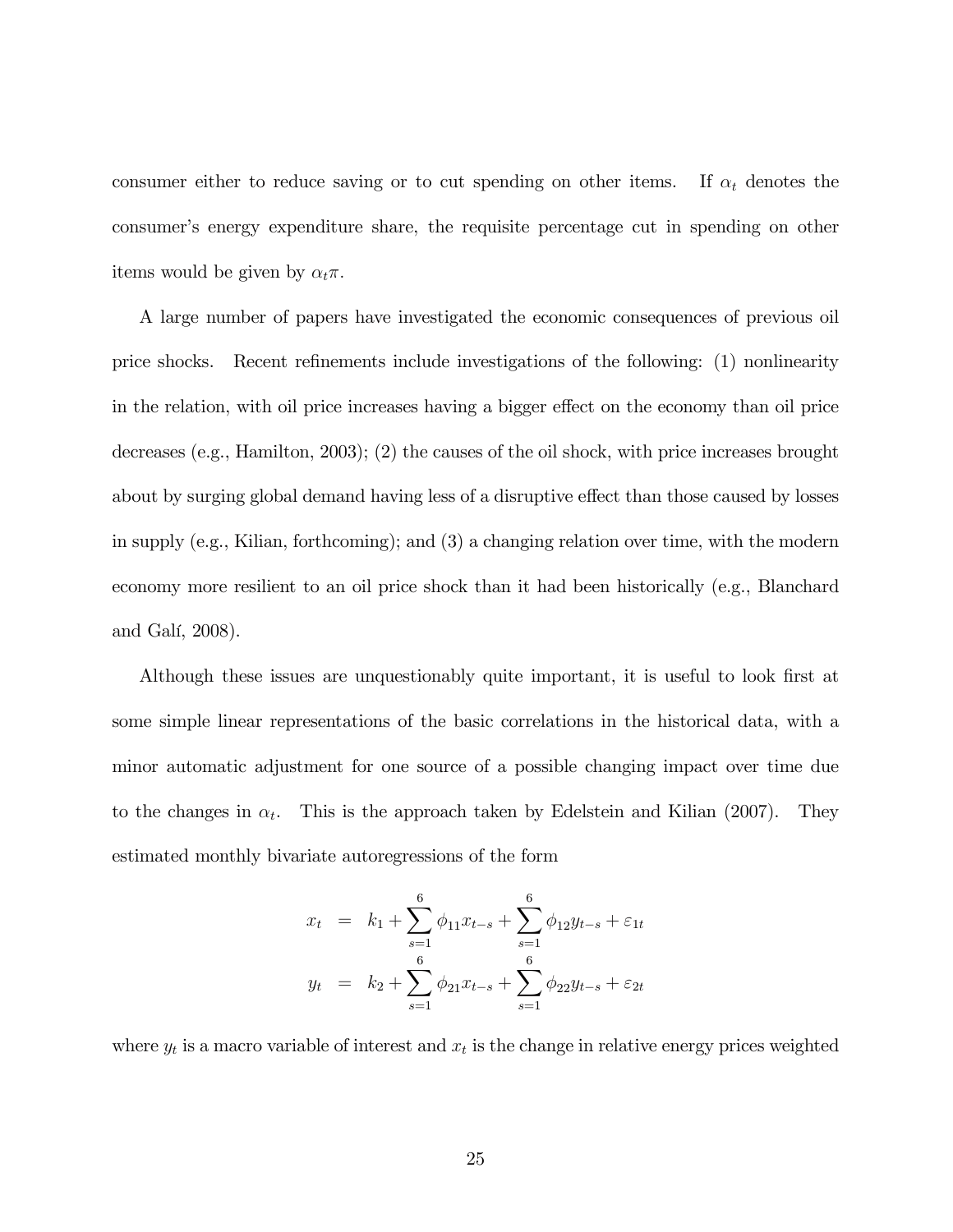by the expenditure share,

$$
x_t = \alpha_t (\ln P_t - \ln P_{t-1})
$$

for  $\alpha_t$  the series plotted in Figure 3 and  $P_t$  the ratio of the personal consumption expenditure deflator for energy goods and services to the overall PCE deflator. Thus for example a unit shock to  $x_t$  would result if there were a monthly 20% increase in relative energy prices (ln  $P_t$ −ln  $P_{t-1}$  = 0.20) at a time when energy consumed 5% of household budgets ( $\alpha_t$  = 5.0). A unit shock to  $x_t$  means that households would suffer a 1% loss in ability to purchase nonenergy items if they attempted to hold real energy consumption fixed following a shock of size  $x_t = 1$ .

I re-estimated a number of the Edelstein-Kilian regressions for the sample period they used (with the dependent variable running from 1970:M7 through 2006:M7), and first report the results for  $y_t = 100(\ln Y_t - \ln Y_{t-1})$  with  $Y_t$  real personal consumption expenditures. Figure 14 reproduces their orthogonalized impulse-response functions (with energy prices  $x_t$ ordered first) for the cumulative consequences for the levels  $X_t = \sum_{j=1}^t x_t$  and  $100 \ln Y_t$  of a unit shock to  $x_{t-s}$ . The first panel shows that there is relatively little serial correlation in the energy price change series  $x_t$ . Almost all of the price consequences appear within the first two months– if  $x_t$  increases by one unit at time t, one would typically expect another 0.5 move up at  $t + 1$ , with very minor subsequent adjustments resulting in an eventual 1.7% cumulative loss in purchasing power as a result of a unit shock to  $x_t$ .

The second panel shows the decline in real consumption expenditures following historical energy price increases. There are two aspects of this graph that are not what one would have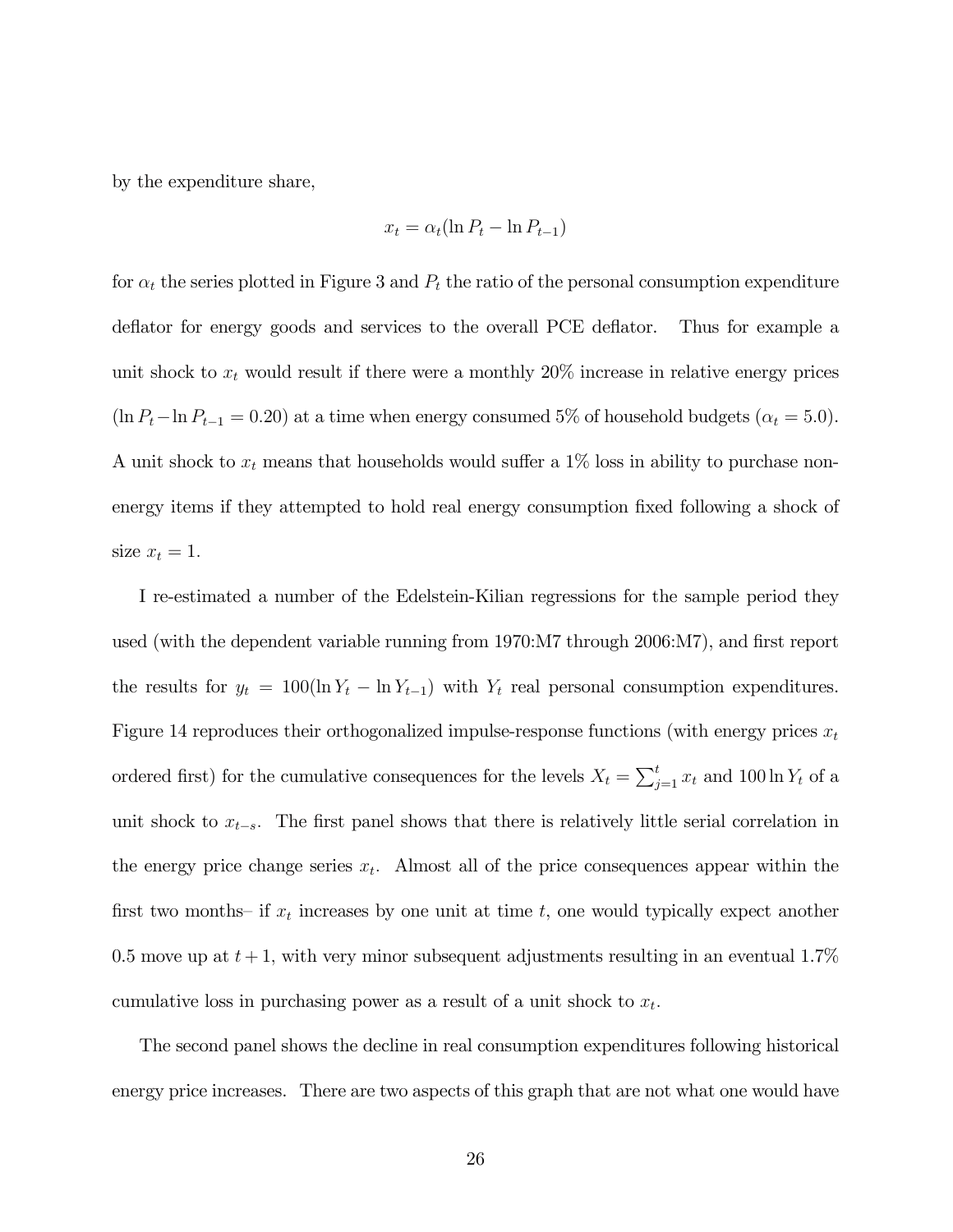expected from the simple expenditure-impact effect sketched above. The first is the magnitude of the response— following a decline that eventually would have reduced consumers' ability to purchase non-energy items by 1.7%, we observe that on average consumers in fact eventually cut their spending by 2.2%. Why should consumption spending fall by even more than the predicted upper bound? The second surprising aspect concerns the timing although the price moves immediately reduce purchasing power, the biggest declines in total spending don't come until 6 months or more after the initial shock.

One way that Edelstein and Kilian sought to explain these anomalies is by breaking down the responses in terms of the various components of consumption. Figure 15 reproduces their findings for  $Y_t$  corresponding respectively to the services, nondurables, and durables components of real personal consumption expenditures. The magnitude of the first two responses is in line with the simple expenditure-share effects, while the response of expenditures on durable goods is five times as big.

The first panel of Figure 16 looks in particular at the motor vehicles component of durables. In contrast to the gradual response one sees in broader consumption categories, here the response is immediate and quite huge, with for example a  $20\%$  increase in energy prices in an environment with an energy expenditure share of 5% resulting in a 10% decrease in spending on motor vehicles. That there would be a direct link between such spending and energy prices is quite plausible, and its mechanism comes not from the simple budgetconstraint effect. Indeed, for this category of spending there are a number of other factors that are much more important, such as postponing the purchase of a new vehicle until better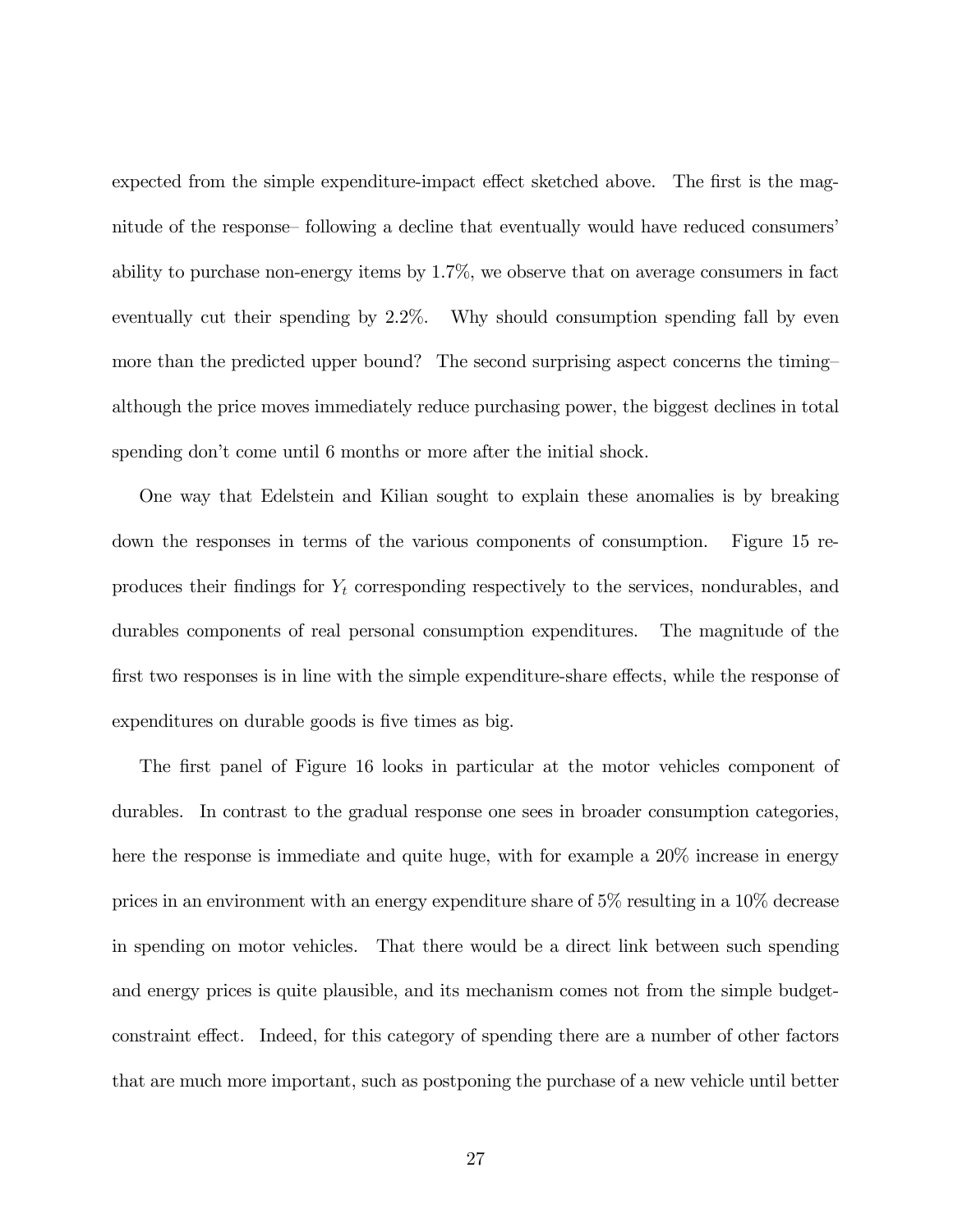information about where gas prices are going to end up is available and shifting the purchase from bigger to more fuel efficient (and perhaps less expensive) vehicles.

If we take it as given that there are big and immediate effects on purchases of items such as motor vehicles, both the delayed response and the multiplier effect on other categories of spending can also be better understood. The shift in spending means a reduction in income for those employed in manufacturing and selling cars. Given the significant technological frictions in relocating the now underutilized labor and capital to other sectors, the result is a decline in aggregate income and a loss in purchasing power over and above that caused by the initial price increase itself (Hamilton, 1988).

The second panel of Figure 16 presents a second effect identified by Edelstein and Kilian that is huge and immediate- a drop in consumer sentiment.<sup>10</sup> For whatever reason, consumers found the historical oil shocks to be very troubling events, with a 20% increase in relative energy prices (assuming again a base case value share of  $\alpha_t = 5$ ) producing a 15-point drop in the index of consumer sentiment. One can argue whether a response of this magnitude is rational given the size of the shock. The budget consequences of spiking gasoline prices are something consumers experience immediately, and represent an aggregate event that forces everybody to make changes at the same time. Certainly if your job is related to the auto industry (or if you perceive that what happens to them will have eventual implications for your own job security), it's quite rational to view these events as

<sup>&</sup>lt;sup>10</sup> Note that unlike the previous figures in which the second variable in the VAR,  $y_t = 100(\ln Y_t - \ln Y_{t-1})$ represented a rate of change (with impulse-response graphs subsequently translated back into implications for the levels  $100 \ln Y_t$ , in the second panel of Figure 16, the variable  $y_t$  is the level of the index of consumer sentiment itself and the graph shows the consequences for  $y_{t+s}$  following a unit shock to  $x_t$ .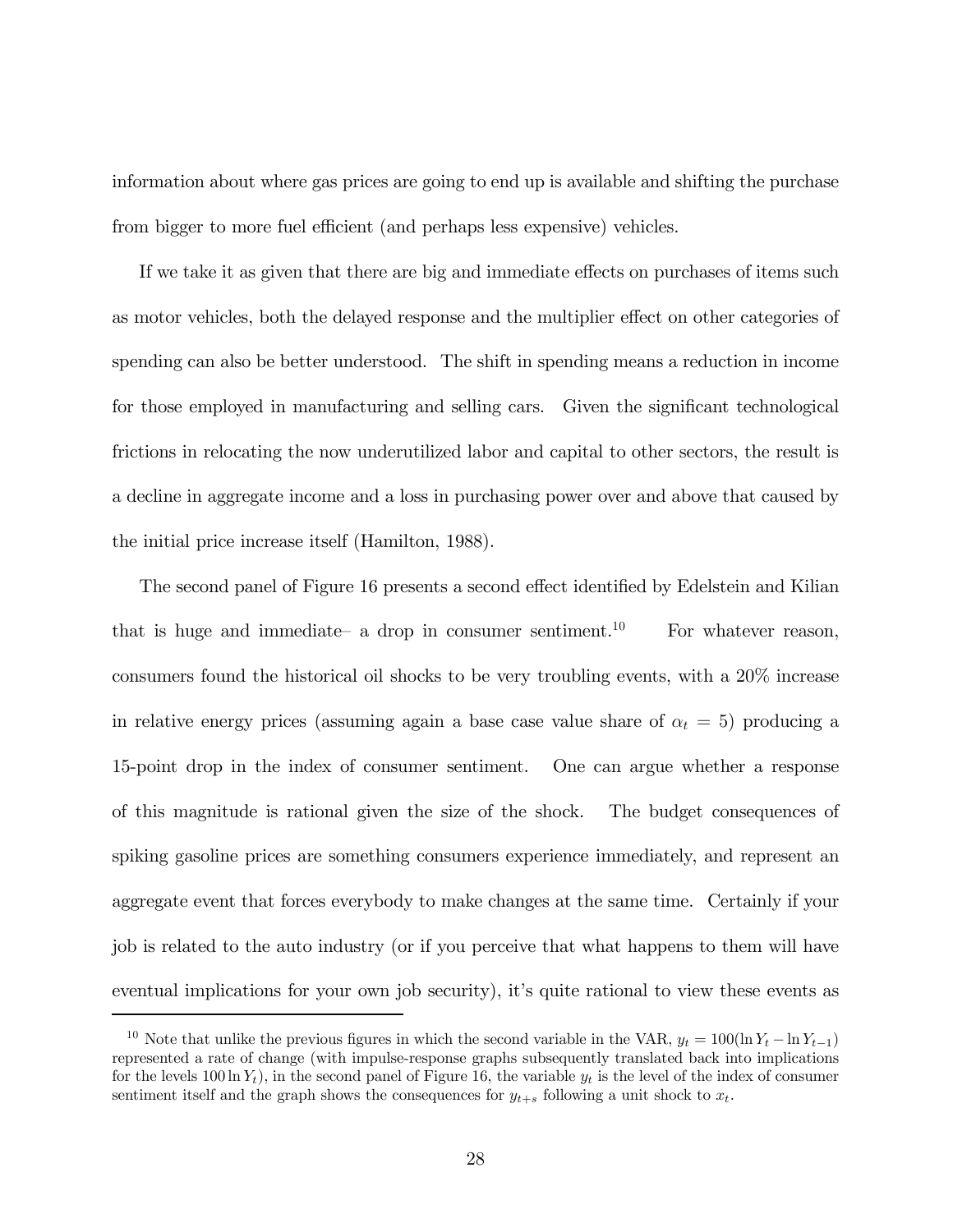carrying pessimistic implications beyond the immediate loss in spending power. In any case, the changes in sentiment that we find in the data could easily have made a significant contribution to the subsequent path of both consumption and investment spending.

Suppose we stick just to the narrowest effect of the energy price shock, namely changes in spending on motor vehicles and parts. How big a contribution would this alone have made to the subsequent economic downturns, ignoring any possible multiplier effects? The first column of Table 3 reports the actual average growth rate of real GDP over the 5 quarters following each of the 4 historical oil shocks discussed here. All of these episodes– in which GDP fell on average over a period of 5 quarters— are included in the list of U.S. economic recessions. The second column does a very simple calculation, asking what the average GDP growth would have been if there had been zero change in the motor vehicles and parts component of GDP over these 5 quarters, with all other components of GDP staying the same as reported.<sup>11</sup> Although this is a modest contribution (less than  $0.8\%$  in any episode), it is enough to move the average from negative to positive territory in the case of the 1980 and 1990-91 recessions, offering some basis for thinking that, had it not been for the significant downturn in autos in each of these episodes, they might have been regarded as episodes of sluggish growth rather than clear recessions. By contrast, in the more serious 1973-75 and 1981-82 recessions, there was clearly something more significant than just autos bringing down the economy.

 $11$  This was calculated by subtracting from the growth rate of real GDP the contribution of motor vehicles and parts as reported in Table 1.5.2 from the Bureau of Economic Analysis. Note that this contribution is a negative number in each episode, so that subtracting it would make the GDP growth rate bigger.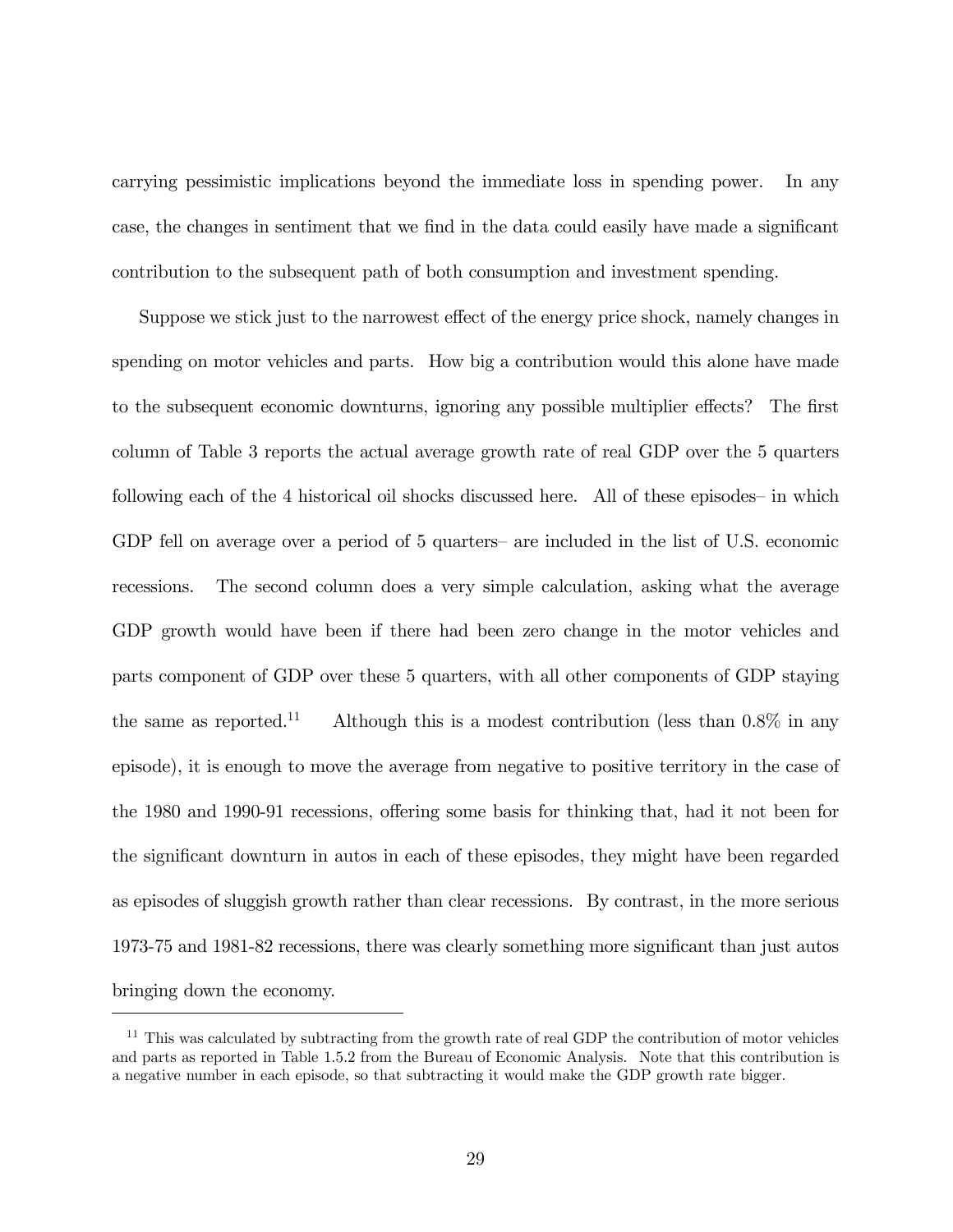I next examine the implications of two earlier studies of the effects of oil prices on the overall economy. The first comes from Blanchard and Galí (2008), whose overall conclusion was that oil shocks made a relatively modest contribution to the downturns of the 1970s and are even less important today. Their analysis is based on a vector autoregression that has 3 nominal shocks in addition to oil prices (as captured by the CPI, GDP deflator, and wages), two output indicators (real GDP and total hours worked), and with the oil price summarized by the average price of West Texas Intermediate crude oil over the quarter. All variables were measured in quarterly percentage changes, and a quadratic time trend was included. The authors estimated two separate versions of the VAR, the first using data only from 1960:Q1 to 1983:Q1, and the second from 1984:Q1 to 2007:Q3.

I used the VAR coefficients as estimated from the separate subsamples to perform the following calculation.<sup>12</sup> One can form a dynamic forecast implied by the coefficients for what each of the 6 variables should have been for, say, 1974:Q1 through 1975:Q1 based on information available (that is, the observed values of the 6 variables) as of 1973:Q4. Associated with this forecast and the ex-post realized values of these variables is an implied set of errors for forecasting each of the 6 variables for 1 to 5 quarters ahead, obtained by comparing these forecasts with the actual values. One can decompose these observed errors into contemporaneously orthogonal components, based on the variance-covariance matrix used by Blanchard and Galí, and then find the answer to the following question: what would be the error predicting each of the variables up to 5 quarters ahead if we could condition on

 $12$  I am most grateful to Davide Debortoli for supplying the data and code that were used for the original estimation of the Blanchard-Galí paper.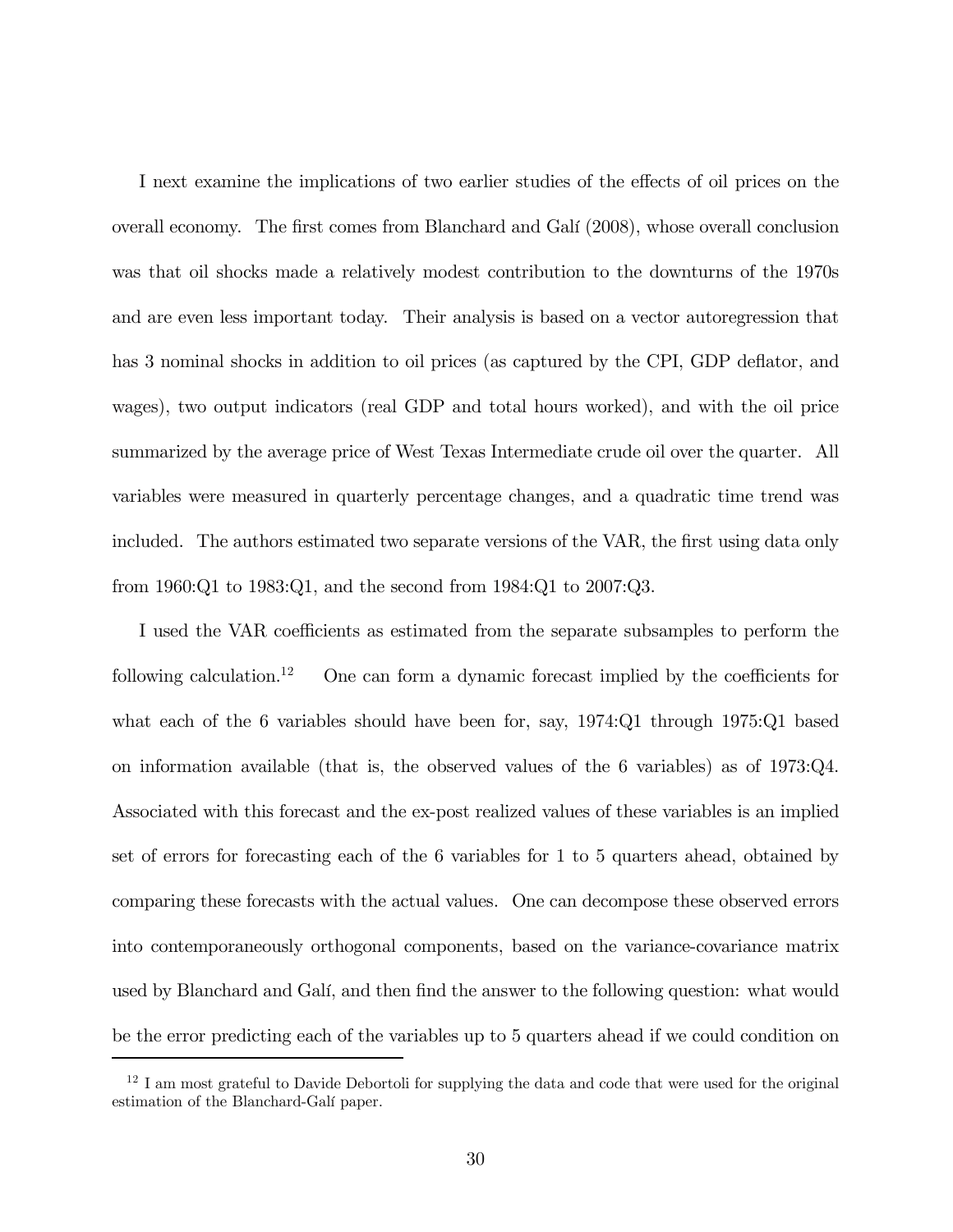the ex post realizations of the innovations in oil prices, but did not know anything  $else?$ <sup>13</sup> On the basis of this number, I calculated what the average GDP growth over 1974:Q1-75:Q1 would have been had there been no oil price shock but the other 5 shocks to the CPI, deflator, wages, GDP, and hours had been identical to the realized historical residuals. The answer to that "what if" question is reported in the third column of Table 3. The Blanchard-Galí estimates imply that, had there been no oil shock, the severe downturn of 1973-75 would have been only a very mild recession. Interestingly, although their estimated post-1984 effects of oil prices are much smaller than those for their earlier sample, and although the authors did not single out the aftermath of the First Gulf War as a separate oil shock, their estimates also imply that, had the price of oil not spiked following Iraq's invasion of Kuwait, the U.S. might have avoided the 1990-91 recession.

Surprisingly, the Blanchard-Galí estimates imply that the 1981-82 downturn would actually have been more severe in the absence of disturbances to oil prices. This is because the measure they used for the price of oil, the price of WTI, actually fell between July 1980 and March 1981. Other indicators, however, suggest a very different story. For example, the

$$
\mathbf{y}_{t+s} - \hat{\mathbf{y}}_{t+s|t-1} = \hat{\boldsymbol{\epsilon}}_{t+s} + \hat{\boldsymbol{\Psi}}_1\hat{\boldsymbol{\epsilon}}_{t+s-1} + \ldots + \hat{\boldsymbol{\Psi}}_s\hat{\boldsymbol{\epsilon}}_t
$$

<sup>&</sup>lt;sup>13</sup> Mathematically, the estimated VAR coefficients imply a set of moving average matrices  $\hat{\Psi}_s$  (as in equation [10.1.19] in Hamilton, 1994), and the Cholesky factor of the residual variance matrix can be obtained as  $\hat{\Omega} = \hat{P}\hat{P}'$ . The s-step-ahead forecast error can then be written

for  $\hat{\boldsymbol{\varepsilon}}_t$  the implied one-step-ahead forecast errors. Define the orthogonalized residuals by  $\hat{\mathbf{v}}_t = \hat{\mathbf{P}}^{-1}\hat{\boldsymbol{\varepsilon}}_t$  and let  $\hat{\mathbf{p}}_1$  denote the first column of  $\hat{\mathbf{P}}$ . Then the contribution of  $\{\hat{v}_{1t}, \hat{v}_{1,t+1}, ..., \hat{v}_{1,t+s}\}$  to this forecast error is calculated as  $\sum_{k=0}^{s} \hat{\Psi}_k \hat{\mathbf{p}}_1 \hat{v}_{1,t+s-k}$ , and the calculation of what the value of  $\mathbf{y}_{t+s}$  would have been in the absence of the oil shocks is calculated as  $\mathbf{y}_{t+s} - \sum_{k=0}^{s} \hat{\Psi}_k \hat{\mathbf{p}}_1 \hat{v}_{1,t+s-k}$ . Note that although the VAR shocks to oil prices and the CPI are correlated in the data ( $\hat{\epsilon}_{1t}$  is correlated with  $\hat{\epsilon}_{2t}$ ), the shocks  $\hat{v}_{1t}$  and  $\hat{v}_{2t}$  are orthogonal in the sample by construction. Thus when we ask what would have happened if  $\hat{v}_{1t}$  had been zero but  $\hat{v}_{2t}$  had been as observed historically, we are implicitly subtracting out that movement in the CPI that is correlated statistically with the oil price, and leaving in other, uncorrelated factors.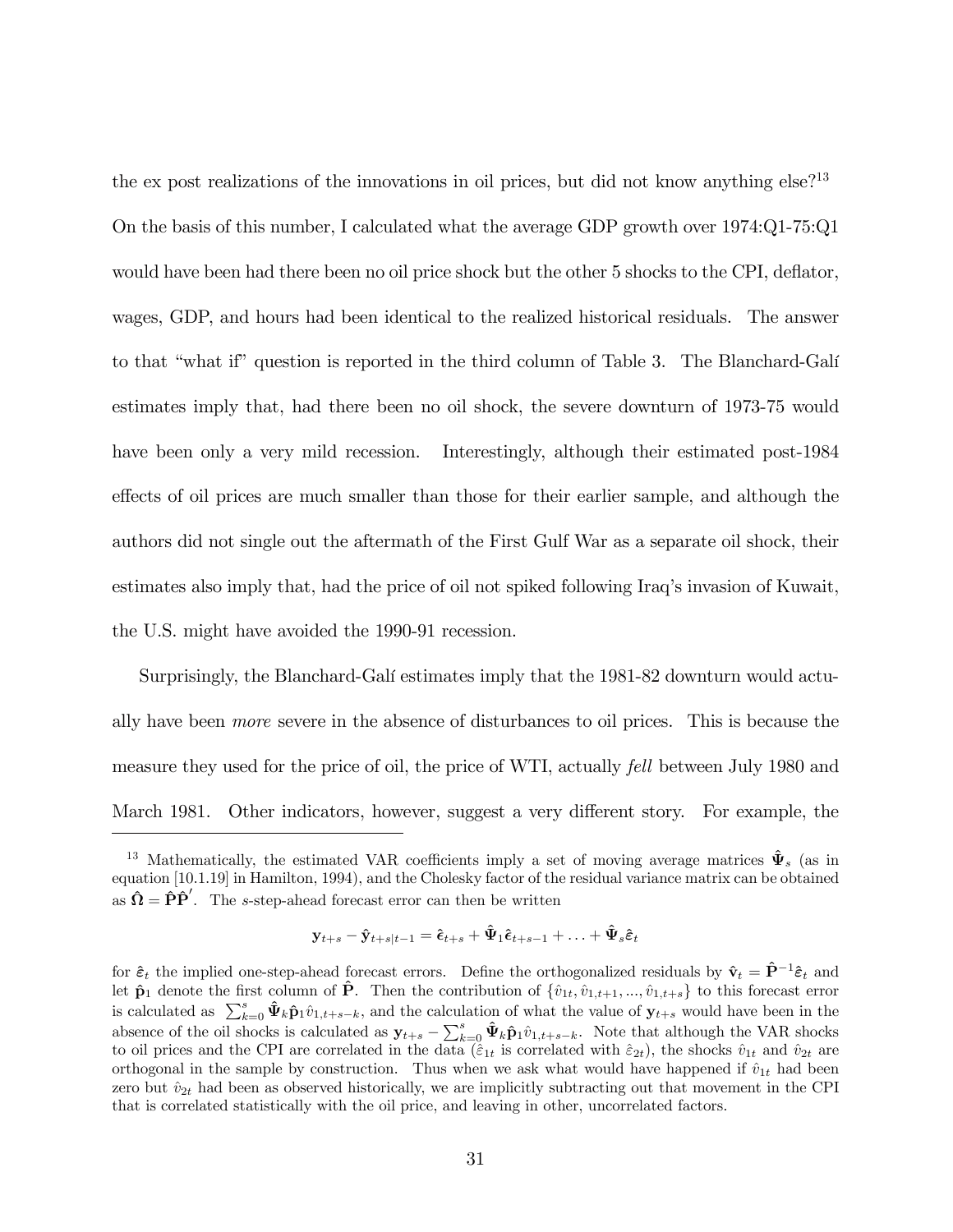EIA's series for the refiner acquisition cost (the series plotted in the row 3, column 2 panel of Figure 5) shows a 27% (logarithmic) increase over this same period, the BLS's producer price index for crude petroleum (the series used by Hamilton, 1983 and 2003) shows a 42% increase, the BEA's implicit price deflator for consumption expenditures on energy goods and services (the series used by Edelstein and Kilian, 2007) shows a 12% increase, and the BLS's consumer price index for gasoline shows an 11% increase. It therefore seems likely that, despite the results implied by Blanchard and Galí's estimation, energy prices were a factor reducing GDP growth over this episode along with the others.

As another comparison, I turned to the nonlinear specification investigated in Hamilton (2003), whose key result (equation 3.8) was a regression of quarterly real GDP growth on a constant, 4 of its own lags, and 4 lags of the "net oil price increase", defined as the percentage change in the crude oil PPI during the quarter if oil prices made a new 3-year high at the time, and zero if oil prices ended the quarter lower than a point they had reached over the previous 3 years. The coefficients for that relation, estimated over  $t = 1949:Q2$  through 2001:Q3 were as follows

$$
y_t = \underset{(0.13)}{0.98} + \underset{(0.07)}{0.22}y_{t-1} + \underset{(0.07)}{0.10}y_{t-2} - \underset{(0.07)}{0.08}y_{t-3} - \underset{(0.07)}{0.15}y_{t-4}
$$
\n
$$
- \underset{(0.014)}{0.024} \underset{t-1}{\overset{#}{\pi}} - \underset{(0.014)}{0.021} \underset{(0.014)}{\overset{#}{\pi}} - \underset{(0.014)}{0.018} \underset{(0.014)}{\overset{#}{\pi}} - \underset{(0.014)}{0.042} \underset{(0.014)}{\overset{#}{\pi}}.
$$
\n
$$
(8)
$$

To get a sense of the magnitudes implied by these coefficients,<sup>14</sup> I calculated for each quarter in the episode the difference between the 1-quarter-ahead forecast implied by equation (8),

 $14$  One could in principle find the answer to an s-period-ahead forecasting equation as in footnote 13, though this would require a specification of the dynamic path followed by the net oil price increase variable. No such specification was proposed in Hamilton (2003), and it seems unlikely that spelling one out would change the results significantly from the simpler calculation provided here.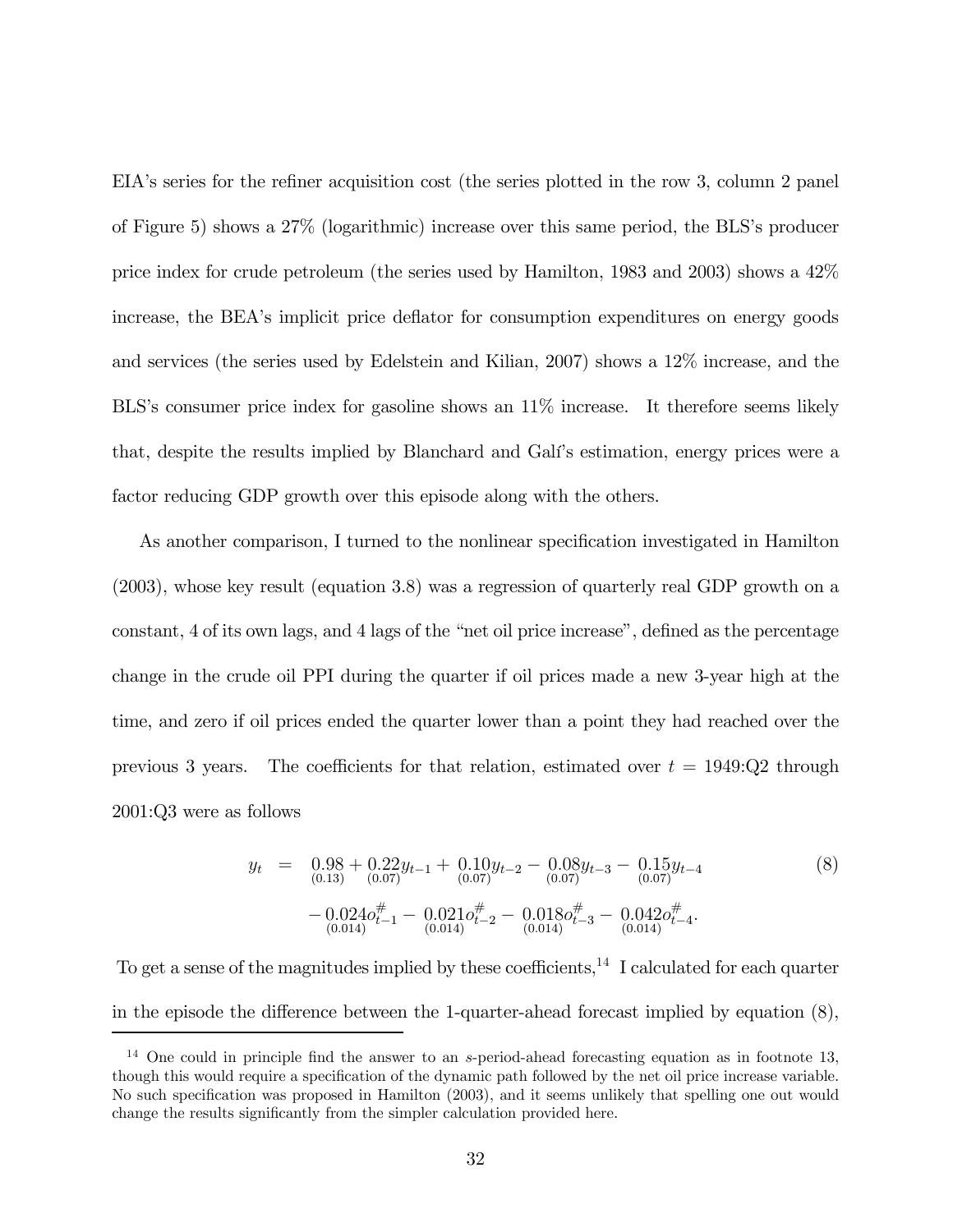and what that 1-quarter-ahead forecast would have been if the oil price measure  $o_{t-1}^{\#},...,o_{t-4}^{\#}$ had instead been equal to zero, and took this difference as a measure of the contribution of the oil shock to that quarter's real GDP growth. From the fourth column of Table 3, it appears that this specification would attribute almost all of the deviation from trend in each of the four recessions to the oil shock alone.

To summarize, there is a range of estimates available as to the size of the contribution that oil shocks have made to historical U.S. recessions. But even the most modest estimates support the claim that the oil shocks made a significant contribution in at least some of these episodes. My conclusion is that, had the oil shocks not occurred, GDP would have grown rather than fallen in at least some of these episodes.

### 5 Consequences of the oil shock of 2007-08.

Let us begin by examining what happened to motor vehicle sales in response to the price changes noted in Figure 6. Figure 17 reports sales in the U.S. of domestically manufactured light vehicles broken down in terms of cars versus light trucks. The latter include the sport utility vehicle (SUV) category, which up until 2007 had been outselling cars in the U.S. market. Beginning in 2008, sales of SUVs began to plunge, and were down more than 25% relative to the preceding year in May, June and July. SUV sales rebounded somewhat when gas prices began to fall in August, only to suffer a second hit in September through December.

To what extent was the decline in SUV sales in the first half of 2008 caused by rising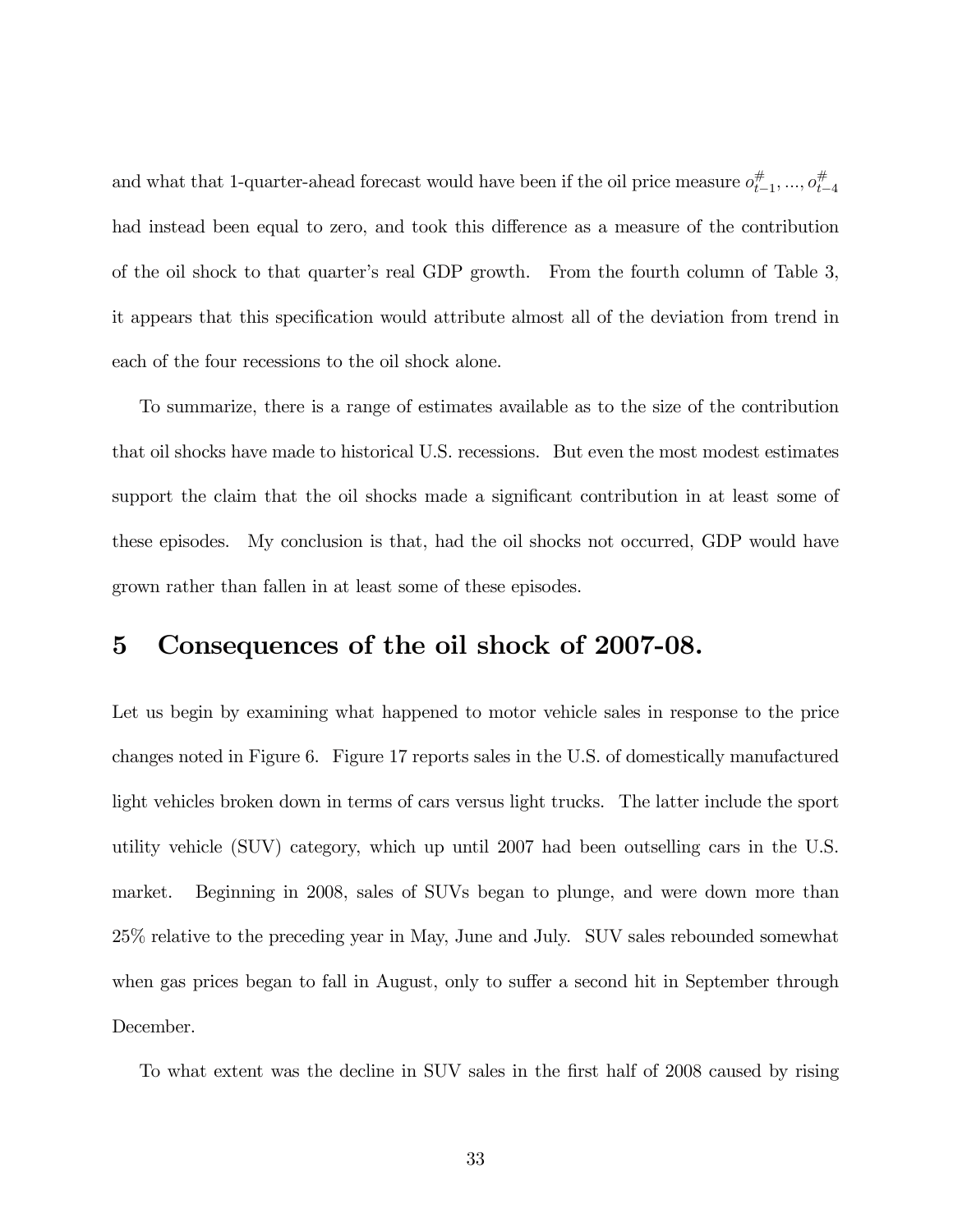gasoline prices as opposed to falling income? One measure relevant for addressing this question is the contrast between the sales of light trucks (top panel of Figure 17) and those of cars (bottom panel). A general drop in income would affect both categories, whereas the effects of rising gasoline prices would hit light trucks much harder than cars. In the event, domestic car sales were only down on average by 7% in May, June, and July 2008 compared with the same months in 2007. Even more dramatic are the comparisons for imports. Imported cars were up 10% over these same three months (bottom panel of Figure 18). Sales of imported light trucks (top panel of Figure 18), by contrast, were down 22%. Thus the dominant story in the first half of 2008 was one in which American consumers were switching from SUVs to smaller cars and more fuel-efficient imports.

Although gasoline prices were likely a key factor behind plunging sales for U.S. automakers in the first half of 2008, falling income appears to be the biggest factor driving sales back down in the fourth quarter of 2008. Here we see, in contrast to the first half of 2008, the sales decline was across the board, hitting cars if anything more than SUVs, and imports along with domestics.

The result was a significant shock to the U.S. auto industry in 2008:H1, quite comparable in magnitude to what was observed in the wake of the oil shock of 1990. The contribution of motor vehicles and parts to U.S. real GDP (measured in 2000 dollars at an annual rate) was \$30 billion smaller in 1991:Q1 than it had been in 1990:Q3, similar to the \$34 billion decline in this sector between 2007:Q4 and 2008:Q2 (BEA Table 1.5.6). Granted, that \$34 billion in 2007-08 represents a smaller share of total GDP than did the lost auto production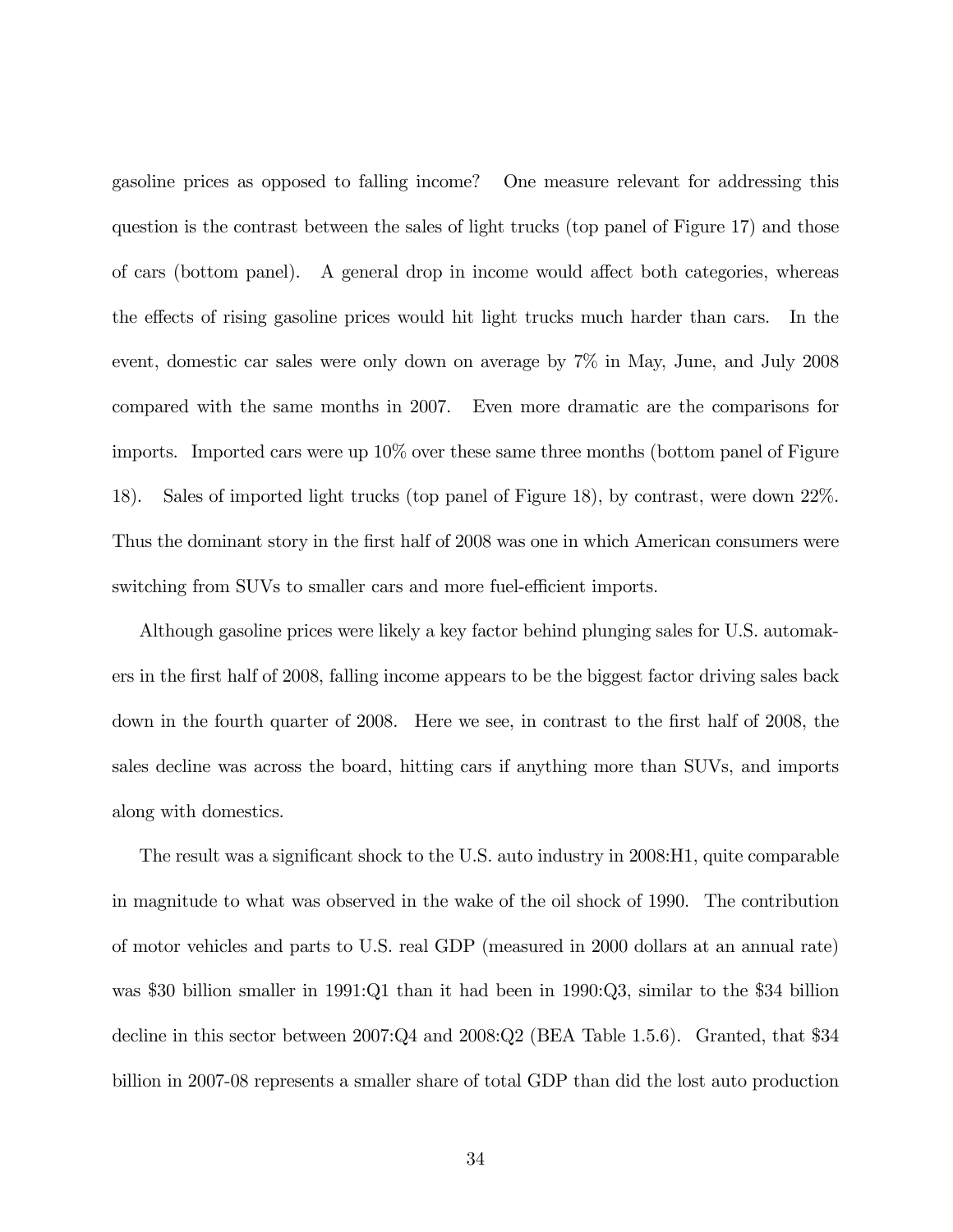in 1990-91, but the most recent slump still represents a sizable number, and it would be hard to defend the claim that a recession began in 2007:Q4 had it not been for the contribution from the auto sector. The first two columns of Table 3 include details on this breakdown, looking ahead either 4 or 5 quarters beginning with 2007:Q4. Focusing first on just the four quarters  $2007:Q4-2008:Q3$ , average real GDP growth over this period was actually  $+0.75\%$ at an annual rate. Had there been no decline in autos, that number would have been nearly half a percentage point higher. It would be very hard to characterize 2007:Q4-2007:Q3 as a full year of recession, had the average growth indeed been  $+1.2\%$ . The Business Cycle Dating Committee of the National Bureau of Economic Research reported that it was looking not just at GDP (which even with the decline in autos showed clearly positive overall growth), but also at gross domestic income, which differs from GDP only by a statistical discrepancy; (see Nalewaik, 2007). GDI growth averaged -0.4% over this period, offering more justification for the NBER's recession call. But again, without the hit to autos, this number instead would also have registered positive, albeit very anemic, growth.

The 2007-08 shock was also comparable to 1990-91 in terms of the effect on employment in the automobile industry. Seasonally adjusted manufacturing employment in motor vehicles and parts fell by 94 thousand workers between 1990:M7 and 1991M3, whereas it fell by 125 thousand between 2007:M7 and 2008:M8 (BLS series CES3133600101). Again the latter is relative to a larger economy, but again it is not an inconsequential number. A year-over-year drop in total employment is viewed by some as a defining characteristic of a U.S. recession. This threshold was crossed in June 2008, when 8,000 fewer workers were employed compared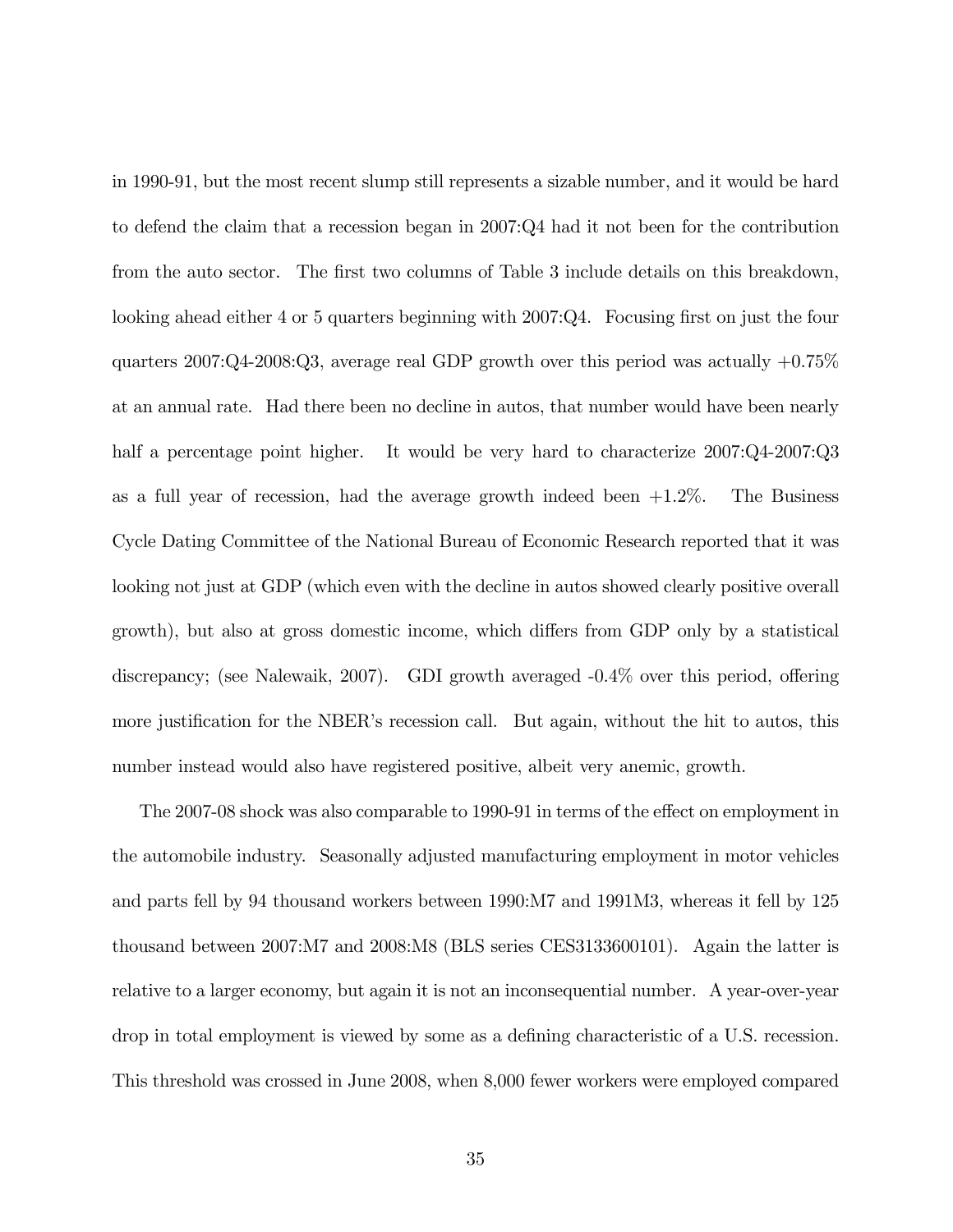with June 2007. Again without the contribution of autos, it would not be at all clear that the U.S. economy should have been characterized as being in recession during 2007:Q4-2008:Q2.

Of course, the first half of 2008 saw not just a big decline in automobile purchases but also a slowdown in overall consumer spending and a big drop in consumer sentiment, again very much consistent with what was observed after other historical oil shocks. Like SUV sales, consumer sentiment spiked back up dramatically in an initial response to falling gasoline prices at the end of the summer, but, like SUV sales, then plunged back down as broader economic malaise developed in the fall of 2008.

For some more formal statistical evidence and quantification, I turn to several of the studies described in the previous section. I first examine in Table 4 how well the models proposed in previous studies have performed in terms of describing data that have arrived in the time since those papers were written. To evaluate the Edelstein-Kilian bivariate VARs, I used the parameter values for the relations as estimated over 1970:M7-2006:M7 to form forecasts over the post-sample interval 2006:M8-2008:M9. I compared those post-sample one-month-ahead mean squared errors with the MSEs that would have been obtained by a univariate autoregression (excluding energy prices) estimated over the same original sample (1970:M7-2006:M7). As reported in the last column of Table 4, for each of the 6 Edelstein-Kilian relations used here, energy prices made a useful contribution to the post-sample forecasts, giving us some confidence in using those estimates to measure the contribution that energy prices may have made to what happened to the economy in response to the oil shock of 2007-08.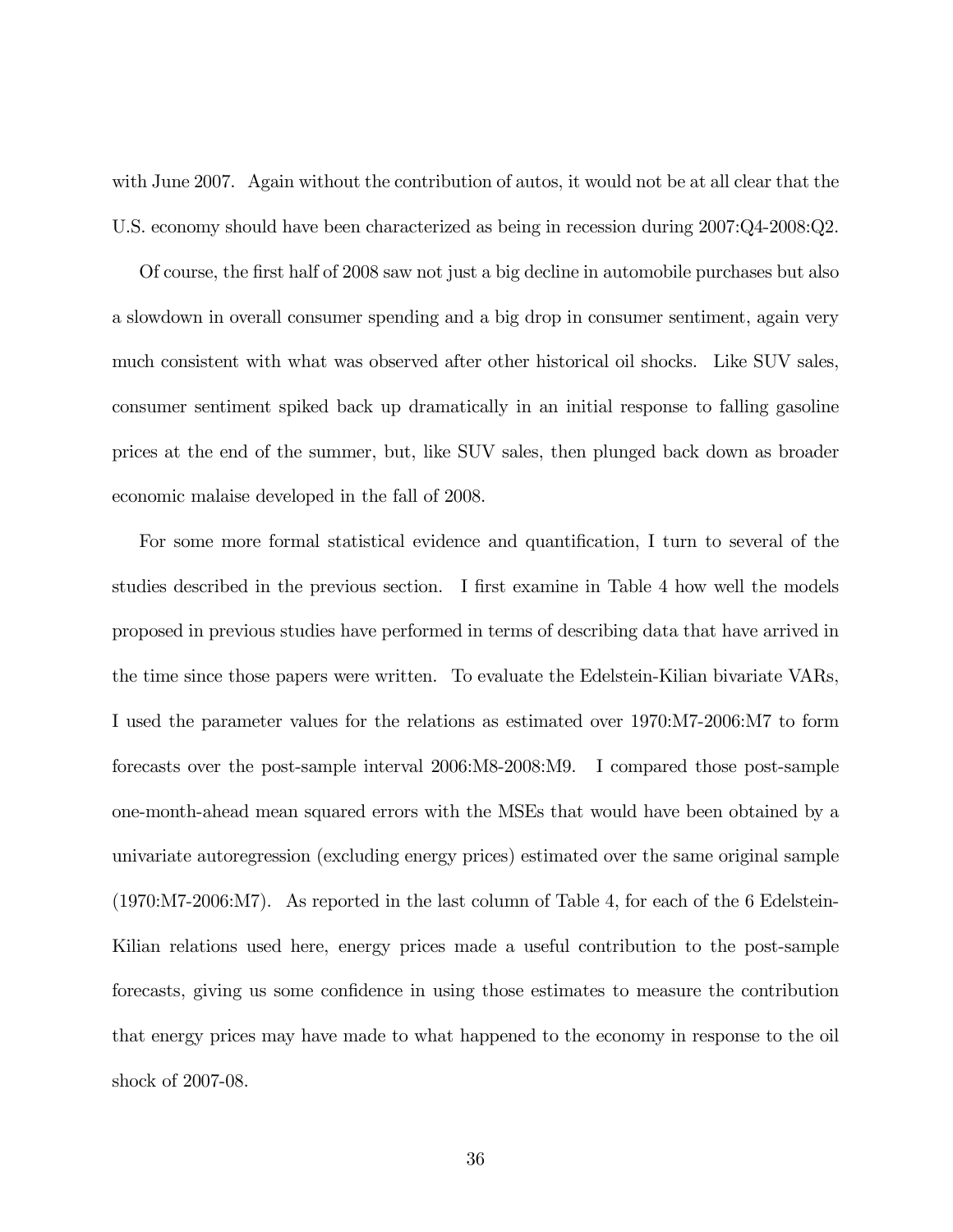I used the Edelstein-Kilian relations as estimated over 1970:M7-2006:M7 to form a 1- to 12-month-ahead forecast of how these variables might have behaved over 2007:M9 through 2008:M9 had there been no oil shock. The top panel of Figure 19 presents the results for real personal consumption expenditures. The dotted line represents the forecast of the model for PCE over these 12 months. In the absence of any new shocks, the Edelstein-Kilian bivariate VAR would have predicted consumption to continue growing at the rate it had over the previous half year. In the event, actual consumption (the solid line) grew much more slowly than predicted through May and then started to decline. The dashed line represents the portion of the forecast error at any date that could be accounted for by the cumulative surprises in energy prices between 2007:M9 and the indicated date, calculated as described in footnote 13. Energy prices can account for about half of the gap between predicted and actual consumption spending over this period. The second and third panels repeat the exercise for the big drops in spending on motor vehicles and consumer sentiment. Most of the declines in these two series through the beginning of 2008 and about half the decline through the summer of 2008 would be attributed to energy prices according to the Edelstein-Kilian regressions.

I also examined the post-sample performance of the Blanchard-Galí VAR as estimated over their second subsample, 1984:Q1-2007:Q3. In this case I compared their 6-variable VAR with a 5-variable VAR that leaves out oil prices. Their model with oil prices in fact does somewhat worse at predicting GDP growth rates for data that appeared subsequent to their study than would a similar VAR without oil prices; (see the third row from the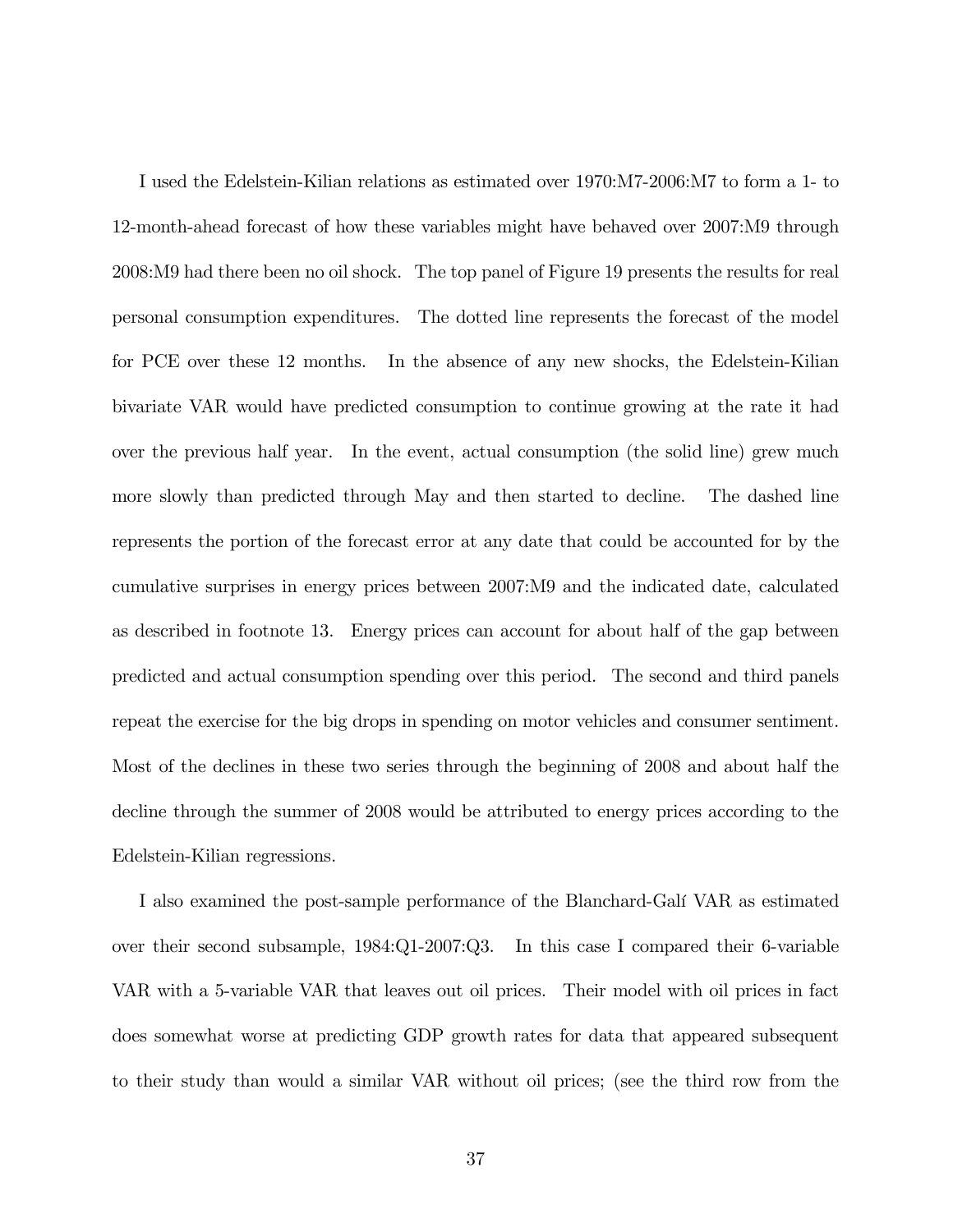bottom of Table 4). I nevertheless examined how much of the downturn of 2007-08 their coefficients would attribute to oil prices, looking at the errors made forecasting GDP growth over 2007:Q4 to 2008:Q3 or Q4 on the basis of information available as of 2007:Q3, and at the contribution of oil price surprises to these forecast errors. The result of this calculation (reported in the third column of Table 3) suggests that real GDP growth would have been 0.7% higher on average in the absence of the oil shock. Thus, the Blanchard-Galí calculations also support the conclusion that the period 2007:Q4-2008:Q3 would not reasonably be considered to have been the beginning of a recession had there been no contribution from the oil shock.

Finally, I looked at the post-sample performance of the GDP-forecasting regression (8) estimated by Hamilton (2003). As seen in the next-to-last row of Table 4, this relation has about the same mean squared error over the period 2001:Q4-2008:Q4 as does a univariate AR(4) fit to the 1949:Q2-2001:Q3 data. In part this lack of improvement is due to the fact that the oil-based relation predicts slower GDP growth than was observed for 2005 and 2006, when the price of oil rose but the U.S. economy seemed to be little affected.

It is interesting to note that the historical relation (8) significantly outperforms a univariate specification when evaluated on the same post-sample intervals used to evaluate the Edelstein-Kilian and Blancard-Galí relations in Table 4. Equation (8) has a 45% improvement in terms of the post-sample MSE over the period 2007:Q1-2008:Q4 compared with a univariate autoregression. Indeed, the relation could account for the entire downturn of 2007-08; (see the last column of Table 3). If one could have known in advance what hap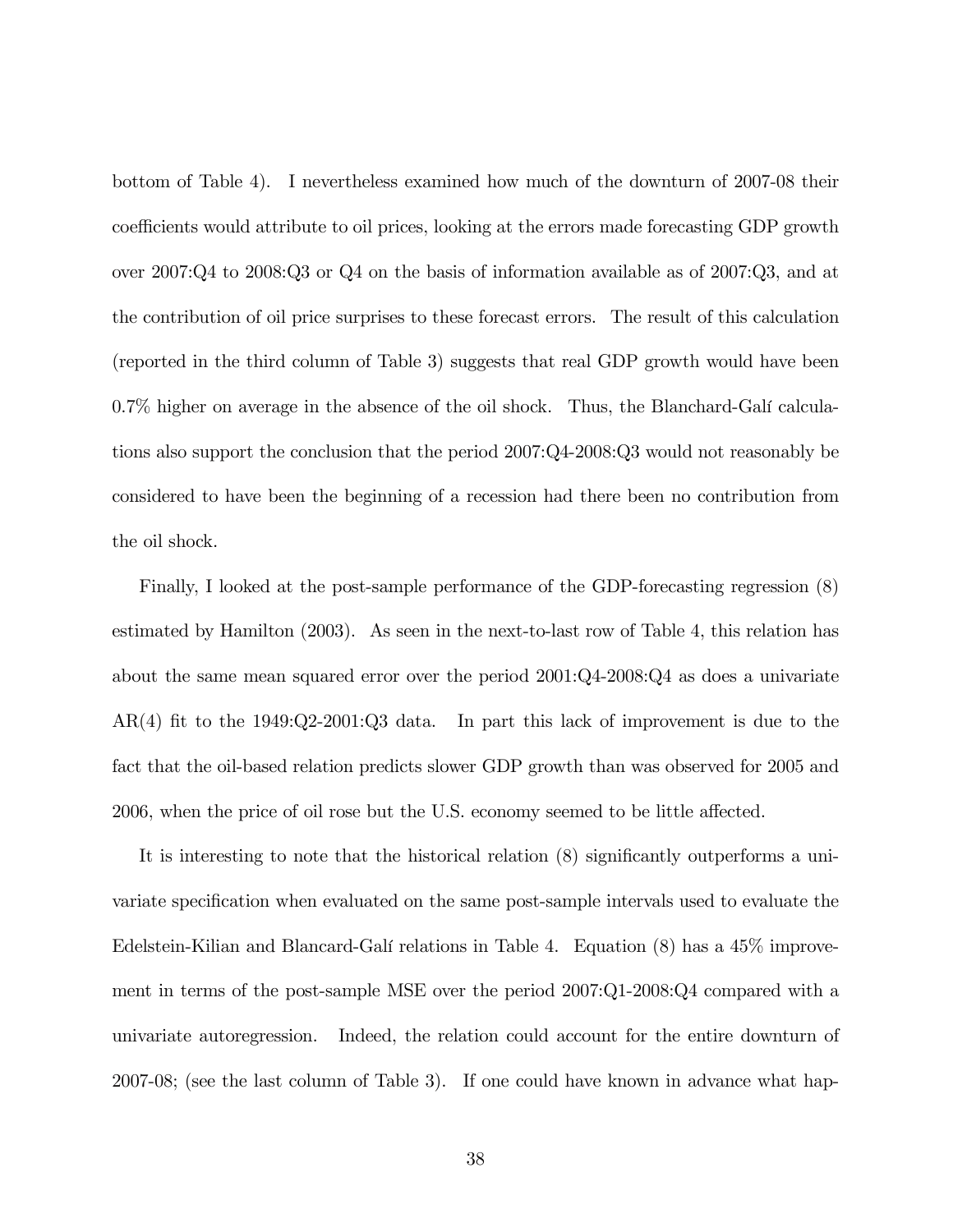pened to oil prices during 2007-08, and if one had used the historically estimated relation (8) to form in a 1- to 5-quarter-ahead forecast of real GDP looking ahead to 2007:Q4 through 2008:Q4 from 2007:Q3, one would have been able to predict the level of real GDP for both of 2008:Q3 and 2008:Q4 quite accurately; (see Figure 20).

That last claim seems hard to believe, since Blanchard and Galí are doubtless correct that there has been some decrease in the effects of oil prices as the economy has become less manufacturing-based and more flexible, and since the housing downturn surely made a critical contribution to the recession of 2007-08. Nevertheless, a few points about the respective contributions of housing and the oil shock deserve mentioning. I would note first that housing had been exerting a significant drag on the economy before the oil shock, despite which economic growth continued. Residential fixed investment subtracted an average of 0.94% from the average annual GDP growth rate over 2006:Q4-07:Q3, when the economy was not in a recession, but subtracted only 0.89% over 2007:Q4-2008:Q3, when the recession began. At a minimum it is clear that something other than housing deteriorated to turn slow growth into a recession. That something, in my mind, includes the collapse in automobile purchases, slowdown in overall consumption spending, and deteriorating consumer sentiment, in which the oil shock was indisputably a contributing factor.

Second, there is an interaction effect between the oil shock and the problems in housing. Cortright (2008) noted that in the Los Angeles, Tampa, Pittsburgh, Chicago, and Portland-Vancouver Metropolitan Statistical Areas, house prices in 2007 were likely to rise slightly in the zip codes closest to the central urban areas but fall significantly in zip codes with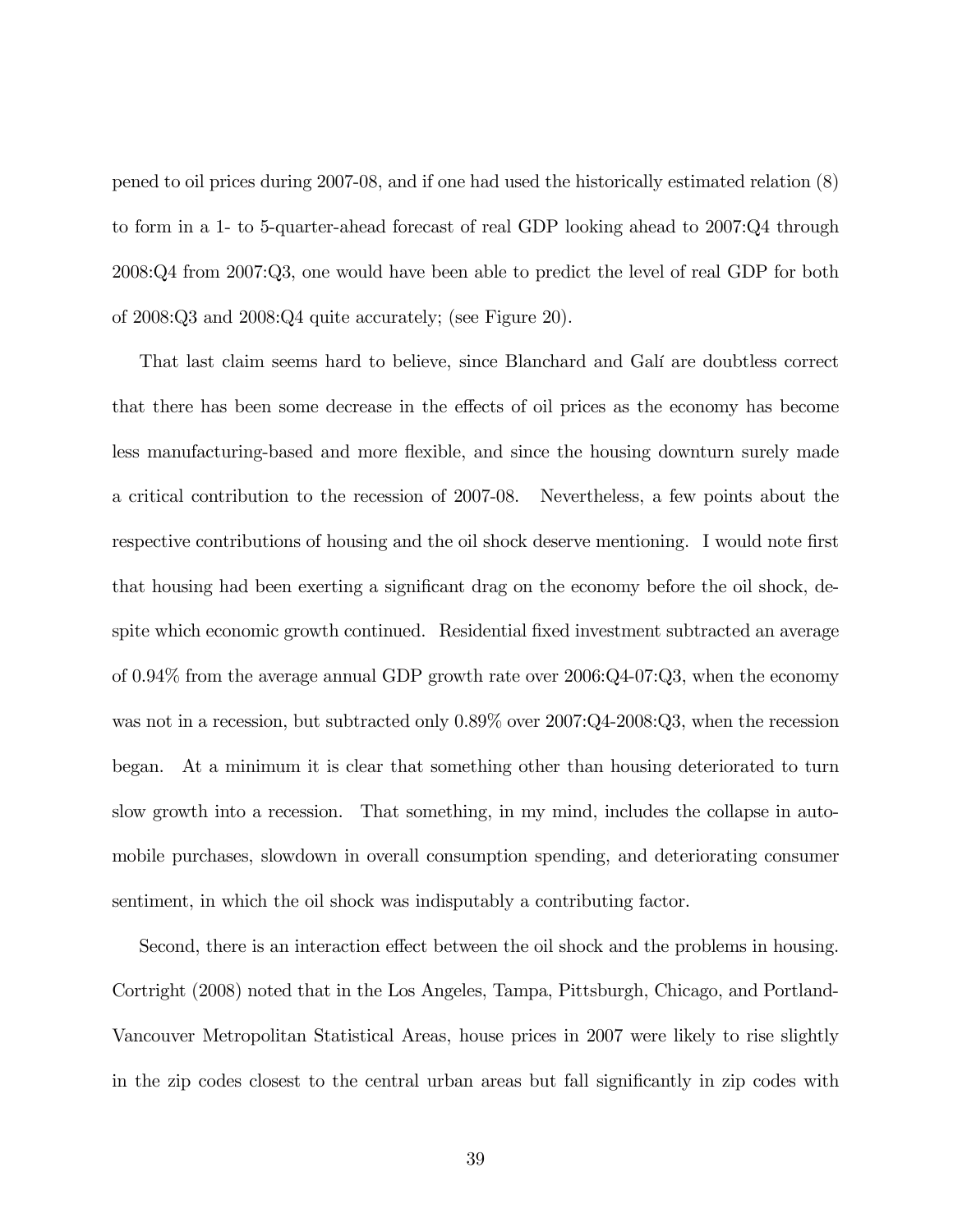longer average commuting distances. Foreclosure rates also rose with distance from the center. And certainly to the extent that the oil shock made a direct contribution to lower income and higher unemployment, that would also depress housing demand. For example, the estimates in Hamilton (2008) imply that a  $1\%$  reduction in real GDP growth translates into a 2.6% reduction in the demand for new houses.

Eventually, the declines in income and house prices set mortgage delinquency rates beyond a threshold at which the overall solvency of the financial system itself came to be questioned, and the modest recession of 2007:Q4-2008:Q3 turned into a ferocious downturn in 2008:Q4. Whether we would have avoided those events if the economy had not gone into recession, or instead would have merely postponed them, is a matter of conjecture. Regardless of how we answer that question, the evidence to me is persuasive that, if there had there been no oil shock, we would have described the U.S. economy in 2007:Q4-2008:Q3 as growing slowly, but not in a recession.

Lastly I take up the question of why the oil price increases prior to 2007:Q4 failed to have a bigger effect on the economy. Why did consumers respond so little when the price of oil went from \$41/barrel in July 2004 to \$65 in August 2005 (a 59% increase), and yet were observed to have such a big response to the increase from \$72 in August 2007 to \$134 (an 86% increase) in June 2008?<sup>1</sup><sup>5</sup> Equations posed in terms of percentage changes, such as (8), would predict that the 2004-2005 price increases should also have had significant effects on output. However, in terms of the dollar impact on household budgets, the \$62/barrel

<sup>&</sup>lt;sup>15</sup> Oil prices quoted here are monthly averages of daily West Texas Intermediate prices.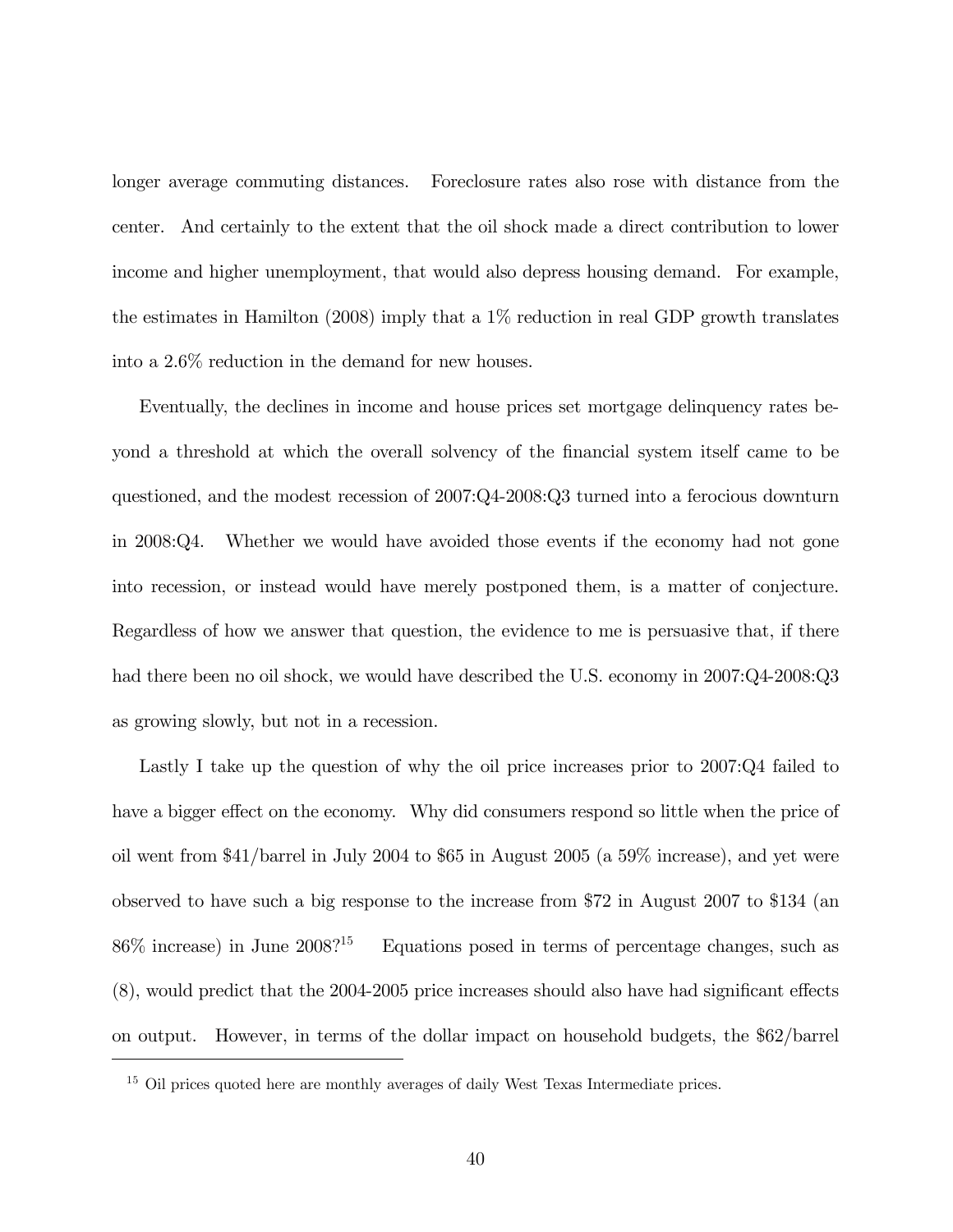price increase in 2007-08 is considerably more than twice as significant as the \$24/barrel increase in 2004-2005.

To explore this possibility more concretely, I looked at the consequences of modifying equation (8) to take into account the changes in the energy budget share over time, replacing  $o_t^{\#}$  with the product  $o_t^{\#}\alpha_{t-1}$  for  $\alpha_t$  the energy share plotted in Figure 3.<sup>16</sup> This results in a slight improvement in fit for the original sample period  $(t = 1949:Q2 \text{ to } 2001:Q3)$ , raising the log likelihood from -281.78 for the original specification to -281.47 for the new. The shareweighted regression has a significantly better post-sample performance, producing a 10.8% improvement in the MSE over the period 2001:Q4-2008:Q4 relative to an autoregression with no role for oil prices. For the specific years 2005:Q1-2006:Q4, the modified specification as estimated over 1949:Q2 to 2001:Q3 would have predicted an average annual real GDP growth rate of 1.9%, a bit below the sluggish 2.5% that was actually observed.

Oil prices thus appear to have exerted a moderate drag on real GDP in 2005-2006 and made a more significant negative contribution in 2007-2008. The principle reason that Americans ignored the earlier price increases would seem to be because they could afford to do so. By 2007:Q4, they no longer could, and the sharp spike in oil prices led to an observed economic response similar to what we had seen in earlier episodes.

<sup>&</sup>lt;sup>16</sup> The monthly series was converted to quarterly by using the third month of the quarter. Values for  $\alpha_t$ for t prior to 1959:Q1 were simply set equal to the January 1959 value (7.354).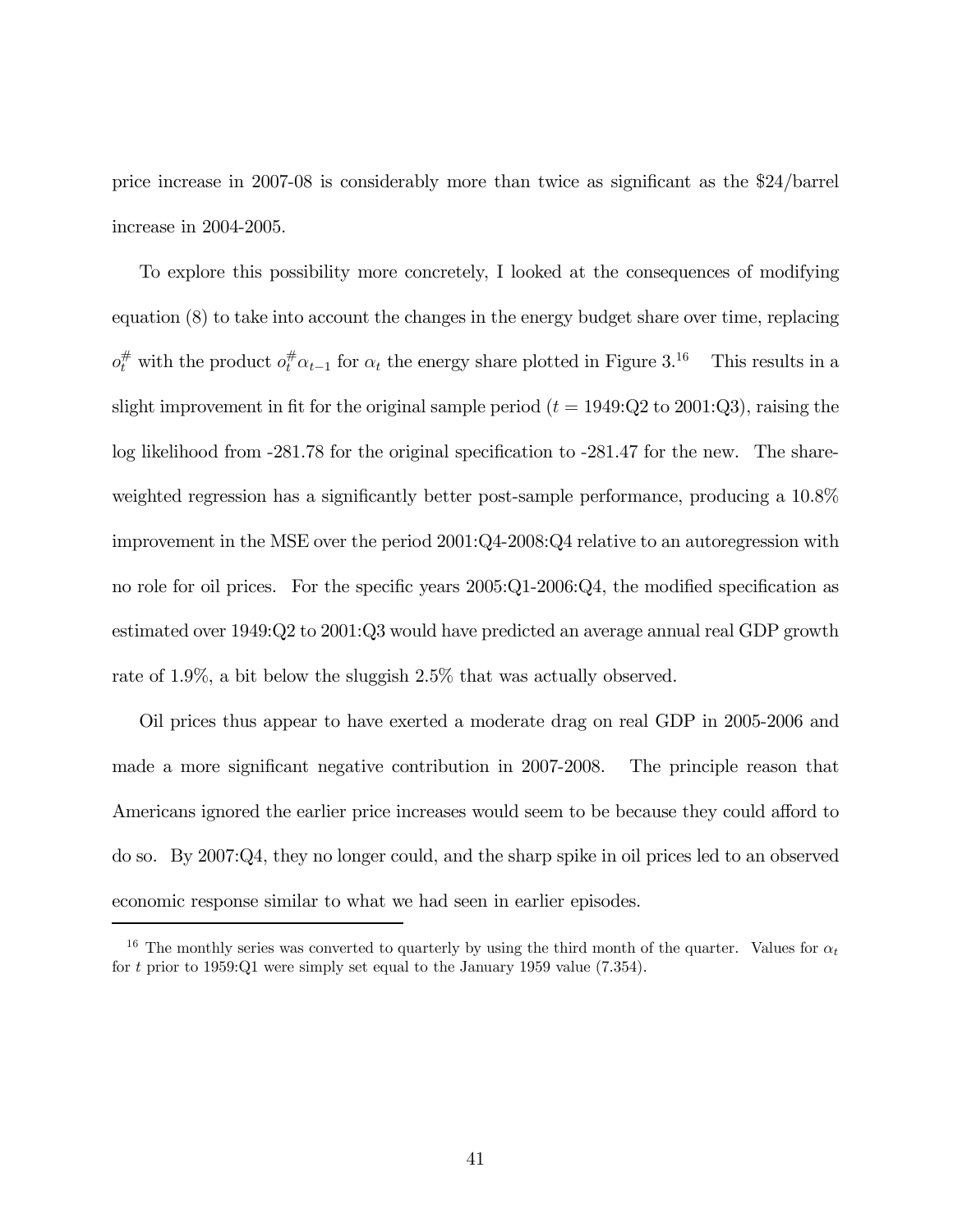### 6 Policy implications.

I have raised the possibility that miscalculation of the long-run price elasticity of oil demand by market participants was one factor behind the oil shock of 2007-08, and that speculative investing in oil futures contracts may have contributed to that miscalculation. Were any policies available to mitigate this? One option to consider would have been for the U.S. government to sell some oil directly out of the Strategic Petroleum Reserve in the spring of 2008, perhaps timing the sales to coincide with the NYMEX crude contract expiry dates. If there was speculative momentum buying, such steps might have succeeded in reversing it. If not, the worst would be that the government made a profit on its SPR investment by buying low and selling high.

A more conventional policy tool would be monetary policy. A number of observers suggested that the very rapid declines of short-term interest rates in 2008:Q1 fanned the flames of commodity speculation, with negative real interest rates encouraging investments in physical commodities (e.g., Frankel, 2008). In January 2009, Federal Reserve Chair Ben Bernanke offered the following retrospective on that debate:

The [Federal Open Market] Committee's aggressive monetary easing was not without risks. During the early phase of rate reductions, some observers expressed concern that these policy actions would stoke inflation. These concerns intensified as inflation reached high levels in mid-2008, mostly reflecting a surge in the prices of oil and other commodities. The Committee takes its responsibility to ensure price stability extremely seriously, and throughout this period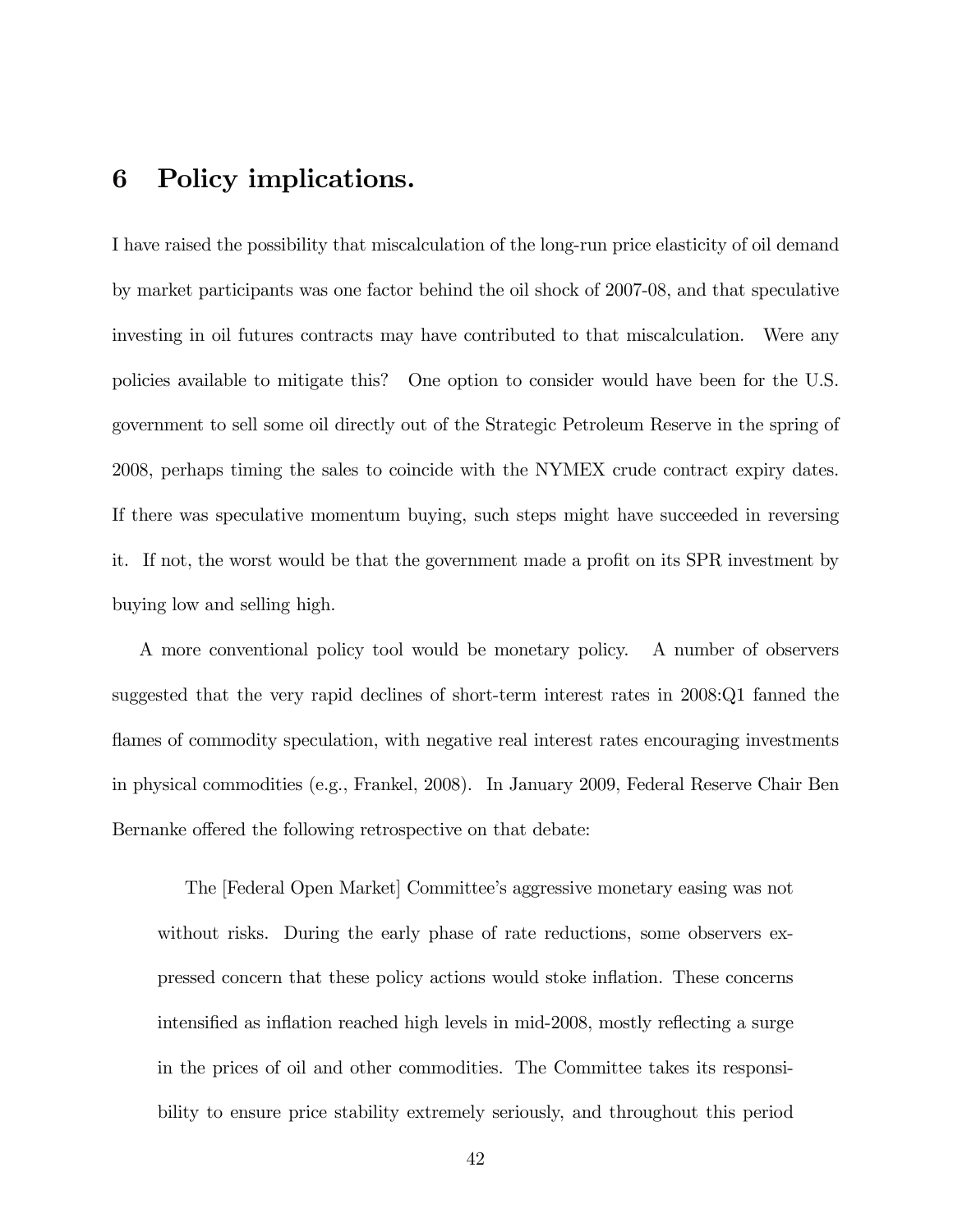it remained closely attuned to developments in inflation and inflation expectations. However, the Committee also maintained the view that the rapid rise in commodity prices in 2008 primarily reflected sharply increased demand for raw materials in emerging market economies, in combination with constraints on the supply of these materials, rather than general inflationary pressures. Committee members expected that, at some point, global economic growth would moderate, resulting in slower increases in the demand for commodities and a leveling out in their prices—as reflected, for example, in the pattern of futures market prices. As you know, commodity prices peaked during the summer and, rather than leveling out, have actually fallen dramatically with the weakening in global economic activity. As a consequence, overall inflation has already declined significantly and appears likely to moderate further.

Bernanke seemed here to be taking the position that since the Fed got the long run correct (ultimately there would be a significant downturn in both the economy and commodity prices, with strong disinflationary pressure), the short-run consequences (booming commodity prices in 2008:H1) were less relevant. On the other hand, if it is indeed the case that the spike in oil prices was one causal factor contributing to the downturn itself, the Fed can hardly afford to ignore those short-run implications. The evidence examined here suggests that the Fed needs to give careful consideration to the possible consequences of its actions for relative commodity prices.

But while the question of the possible contribution of speculators and the Fed is a very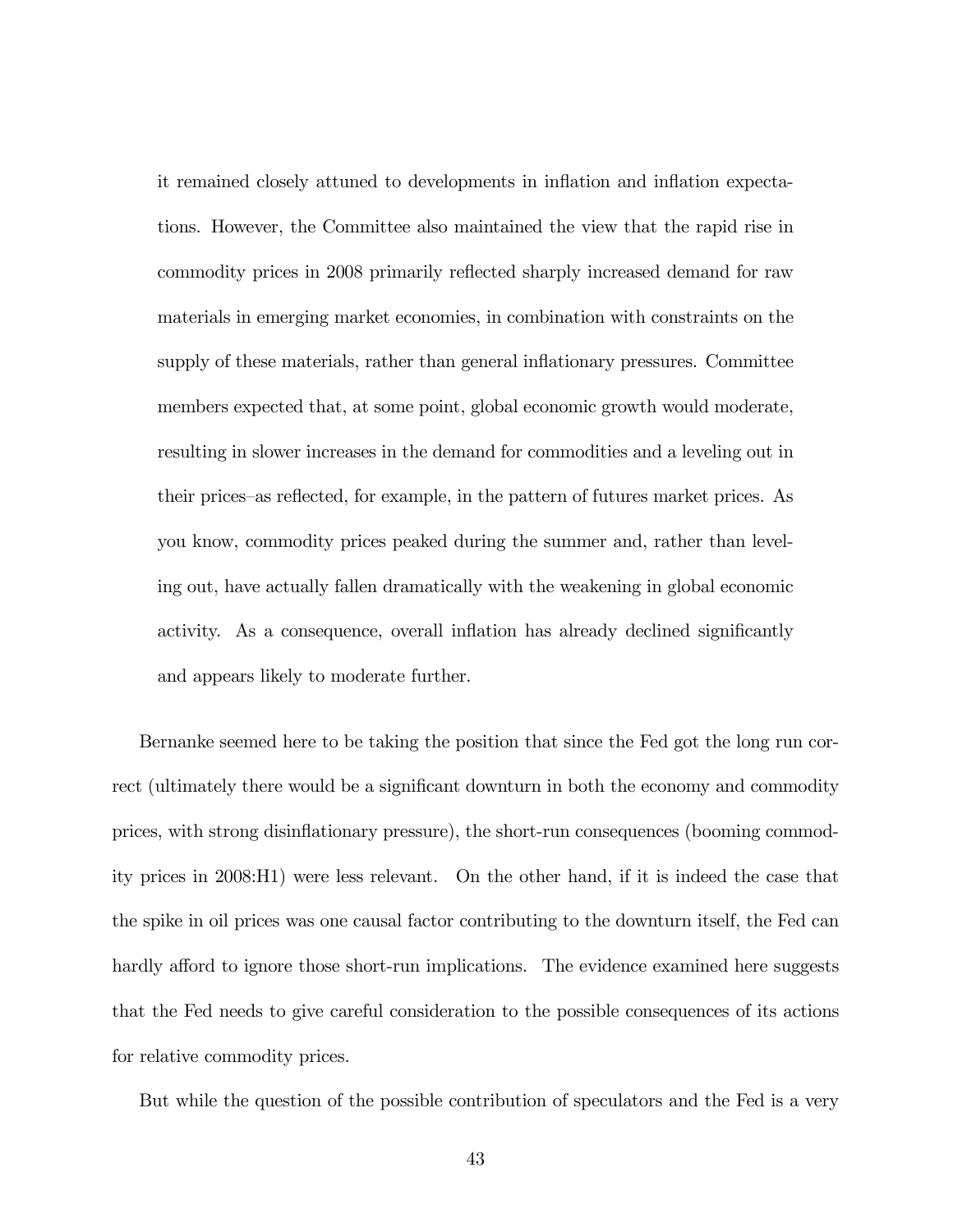interesting one, it should not distract us from the broader fact: some degree of significant oil price appreciation during 2007-08 was an inevitable consequence of booming demand and stagnant production. It is worth emphasizing that this is fundamentally a long-run problem, which has been resolved rather spectacularly for the time being by a collapse in the world economy. However, the economic collapse will hopefully prove to be a short-run cure for the problem of excess energy demand. If growth in the newly industrialized countries resumes at its former pace, it would not be too many more years before we find ourself back in the kind of calculus that was the driving factor behind the problem in the first place. Policy-makers would be wise to focus on real options for addressing those long-run challenges, rather than blame what happened last year entirely on a market aberration.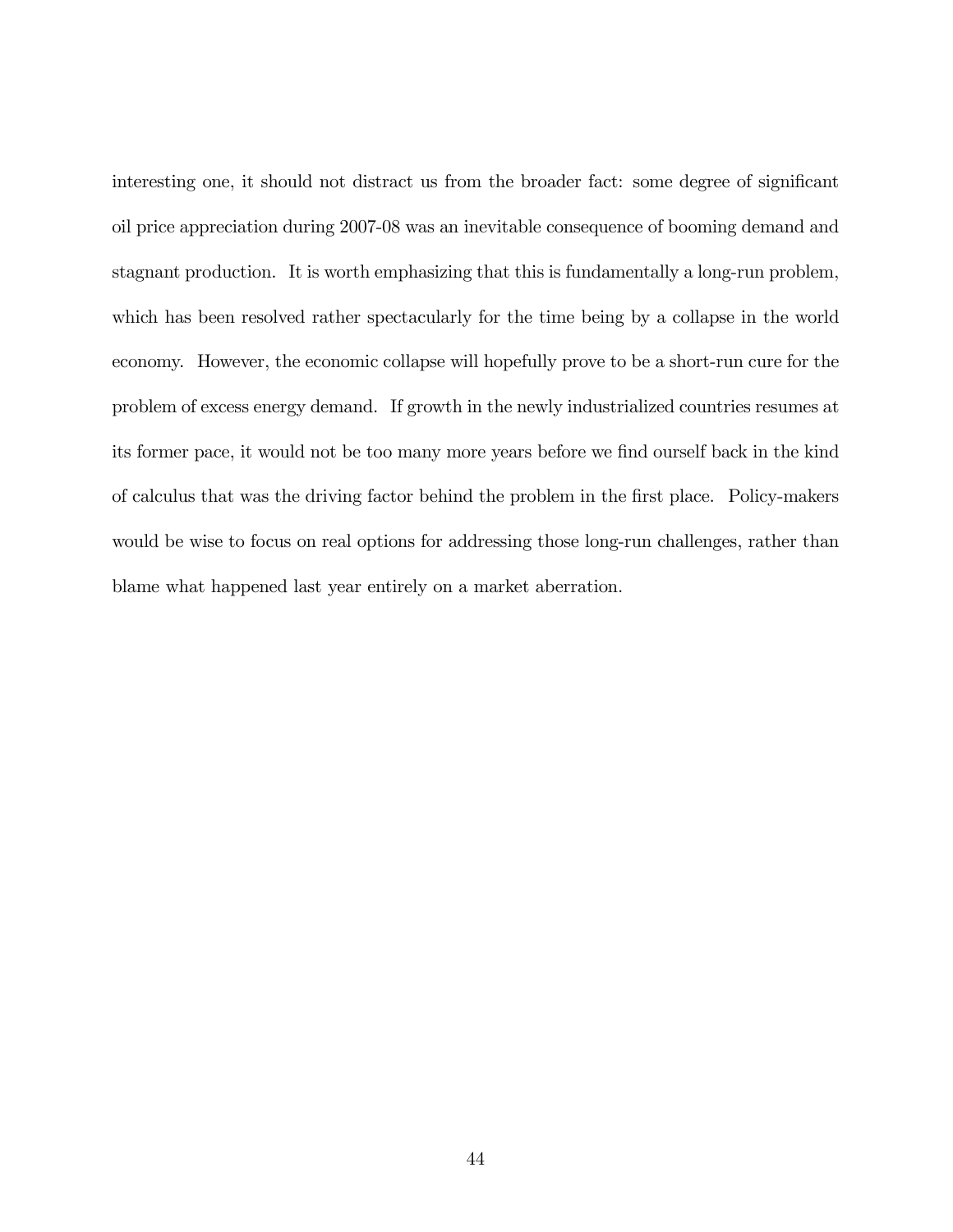## References

Al-Sowayegh, Abdulaziz H. 1984. Arab Petropolitics. London : Croom Helm.

Barsky, Robert B., and Lutz Kilian. 2002. "Do We Really Know that Oil Caused the

Great Stagflation? A Monetary Alternative." In Ben Bernanke and Kenneth Rogoff (eds.), NBER Macroeconomics Annual 2001, pp. 137-183.

Blanchard, Olivier J., and Jordi Galí. 2008. "The Macroeconomic Effects of Oil Price Shocks: Why are the 2000s so Different from the 1970s?" In Jordi Galí and Mark Gertler (eds.), International Dimensions of Monetary Policy, University of Chicago Press (Chicago,  $IL$ ).

Bernanke, Ben S. 2009. "The Crisis and the Policy Response," Stamp Lecture, January 13, London School of Economics, http://www.federalreserve.gov/newsevents/speech/ bernanke20090113a.htm.

Blinder, Alan S., and Jeremy B. Rudd. 2008. "The Supply-Shock Explanation of the Great Stagflation Revisited," NBER Working Paper No. 14563.

Brons, Martijn Brons, Peter Nijkamp, Eric Pels, and Piet Rietveld. 2008. "A Meta-Analysis of the Price Elasticity of Gasoline Demand: A SUR Approach," Energy Economics 30, pp. 2105—2122.

Cooper, John C.B. 2003. "Price Elasticity of Demand for Crude Oil: Estimates for 23 Countries," OPEC Review 27(1), pp. 1-8.

Cortright, Joe. 2008. "Driven to the Brink: How the Gas Price Spike Popped the Housing Bubble and Devalued the Suburbs," Discussion paper, CEOs for Cities, http://www.ceosforcities.org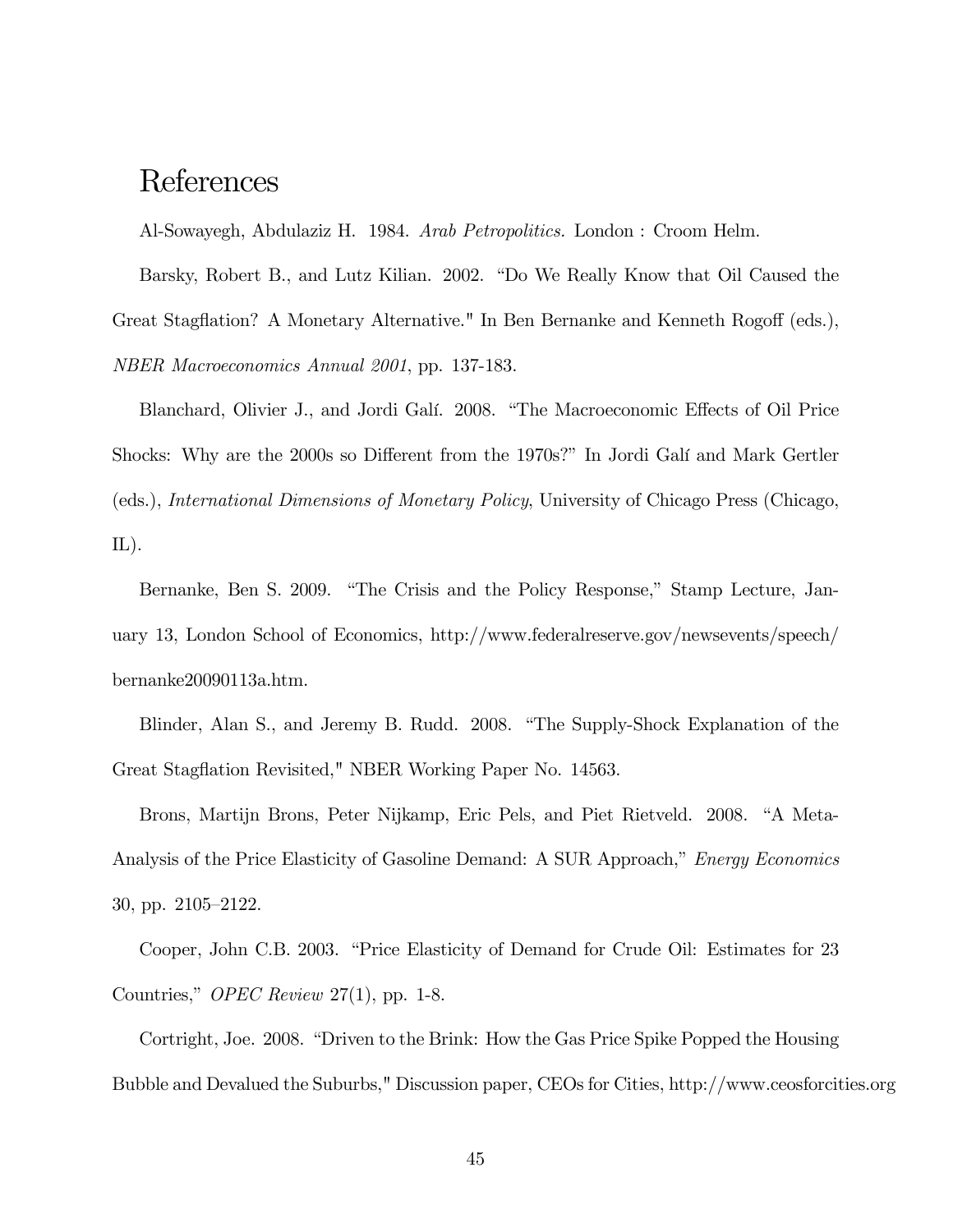/newsroom/pr/iles/Driven%20to%20the%20Brink%20FINAL.pdf.

Dahl, Carol A. 1993. "A Survey of Oil Demand Elasticities for Developing Countries," OPEC Review 17(Winter), pp. 399-419.

Dahl, Carol and Thomas Sterner. 1991. "Analysing Gasoline Demand Elasticities: A Survey," Energy Economics 13, pp. 203-210.

Edelstein, Paul, and Lutz Kilian. 2007. "Retail Energy Prices and Consumer Expenditures." Working paper, University of Michigan.

Espey, Molly. 1998. "Gasoline Demand Revisited: An International Meta-Analysis of Elasticities," Energy Economics 20, pp. 273-295.

Frankel, Jeffrey A. 2008. "The Effect of Monetary Policy on Real Commodity Prices" in John Campbell (ed.), *Asset Prices and Monetary Policy*, University of Chicago Press, pp. 291-327.

Gately, Dermot, and Hillard G. Huntington. 2002. "The Asymmetric Effects of Changes in Price and Income on Energy and Oil Demand," Energy Journal 23(1), pp. 19-55.

Graham, Daniel J., and Stephen Glaister. 2004. "Road Traffic Demand Elasticity Estimates: A Review," Transport Reviews 24(3), pp. 261—274.

Hamilton, James D. 1983."Oil and the Macroeconomy Since World War II," Journal of Political Economy 91, pp. 228-248.

<sub>\_\_\_\_\_</sub>. 1988. "A Neoclassical Model of Unemployment and the Business Cycle," Journal of Political Economy 96, pp. 593-617.

<sub>\_\_\_\_\_</sub>. 1994. *Time Series Analysis.* Princeton, NJ: Princeton University Press.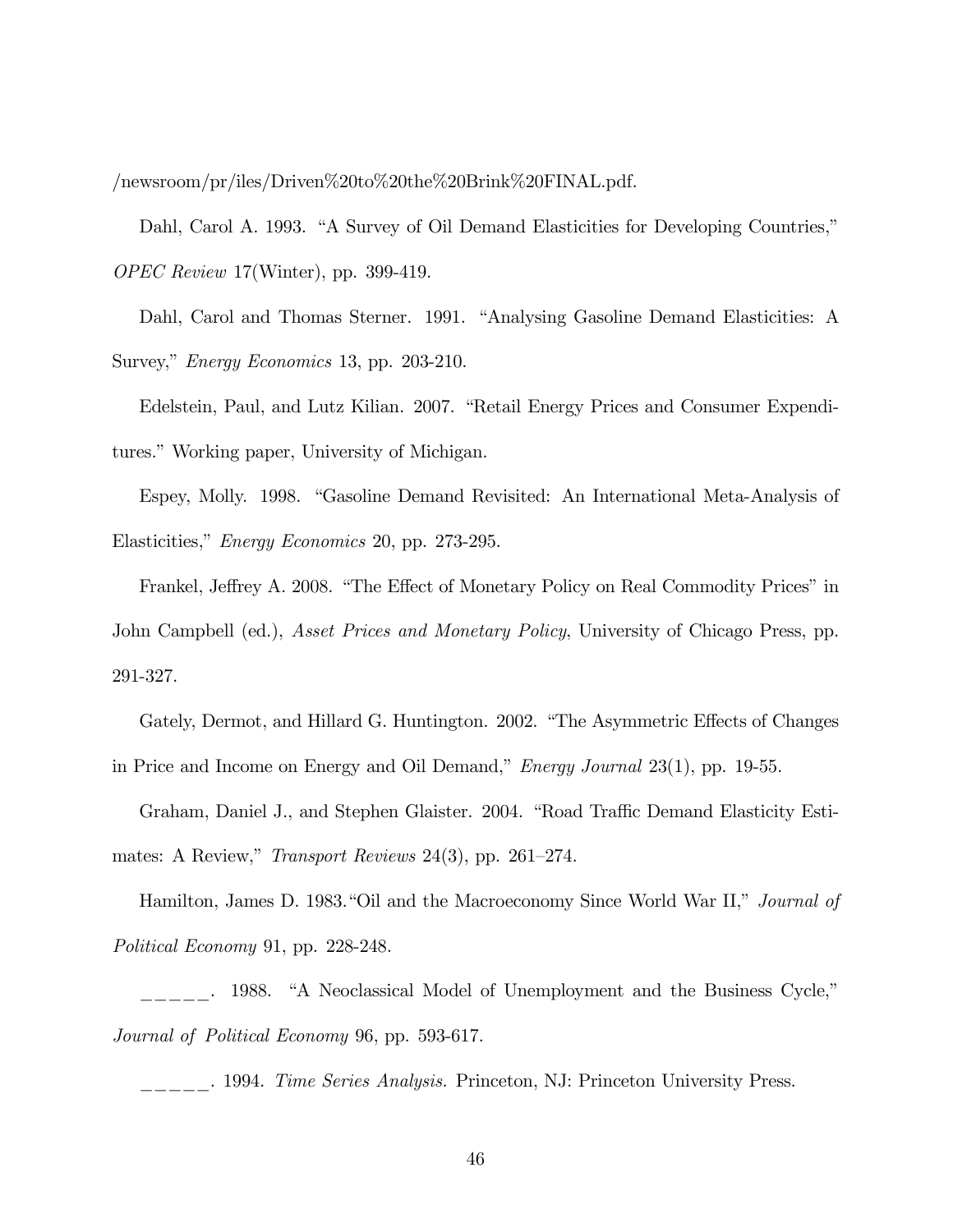$\frac{1}{1-\frac{1}{13(2)}}$ . 2003. "What Is an Oil Shock?", *Journal of Econometrics* 113(2), pp. 363-398. 2008. "Daily Monetary Policy Shocks and New Home Sales," Journal of Monetary Economics 55, pp. 1171-1190.

<sub>\_\_\_\_\_</sub>. 2009. "Understanding Crude Oil Prices." *Energy Journal*, forthcoming.

Hotelling, Harold. 1931. "The Economics of Exhaustible Resources," Journal of Political Economy 39 $(2)$ , pp. 137-75.

Hughes, Jonathan E., Christopher R. Knittel and Daniel Sperling. 2008. "Evidence of a Shift in the Short-Run Price Elasticity of Gasoline Demand." Energy Journal 29(1), pp. 93-114.

Jovanovic, Boyan. 2007. "Bubbles in Prices of Exhaustible Resources,", working paper, New York University.

Kilian, Lutz. 2008. "Exogenous Oil Supply Shocks: How Big Are They and How Much Do They Matter for the U.S. Economy?" Review of Economics and Statistics 90(2), pp. 216-240.

\_\_\_\_\_. "Not All Oil Price Shocks Are Alike: Disentangling Demand and Supply Shocks in the Crude Oil Market," forthcoming, American Economic Review.

Leamer, Edward E. 2008. "What's a Recession, Anyway?" NBER Working Paper No. 14221.

Nalewaik, Jeremy J. 2007. "Estimating Probabilities of Recession in Real Time Using GDP and GDI." Working paper, Board of Governors of the Federal Reserve System.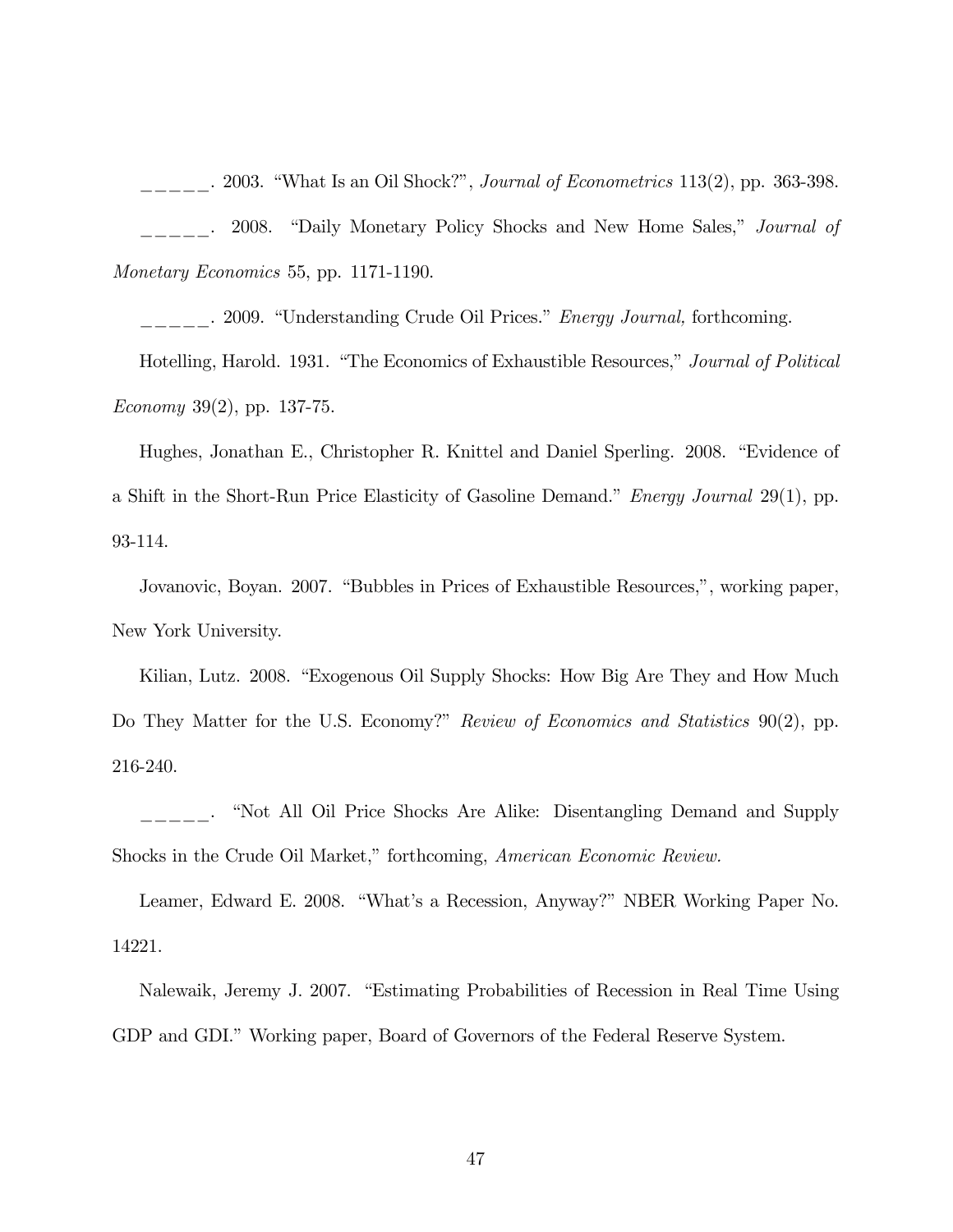Table 1. Estimates of absolute value of short-run demand price elasticity.

| <b>Study</b>          | Product            | <b>Method</b>      | <b>Elasticity</b> |
|-----------------------|--------------------|--------------------|-------------------|
| Dahl and Sterner      | gasoline           | literature survey  | 0.26              |
| (1991)                |                    |                    |                   |
| Espey (1998)          | gasoline           | literature survey  | 0.26              |
| Graham and Glaister   | gasoline           | literature survey  | 0.25              |
| (2004)                |                    |                    |                   |
| Brons, et. al. (2008) | gasoline           | literature survey  | 0.34              |
| Dahl (1993)           | oil (developing    | literature survey  | 0.07              |
|                       | countries)         |                    |                   |
| Cooper (2003)         | oil (average of 23 | annual time-series | 0.05              |
|                       | countries)         | regression         |                   |

Source: Hamilton (2009).

Table 2. Sizes of quantity and prices changes in historical oil shocks.

| <b>Episode</b>  | <b>Supply reduction</b> | <b>Price change</b> | <b>Implied elasticity</b> |
|-----------------|-------------------------|---------------------|---------------------------|
| Oct 73 - Mar 74 | $4.0\%$                 | 41.3%               | 010                       |
| Nov 78 - Jul 79 | 1.3%                    | 38.7%               | 0.03                      |
| Oct 80 - Mar 81 | 1.2%                    | 25.8%               | 0.05                      |
| Aug 90 - Oct 90 | $2.9\%$                 | 71.6%               | 0.04                      |

Notes. *Second column.* Average shortfall of global production of crude petroleum over indicated period as a percent of global production the month before the indicated episode. *Third column.* Cumulative change in 100 times the natural log of crude oil price over the indicated episode. Data sources same as those for Figure 5. *Fourth column.* Ratio of second to third columns.

| <b>Period</b> | <b>Actual</b> | <b>Without autos</b> | <b>Without oil</b><br>shock<br>(Blanchard-<br>Gali) | Without oil<br>shock<br>(Hamilton) |
|---------------|---------------|----------------------|-----------------------------------------------------|------------------------------------|
| 1974:Q1-75:Q1 | $-2.5\%$      | $-2.0\%$             | $-0.1\%$                                            | $+2.3%$                            |
| 1979:Q2-80:Q2 | $-0.4\%$      | $+0.4\%$             | $+0.4%$                                             | $+2.5%$                            |
| 1981:Q2-82:Q2 | $-1.5\%$      | $-1.3\%$             | $-2.0\%$                                            | $+2.0\%$                           |
| 1990:Q3-91:Q3 | $-0.1\%$      | $+0.2\%$             | $+0.5\%$                                            | $+3.6%$                            |
| 2007:Q4-08:Q3 | $+0.7\%$      | $+1.2\%$             | $+1.4%$                                             | $+4.2%$                            |
| 2007:Q4-08:Q4 | $-0.7\%$      | $-0.0\%$             | $-0.2\%$                                            | $+3.2\%$                           |

Table 3. Average annual real GDP growth rates under alternative scenarios.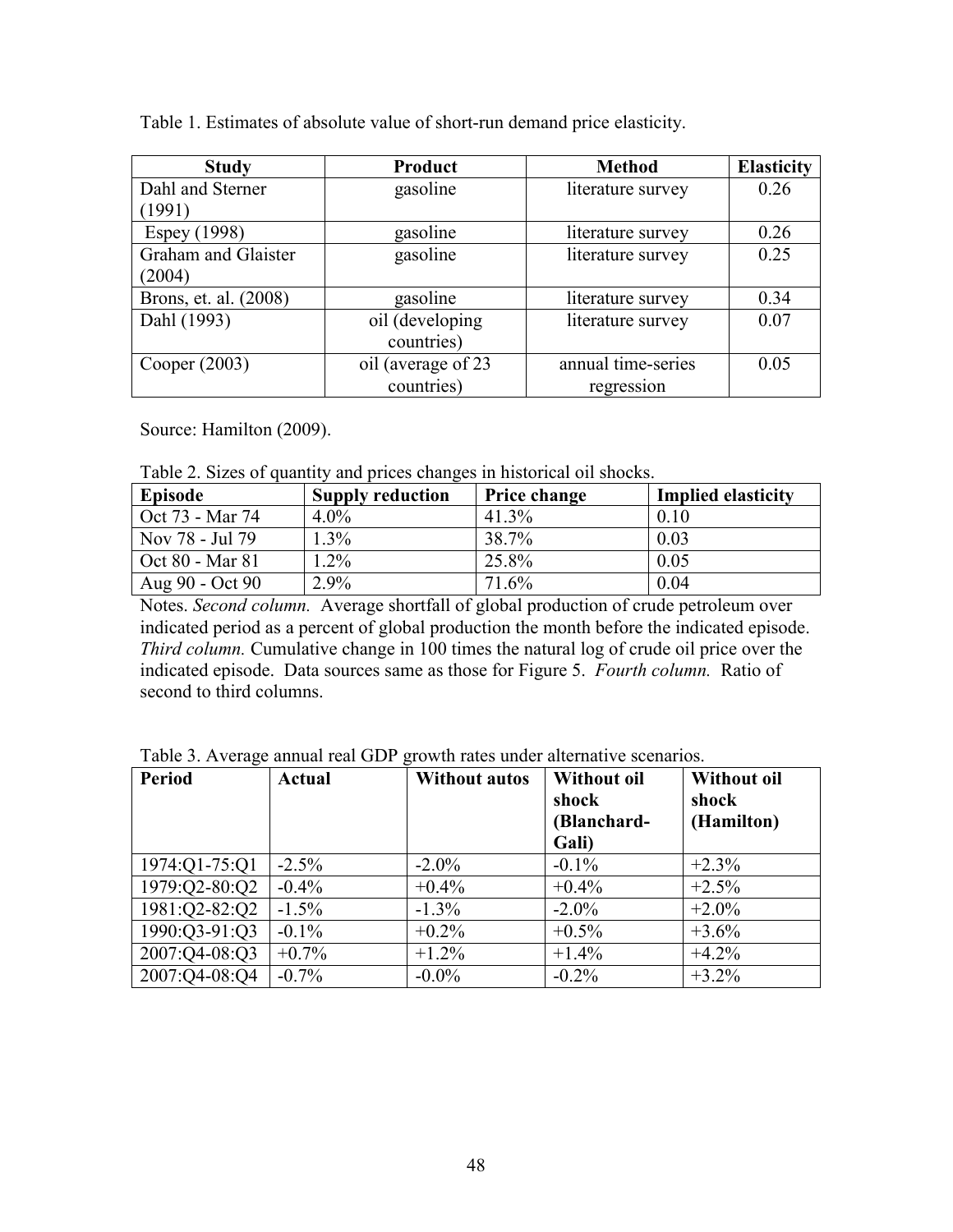| Dependent                   | <b>Study</b>                                      | <b>Sample</b>                                     | <b>Evaluation</b>                                 | Comparison                                        | Percent     |
|-----------------------------|---------------------------------------------------|---------------------------------------------------|---------------------------------------------------|---------------------------------------------------|-------------|
| variable                    |                                                   | period                                            | period                                            | model                                             | improvement |
| real PCE                    | Edelstein                                         | 1970:M7-                                          | 2006:M8-                                          | AR(6)                                             | 33%         |
|                             | and Kilian                                        | 2006:M7                                           | 2008:M9                                           |                                                   |             |
|                             | (2007)                                            |                                                   |                                                   |                                                   |             |
| PCE services                | cc                                                | $\epsilon$                                        | $\epsilon$                                        | $\boldsymbol{\varsigma}$ $\boldsymbol{\varsigma}$ | 8%          |
| <b>PCE</b>                  | $\epsilon$                                        | cc                                                | cc                                                | $\boldsymbol{\varsigma}$ $\boldsymbol{\varsigma}$ | 23%         |
| nondurables                 |                                                   |                                                   |                                                   |                                                   |             |
| <b>PCE</b>                  | $\boldsymbol{\varsigma}$ $\boldsymbol{\varsigma}$ | $\boldsymbol{\varsigma}$ $\boldsymbol{\varsigma}$ | $\boldsymbol{\varsigma}$ $\boldsymbol{\varsigma}$ | $\boldsymbol{\varsigma}$ $\boldsymbol{\varsigma}$ | 30%         |
| durables                    |                                                   |                                                   |                                                   |                                                   |             |
| PCE autos                   | $\boldsymbol{\varsigma}$ $\boldsymbol{\varsigma}$ | $\boldsymbol{\varsigma}$ $\boldsymbol{\varsigma}$ | cc                                                | $\boldsymbol{\varsigma}$ $\boldsymbol{\varsigma}$ | 26%         |
| consumer                    | $\epsilon$                                        | cc                                                | cc                                                | $\boldsymbol{\varsigma}$ $\boldsymbol{\varsigma}$ | 9%          |
| sentiment                   |                                                   |                                                   |                                                   |                                                   |             |
| real GDP                    | <b>Blanchard</b>                                  | 1984:Q1-                                          | 2007:Q4-                                          | VAR(5)                                            | $-11\%$     |
|                             | and Galí                                          | 2007:Q3                                           | 2008:Q4                                           |                                                   |             |
|                             | (2008)                                            |                                                   |                                                   |                                                   |             |
| $\zeta \, \zeta$            | Hamilton                                          | 1949:Q2-                                          | 2001:Q4-                                          | AR(4)                                             | 0%          |
|                             | (2003)                                            | 2001:Q3                                           | 2008:Q4                                           |                                                   |             |
| $\pmb{\zeta}$ $\pmb{\zeta}$ | $\boldsymbol{\varsigma}$ $\boldsymbol{\varsigma}$ | cc                                                | 2007:Q1-                                          | AR(4)                                             | 45%         |
|                             |                                                   |                                                   | 2008:Q4                                           |                                                   |             |

Table 4. Improvements in post-sample mean squared errors provided by alternative models.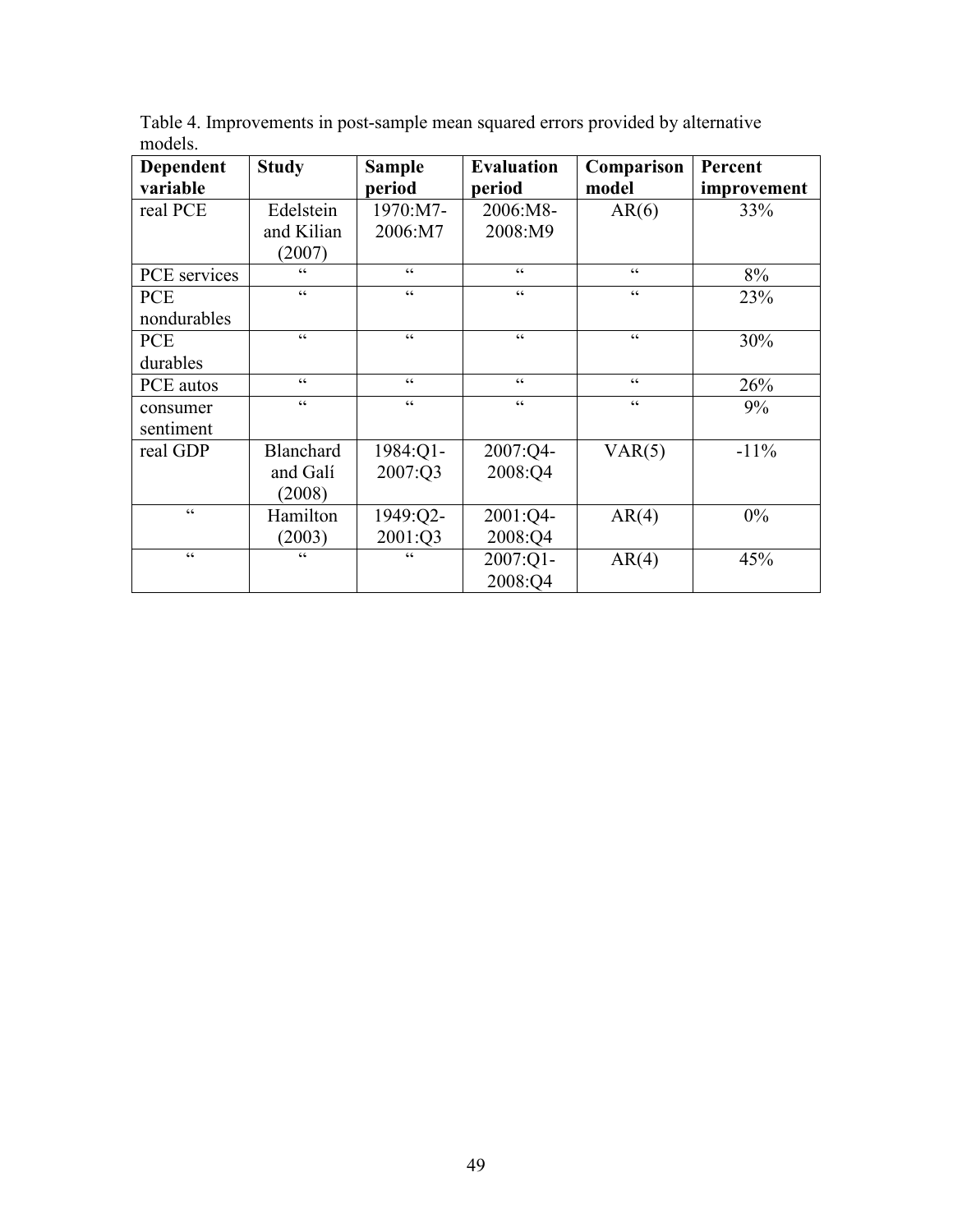

Figure 1. Real price of crude petroleum in November 2008 dollars per barrel.

Notes. Monthly average price of West Texas Intermediate divided by ratio of consumer price index for indicated month to consumer price index for November 2008, for 1947:M1 through 2008:M12.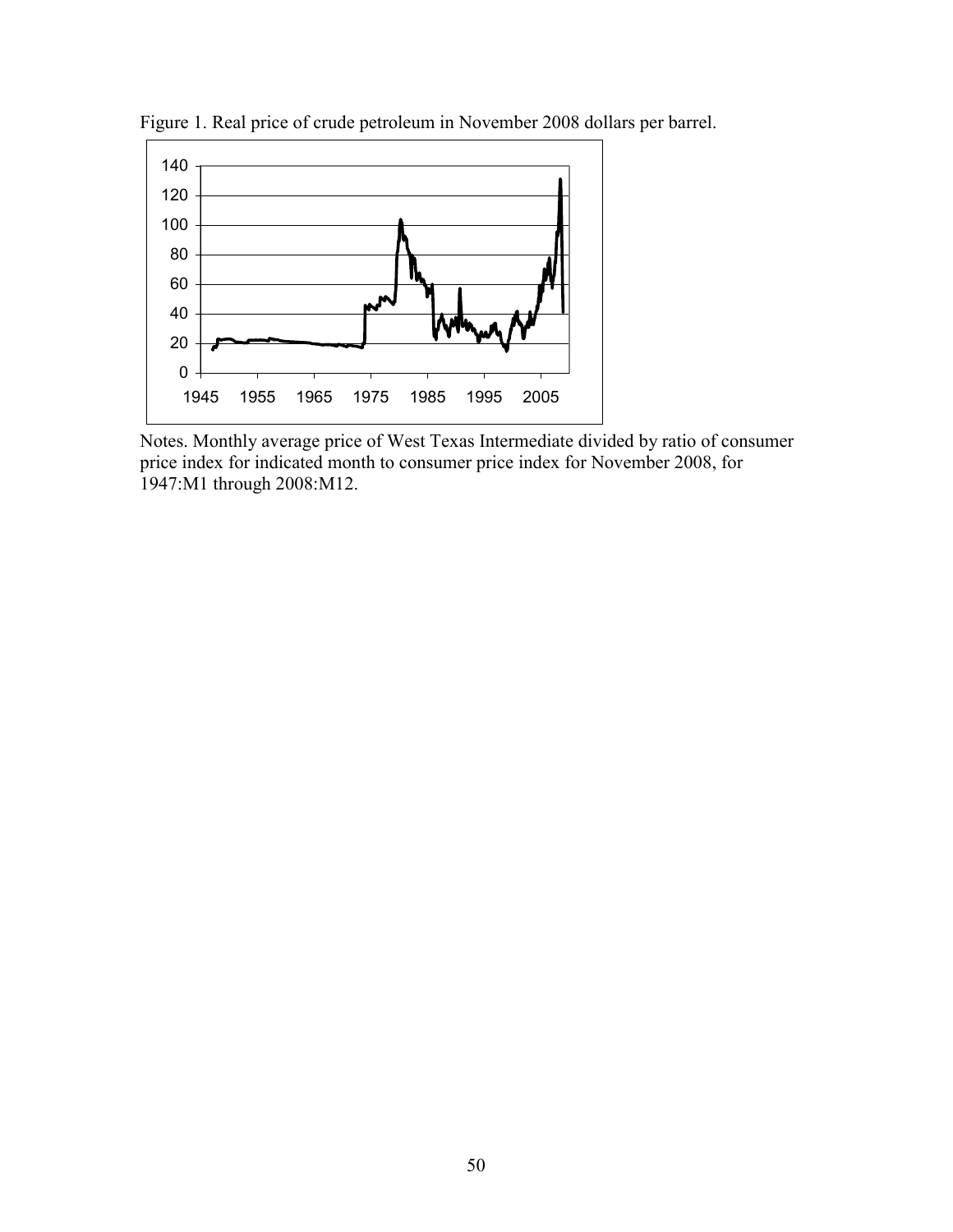

Figure 2. Logs of U.S. real GDP and oil consumption, 1949-2007.

Notes. Horizontal axis: cumulative change in natural logarithm of U.S. real GDP between 1949 and the year for which a given data point is plotted, from Bureau of Economic Analysis Table 1.1.6. Vertical axis: cumulative change in natural logarithm of total petroleum products supplied to U.S. market between 1949 and the year for which a given data point is plotted, from Energy Information Administration, "Petroleum Overview, 1949-2007", Table 5.1 (http://www.eia.doe.gov/emeu/aer/txt/ptb0501.html). Source: Hamilton (2009).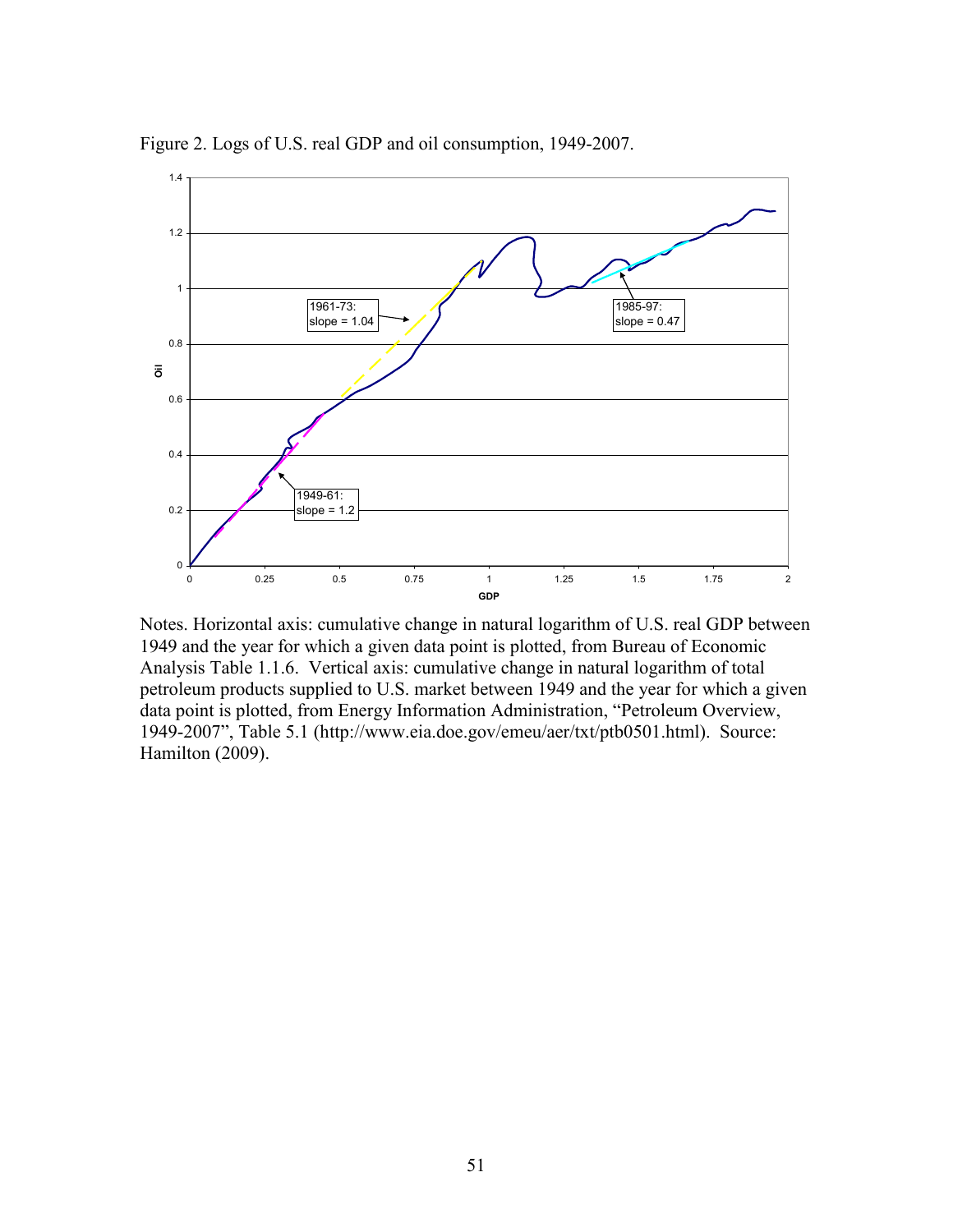

Figure 3. Dollar value of energy expenditures as a percentage of total consumer expenditures, 1959:M1-2008:M9.

Notes. Calculated as 100 times nominal monthly consumption expenditures on energy goods and services divided by total personal consumption expenditures. Data source: BEA Table 2.3.5U, "Personal Consumption Expenditures by Major Type of Product and Expenditure," obtained from Econstats (http://www.econstats.com/nipa/ NIPA2u\_2\_3\_6U\_.htm).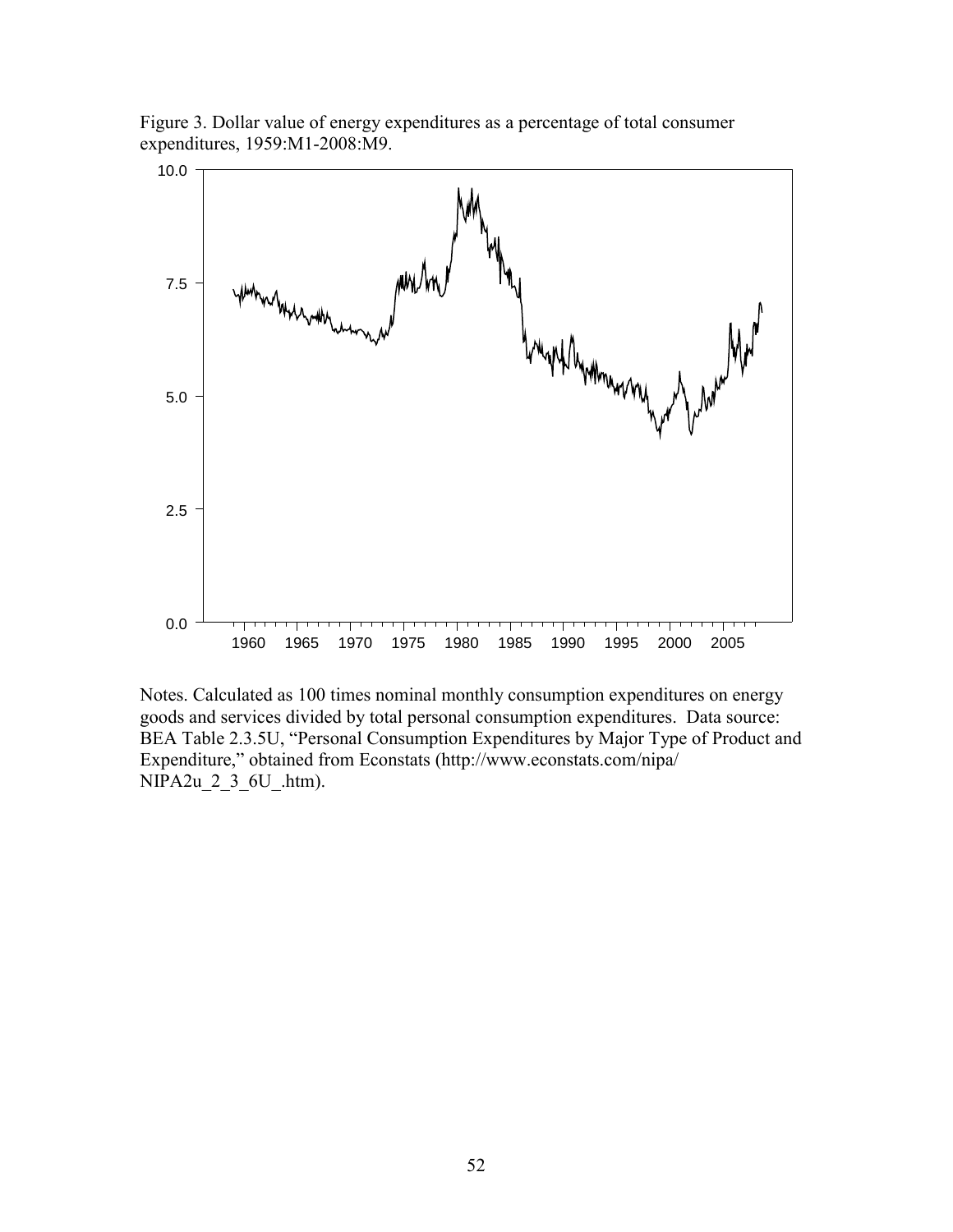



Notes. Monthly crude oil production, including lease condensate, in barrels per day, 1973:M1-2007:M6. Data source: Energy Information Administration, *Monthly Energy Review*, September 2007, Table 11.1a (http://tonto.eia.doe.gov/merquery/ mer\_data.asp?table=T11.01a).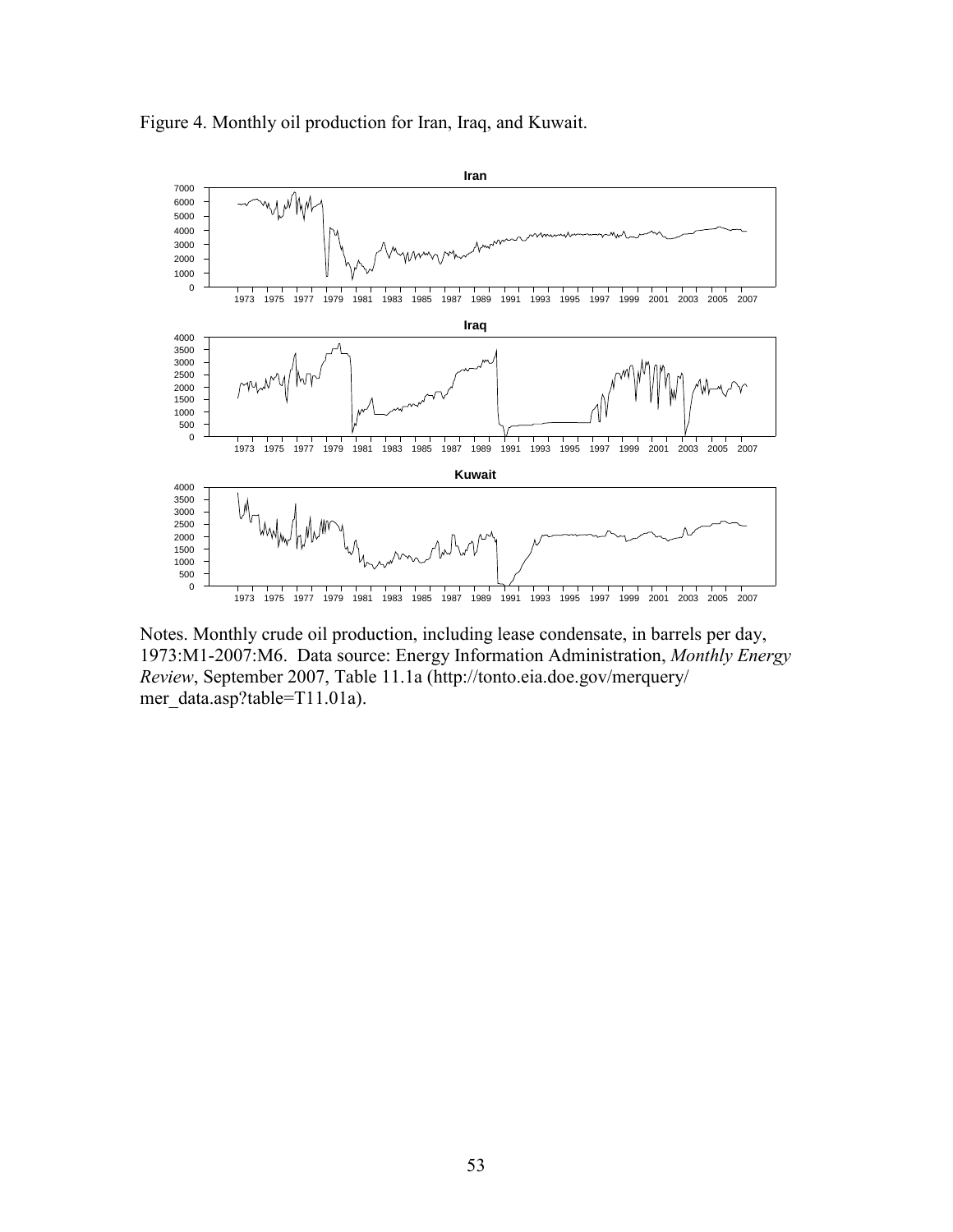

Figure 5. Changes in production, oil price, and inventories after 4 historical disruptions.

Notes. *First column.* Bold line shows change in monthly production of crude oil for: (a) OAPEC since Sept 1973 as a percentage of total world production in Sept 1973, plotted as a function of number of months since Sept 1973; (b) Iran since Oct 1978 as a percentage of total world production in Oct 1978; (c) Iran plus Iraq since Sept 1980 as a percentage of total world production in Sept 1980; (d) Iraq plus Kuwait since July 1990 as a percentage of total world production in July 1980. Dashed line shows corresponding percentage decline in total global production of crude oil relative to the indicated starting month. Data source: Energy Information Administration, *Monthly Energy Review*, July 2008, Table 11.1a (http://tonto.eia.doe.gov/merquery/mer\_data.asp?table=T11.01a). *Second column.* 1973: change relative to indicated starting month in 100 times the natural log of seasonally unadjusted BLS producer price index for crude petroleum. 1978, 1980, and 1990: cumulative change in 100 times the natural log of monthly refiner acquisition cost for crude petroleum, from Energy Information Administration, http://tonto.eia.doe.gov/dnav/pet/pet\_pri\_rac2\_dcu\_nus\_m.htm. *Third column.* change in end-of-month U.S. stocks of crude oil and petroleum products within the indicated month as a percentage of total world production. Data source: Energy Information Administration, http://tonto.eia.doe.gov/dnav/pet/pet\_stoc\_wstk\_dcu\_nus\_m.htm.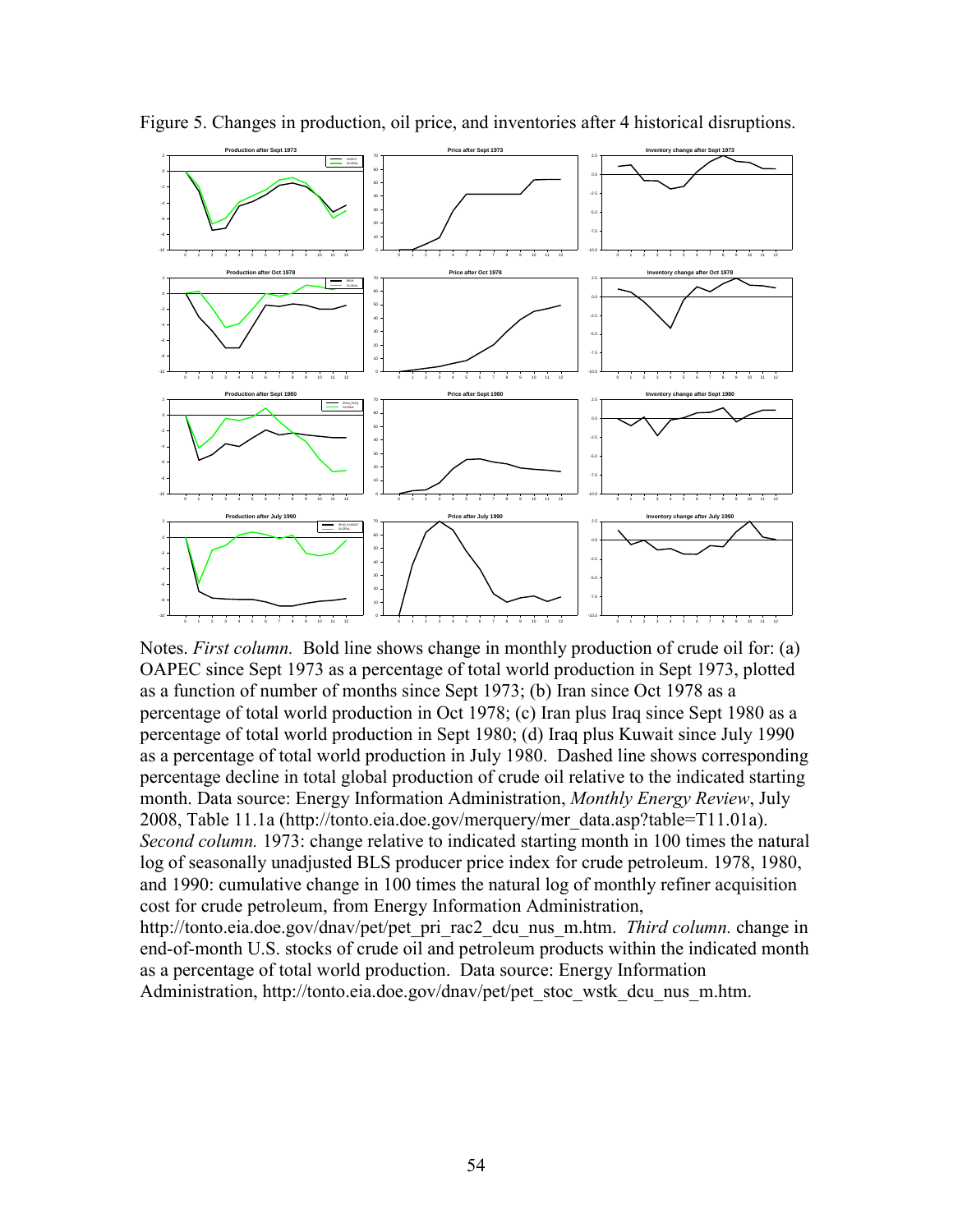

Figure 6. Alternative measures of the size of the oil shock of 2007-08.

Notes. Cumulative change since August 2007 in 100 times the natural log of the indicated series. PPI = producer price index for crude petroleum. WTI = monthly average price of West Texas Intermediate. RAC = refiner's acquisition cost for crude petroleum. CPI = consumer price index for gasoline. PCE = implicit price deflator for personal consumption expenditures on energy goods and services.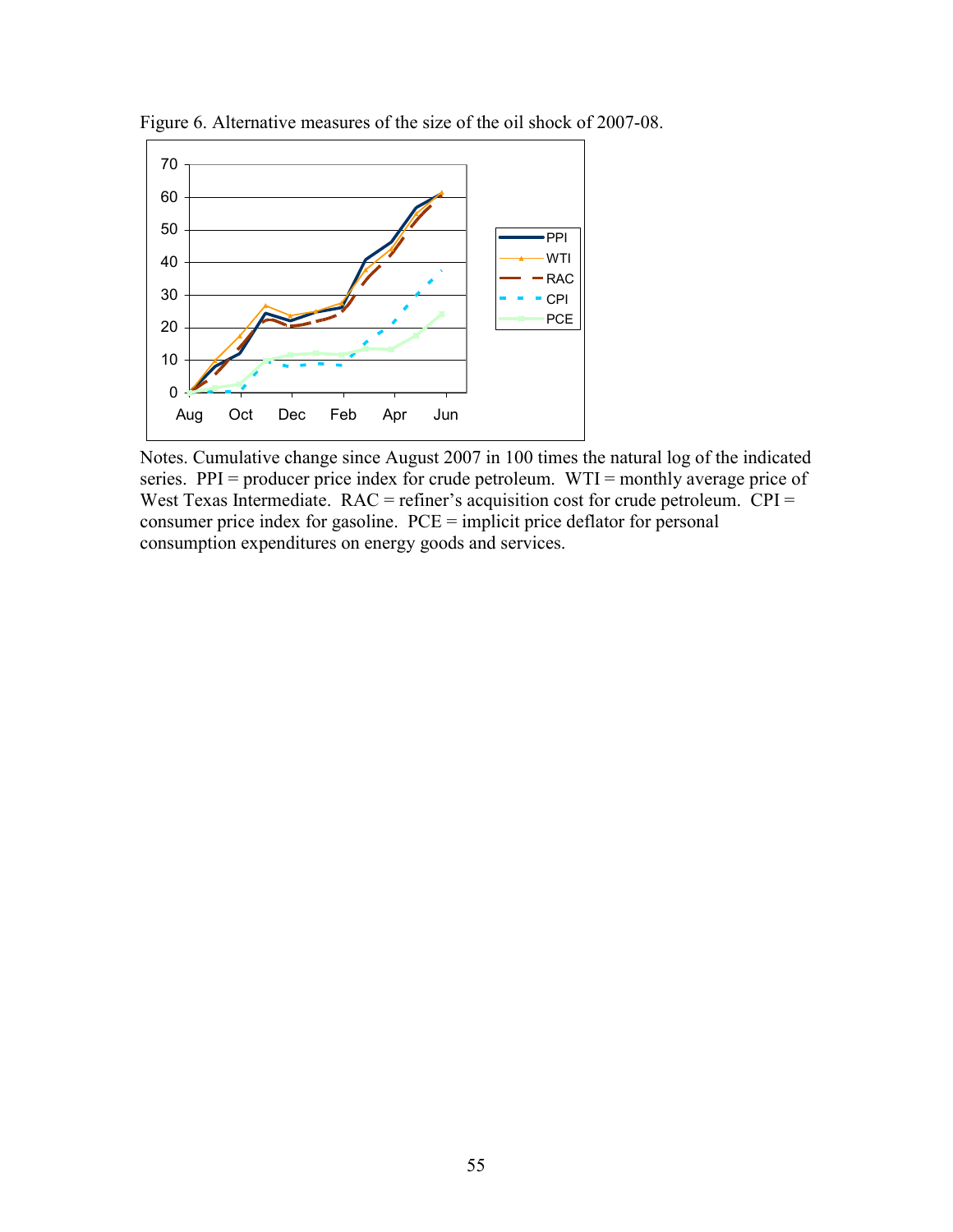Figure 7. World oil production, 2003-2008.



Notes. *Thin line.* Monthly global crude oil production, including lease condensate, natural gas plant liquids, other liquids, and refinery processing gain, in millions of barrels per day, 2003:M1-2008:M10. Data source: Energy Information Administration, "Total Oil Supply," January 2009, Table 1.4 (http://www.eia.doe.gov/emeu/ipsr/t14.xls). *Bold line*: 12-month moving average of values from thin line centered at indicated date, with endof-sample values representing average of  $\{x_{t-6},...,x_{t+s}\}\$  for feasible *s*.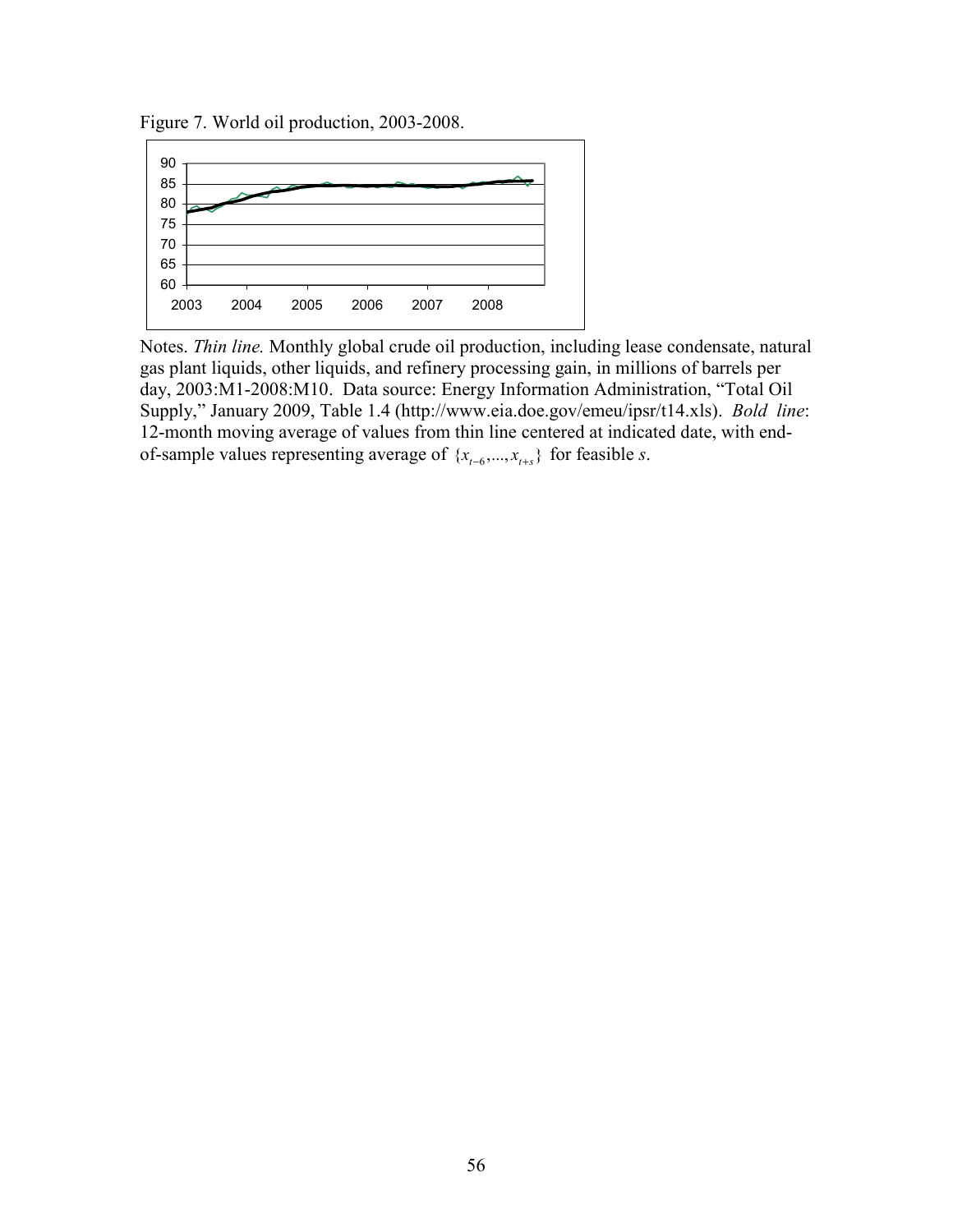

Figure 8. Crude oil production from selected countries or fields in thousands of barrels per day.

Notes. Adapted from Figures 11, 13, and 14 in Hamilton (2009). *First panel.* Moving average of preceding 12 months of monthly production figures for the United States, December 1920 to February 2008, from EIA, "Crude Oil Production." *Second panel.*  Sum of U.K. and Norway crude oil production, monthly moving average of preceding 12 months, December 1973 to June 2007, from EIA, Table 11.1b. *Third panel.* Annual production from Cantarell complex in Mexico. Data for 1996 to 2006 from Pemex 2007 Statistical Yearbook. Data for 2007 from Green Car Congress (http://www.greencarcongress.com/2008/01/mexicos-cantare.html). *Fourth panel.* Saudi monthly production January 1973 to January 2008, from EIA, Table 11.1a.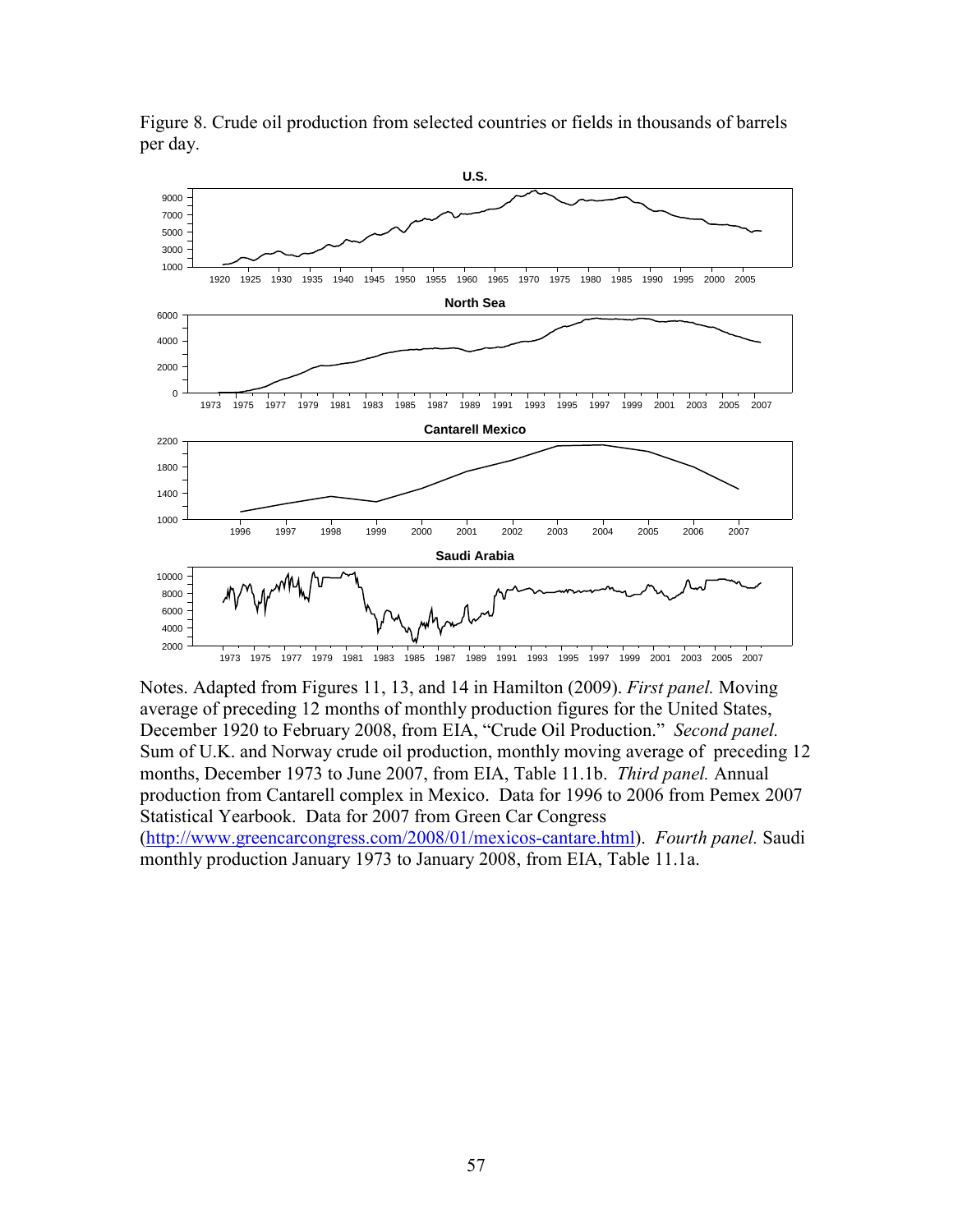

Figure 9. Chinese oil consumption, 1980-2007, in thousands of barrels per day.

Notes. *Data source:* EIA, "World Petroleum Consumption, Most Recent Annual Estimates,1980-2007," (http://www.eia.doe.gov/emeu/international/ RecentPetroleumConsumptionBarrelsperDay.xls), December 2008.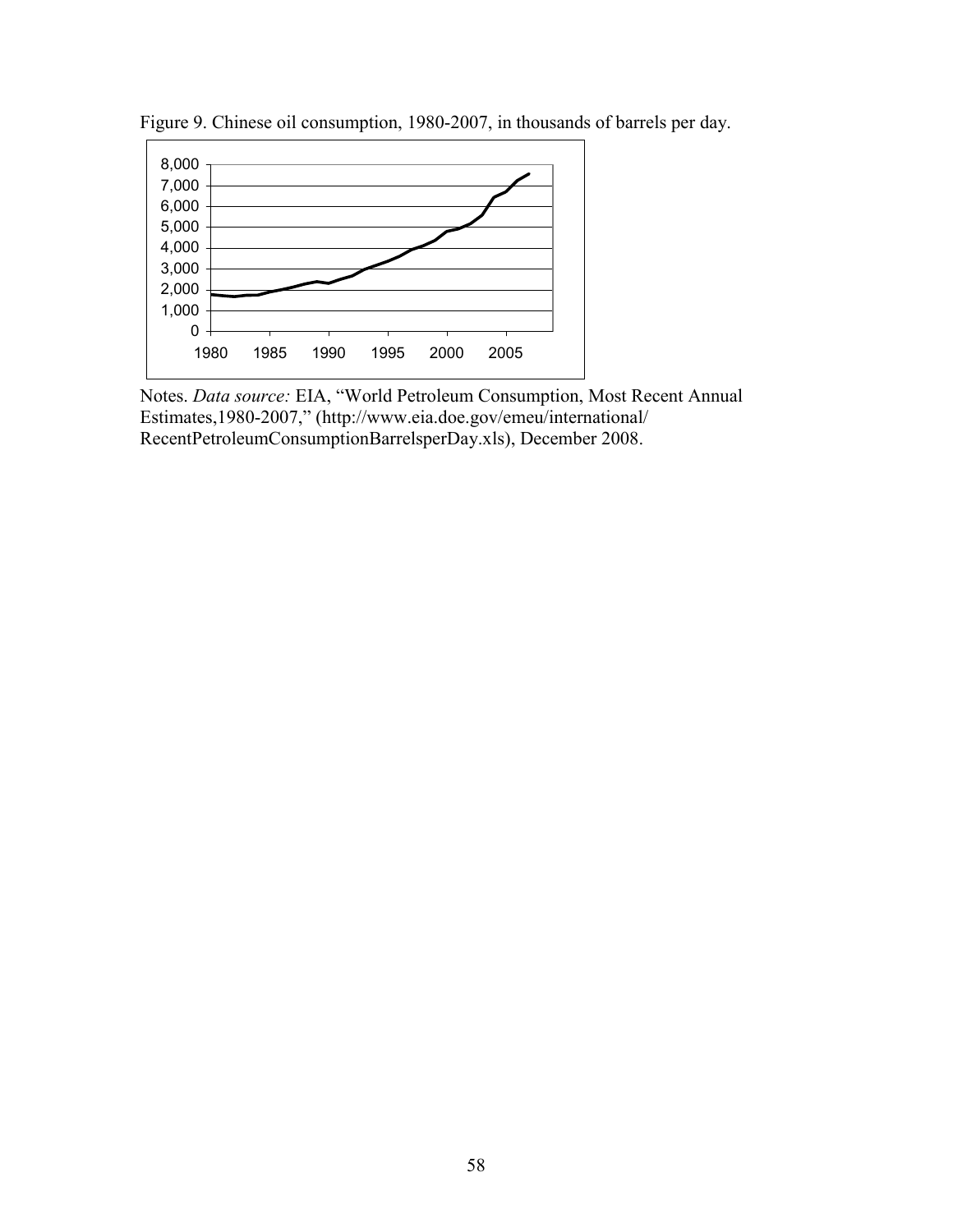Figure 10. Supply and demand, 2005-08.



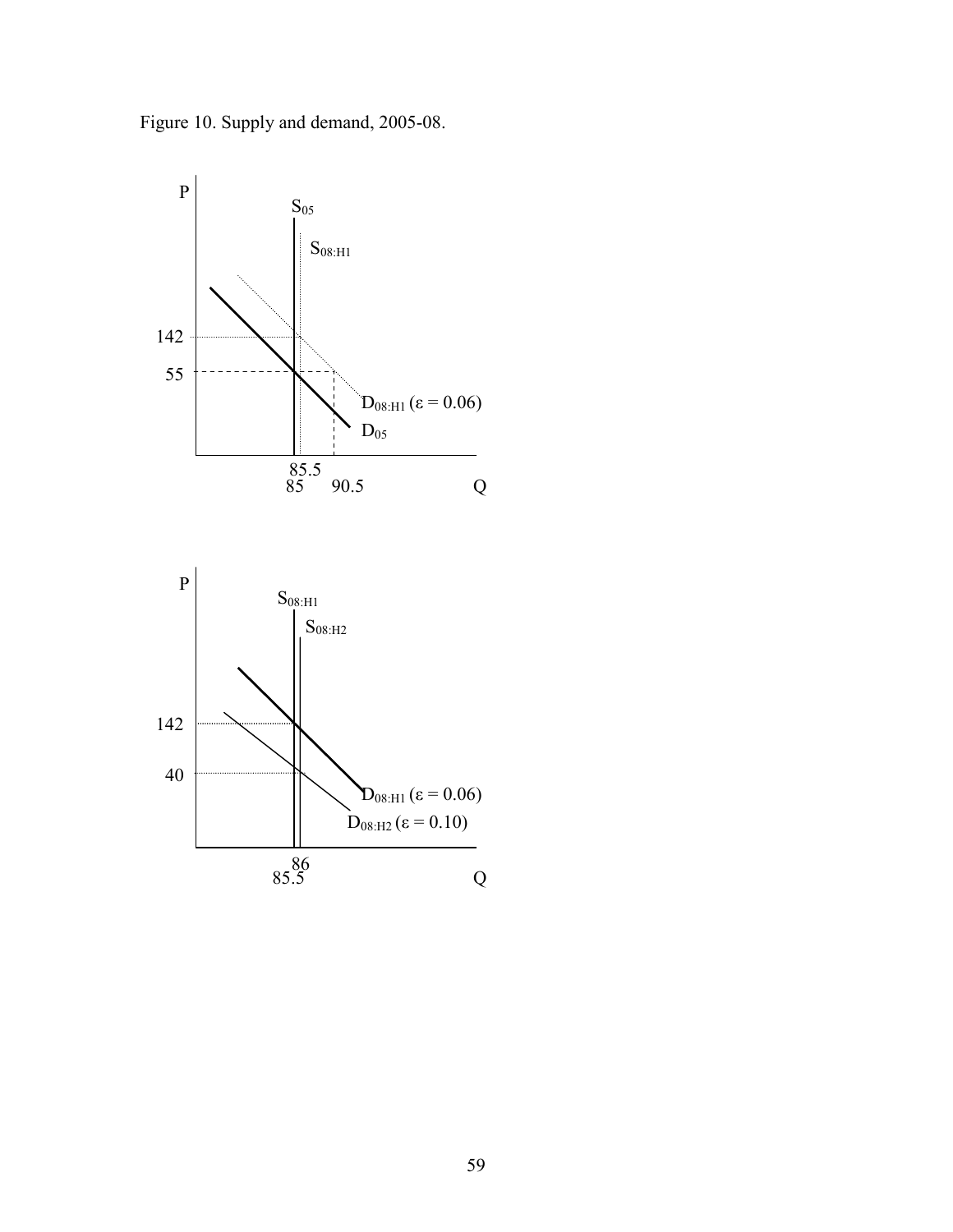

Figure 11. U.S. crude oil stocks: 2007, 2008, and average over 1990-2007

Notes. Bold line: average U.S. stocks of crude petroleum (excluding Strategic Petroleum Reserve) at indicated week of year over 1990 to 2007. Data source: EIA, http://tonto.eia.doe.gov/dnav/pet/xls/pet\_stoc\_wstk\_dcu\_nus\_w.xls. Thin dashed line: values for 2007. Short-dashed line: values for 2008.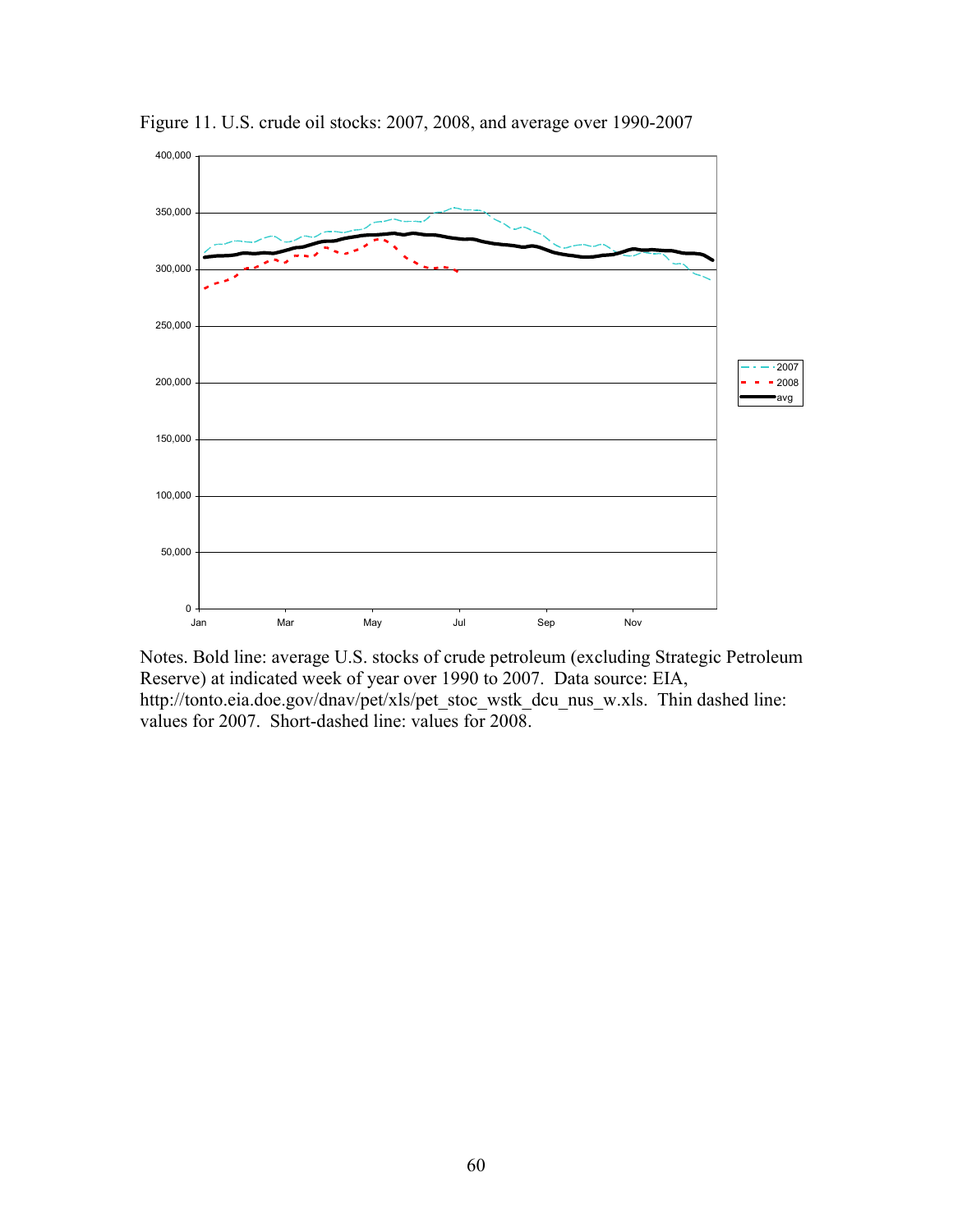

Figure 12. Daily price of futures contracts for nearest month (1-month forward) and 3 months forward, in dollars per barrel.

Data source: Energy Information Administration, "NYMEX Futures Prices," http://tonto.eia.doe.gov/dnav/pet/pet\_pri\_fut\_s1\_d.htm.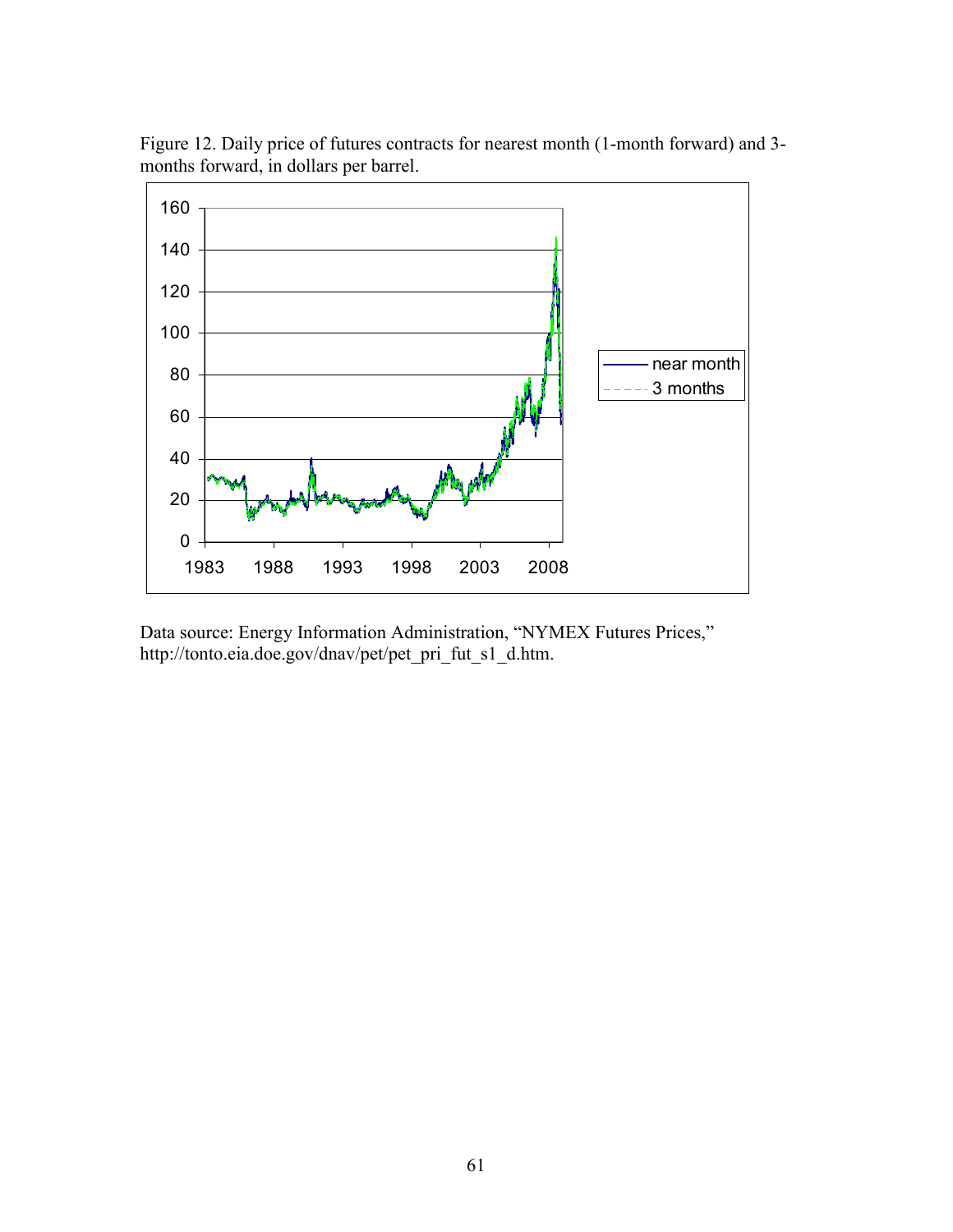

Figure 13. Futures term structure in July 2008.

Notes. Closing price on July 11, 2008 of NYMEX light sweet crude contract for settlement in indicated month. Data source: Norma's Historical Data (http://normashistoricaldata.com/).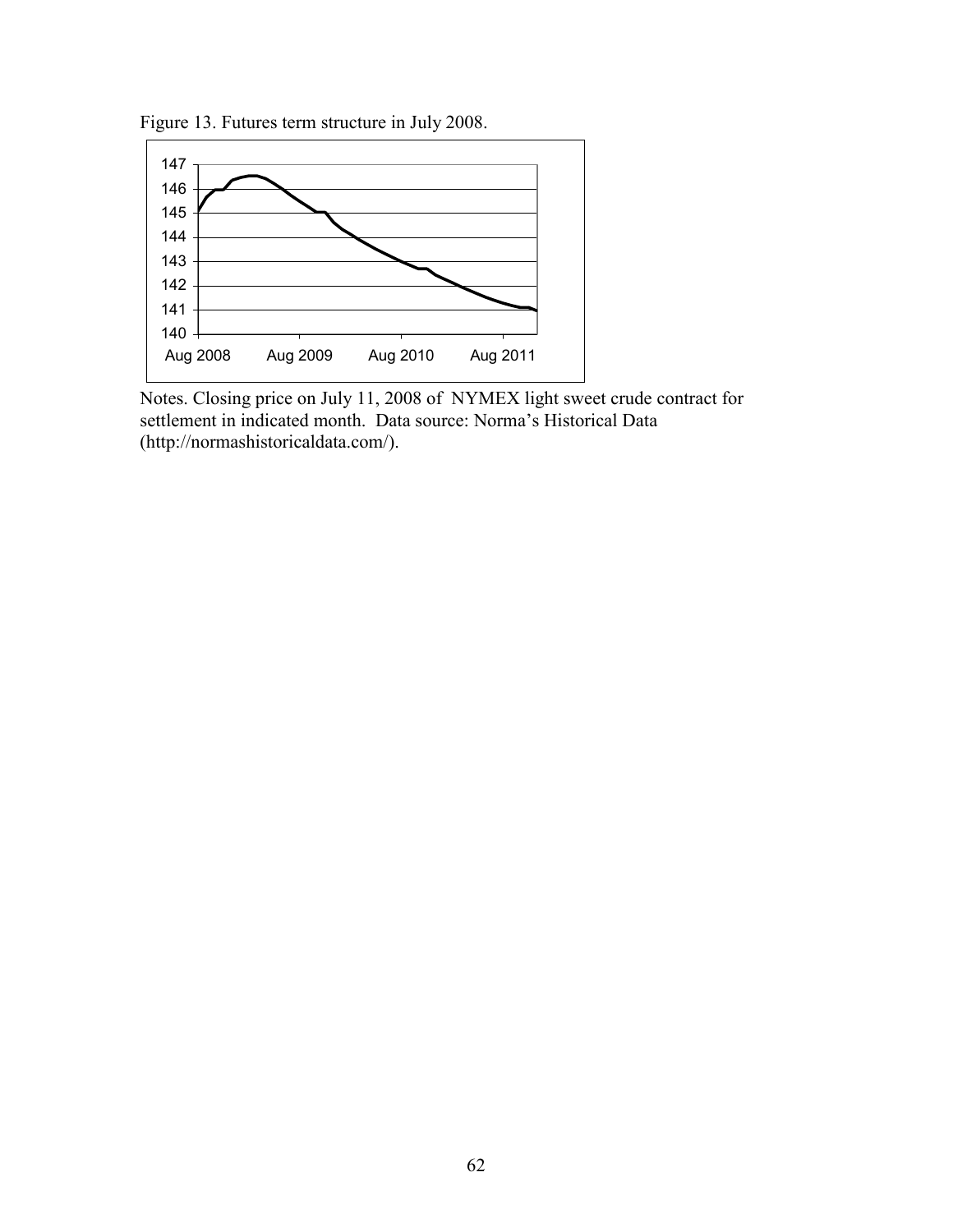Figure 14. Response of real personal consumption expenditures to an increase in energy prices that would have reduced disposable income by 1%.



Notes. Impulse-response functions and 95% confidence intervals as estimated from data 1970:M7 to 2006:M7. First panel: response of  $X_t = \sum_{j=0}^{t} x_j$  to a one-unit shock to  $x_{t-s}$ plotted as a function of *s.* Second panel: response to 100 times the log of real personal consumption expenditures at time *t* to a one-unit shock to  $x_{t-s}$  plotted as a function of *s*. Second panel reproduces (with re-normalization) Figure 8a in Edelstein and Kilian (2007).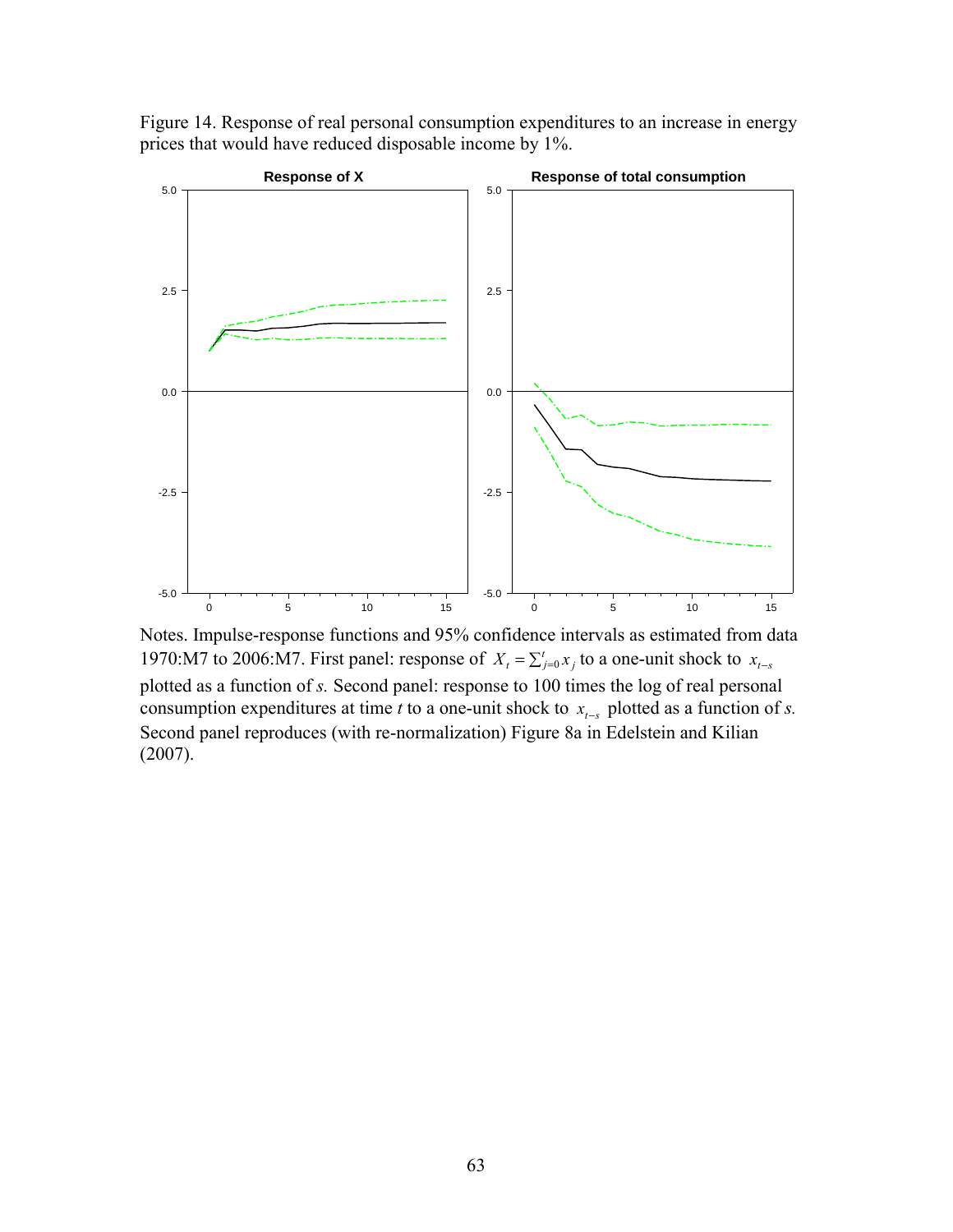

Figure 15. Responses of real consumer spending on services, nondurables, and durables.

Notes. Impulse-response functions (and 95% confidence intervals) for bivariate VARs based on energy prices and indicated component of consumption spending. Reproduces with renormalization Figure 8b-d in Edelstein and Kilian (2007).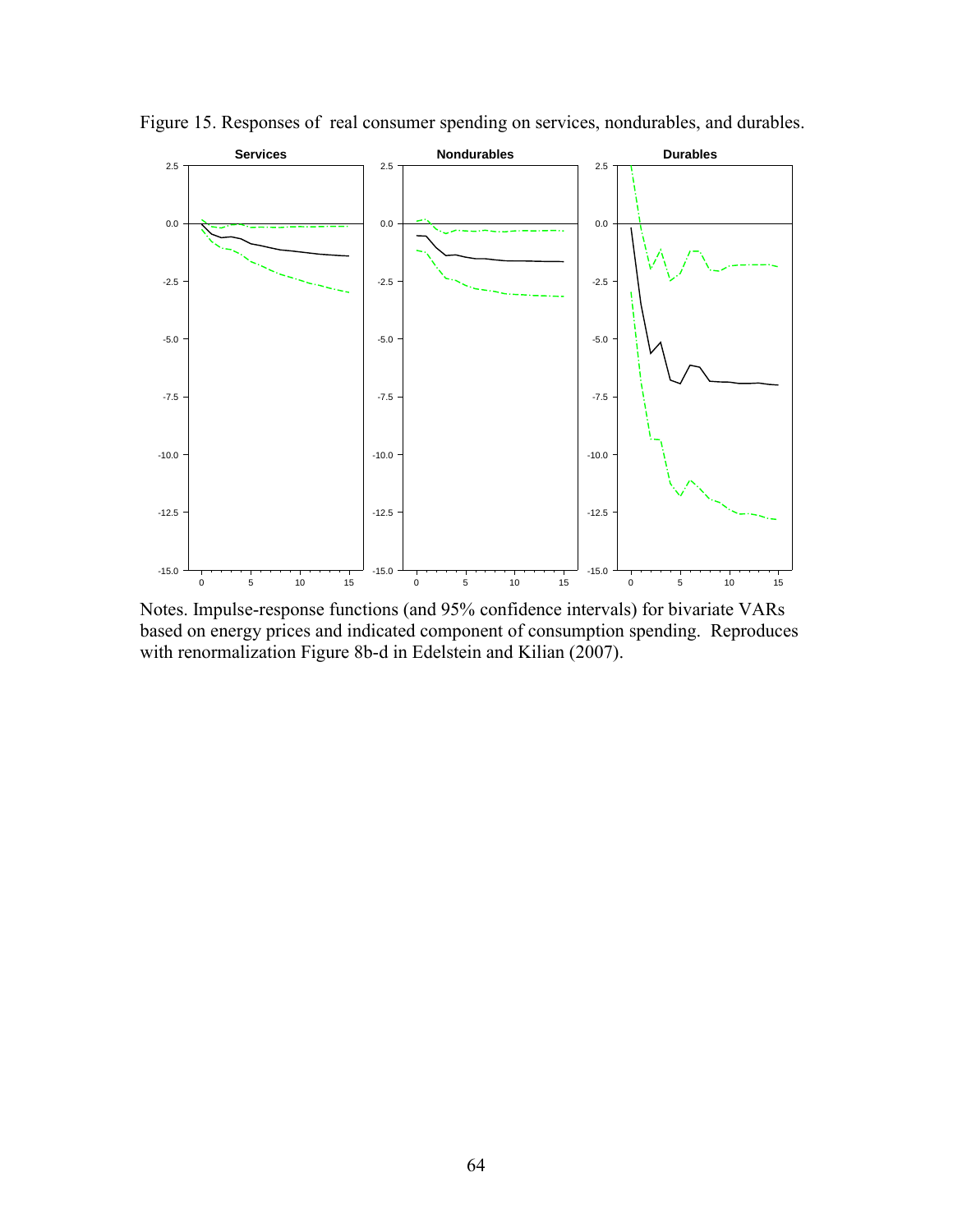Figure 16. Responses of real consumption spending on motor vehicles and parts and consumer sentiment.



Notes. Impulse-response functions (and 95% confidence intervals) for bivariate VAR based on energy prices and (a) real personal consumption expenditures on motor vehicles and parts or (b) University of Michigan index of consumer sentiment. See also footnote 10. Reproduces with renormalization Figures 8e and 11a in Edelstein and Kilian (2007).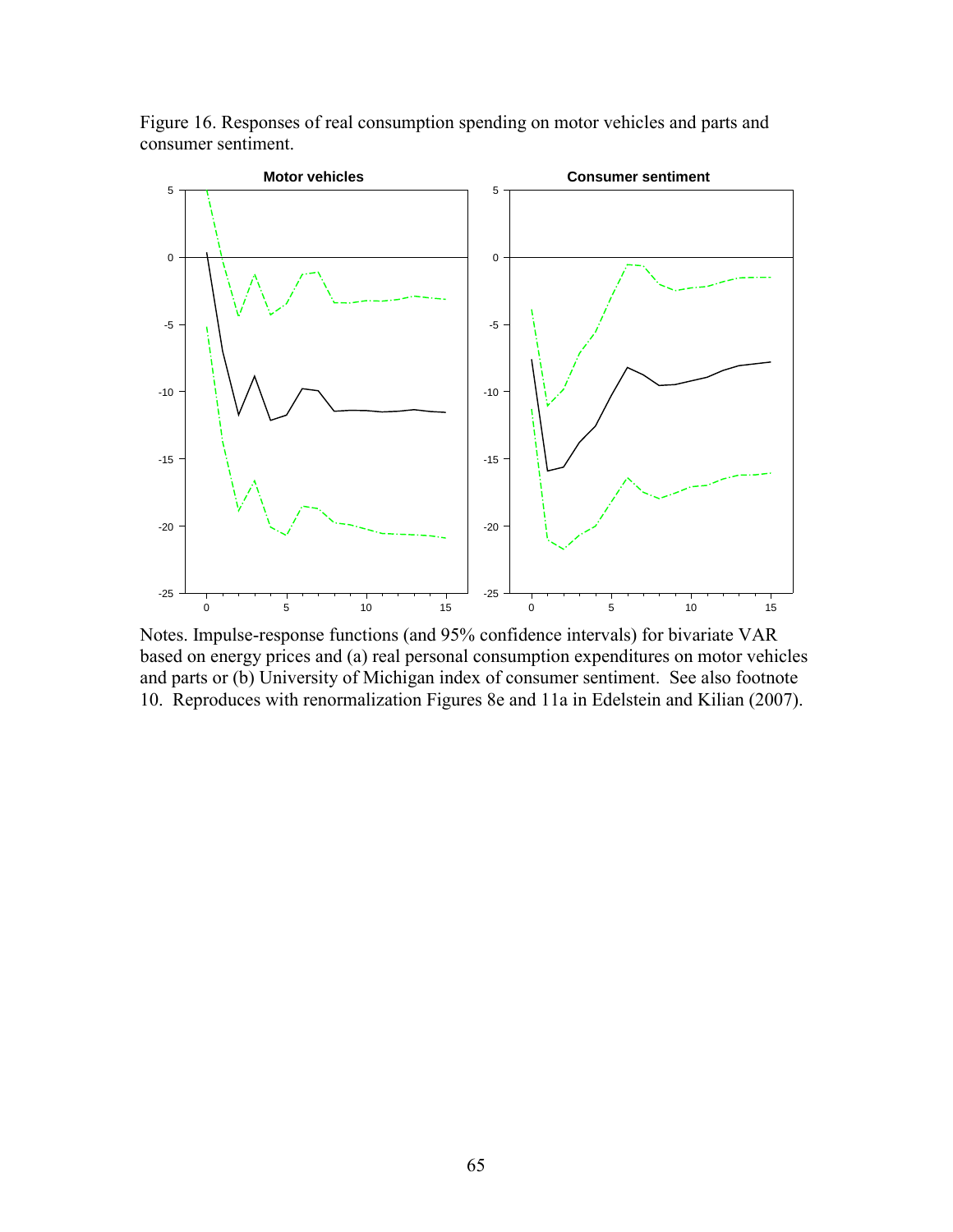

Figure 17. U.S. sales of domestic cars and light trucks.

U.S. sales of cars and light trucks manufactured in North America, in number of units sold per month. Source: http://wardsauto.com/keydata/.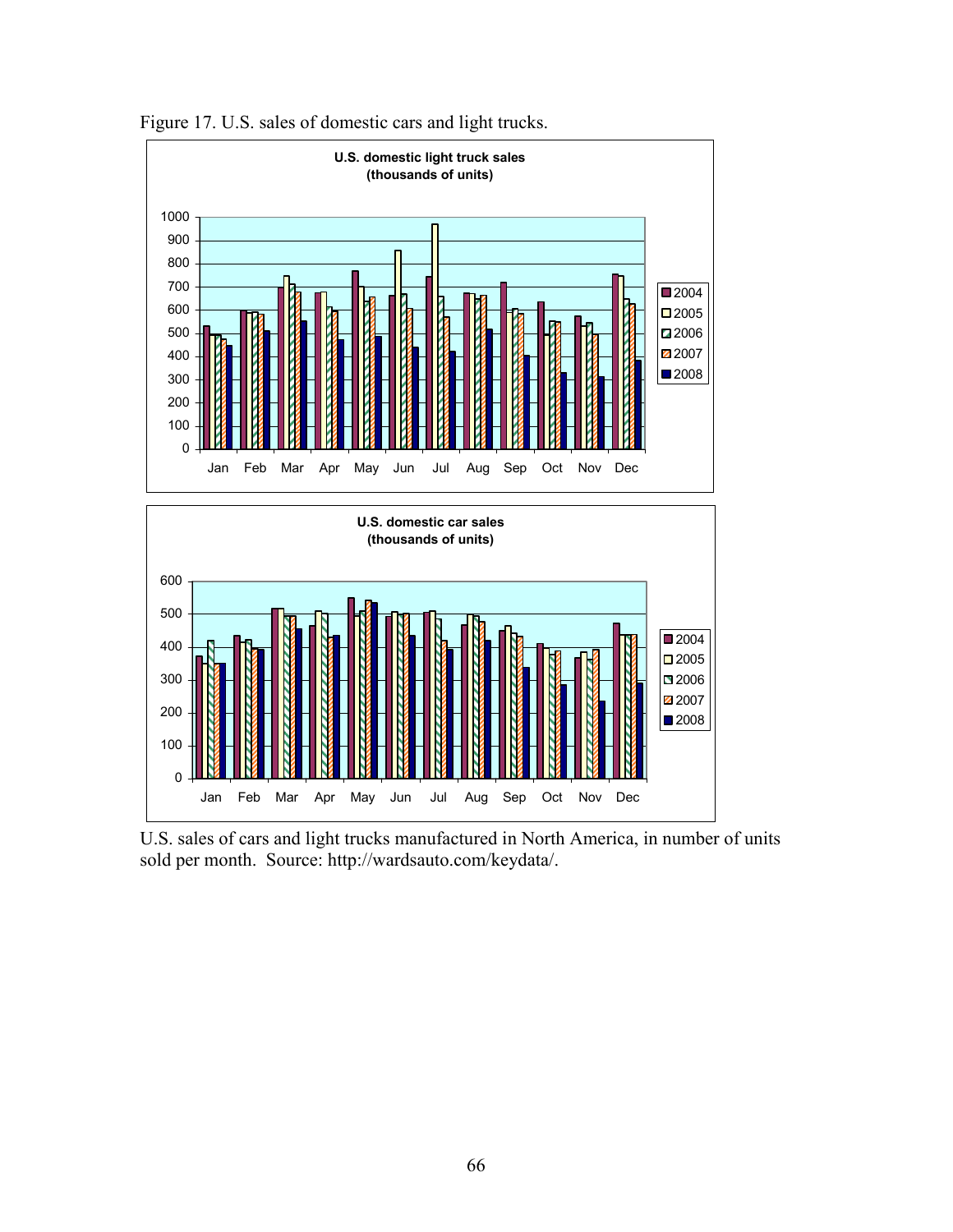

Figure 18. U.S. sales of cars and light trucks manufactured outside of North America.

U.S. sales of cars and light trucks manufactured outside of North America, in number of units sold per month. Source: http://wardsauto.com/keydata/.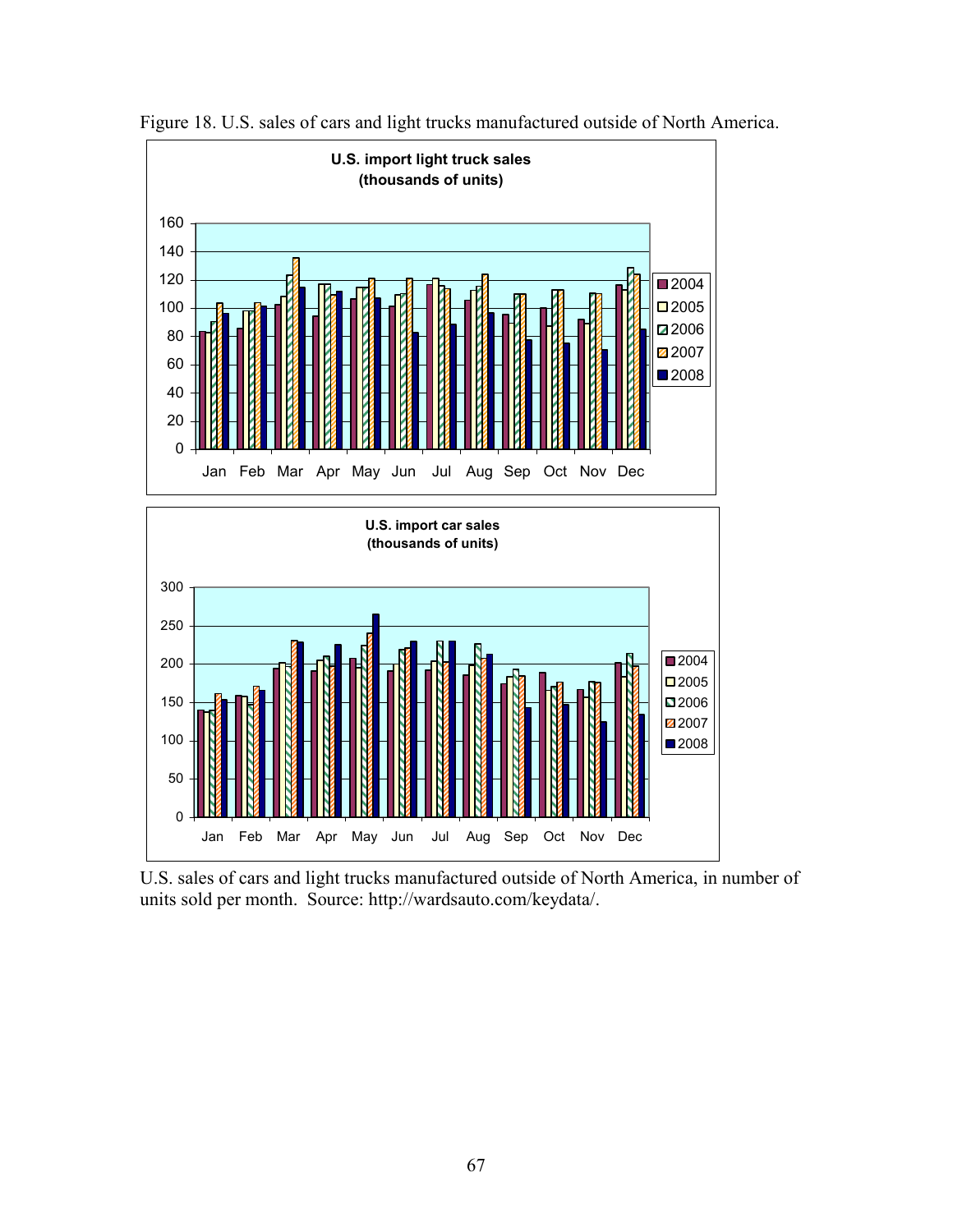

Figure 19. Contribution of energy prices and other factors to total real consumption spending, spending on motor vehicles and parts, and consumer sentiment, 2007-2008.

Notes. In each panel, solid line is the actual value of the series over 2006:M9 through 2008:M9, dotted line is the forecast for 2007:M9 through 2008:M9 formed on the basis of information available as of 2007:M8, and dashed line is the forecast for 2007:M9 through 2008:M9 conditional on information available as of 2007:M8 plus innovations in the energy price measure over 2007:M9 through 2008:M9. Top panel: real personal consumption expenditures. Middle panel: real personal consumption expenditures on motor vehicles and parts. Bottom panel: Michigan/Reuters index of consumer sentiment.